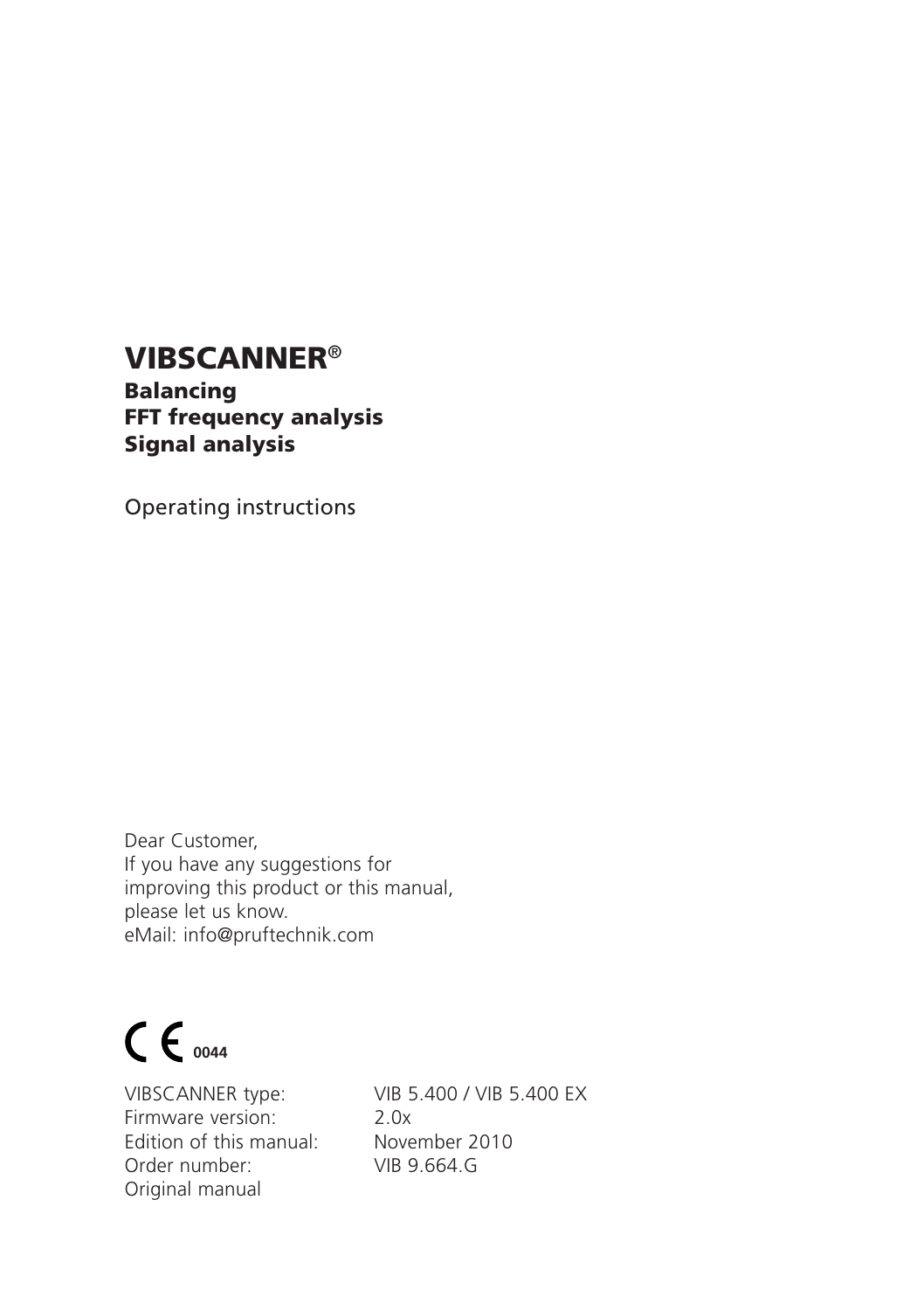# **Contents**

| Correction mode: Fixed location  28      |  |
|------------------------------------------|--|
|                                          |  |
| Correction mode: Tape measure  32        |  |
|                                          |  |
|                                          |  |
|                                          |  |
|                                          |  |
|                                          |  |
| Balancing without a machine setup 47     |  |
|                                          |  |
|                                          |  |
| Chapter 2: Frequency analysis (FFT) 50   |  |
|                                          |  |
|                                          |  |
|                                          |  |
|                                          |  |
|                                          |  |
|                                          |  |
| Series spectra ('Waterfall diagram')  57 |  |
|                                          |  |
|                                          |  |
|                                          |  |
|                                          |  |
|                                          |  |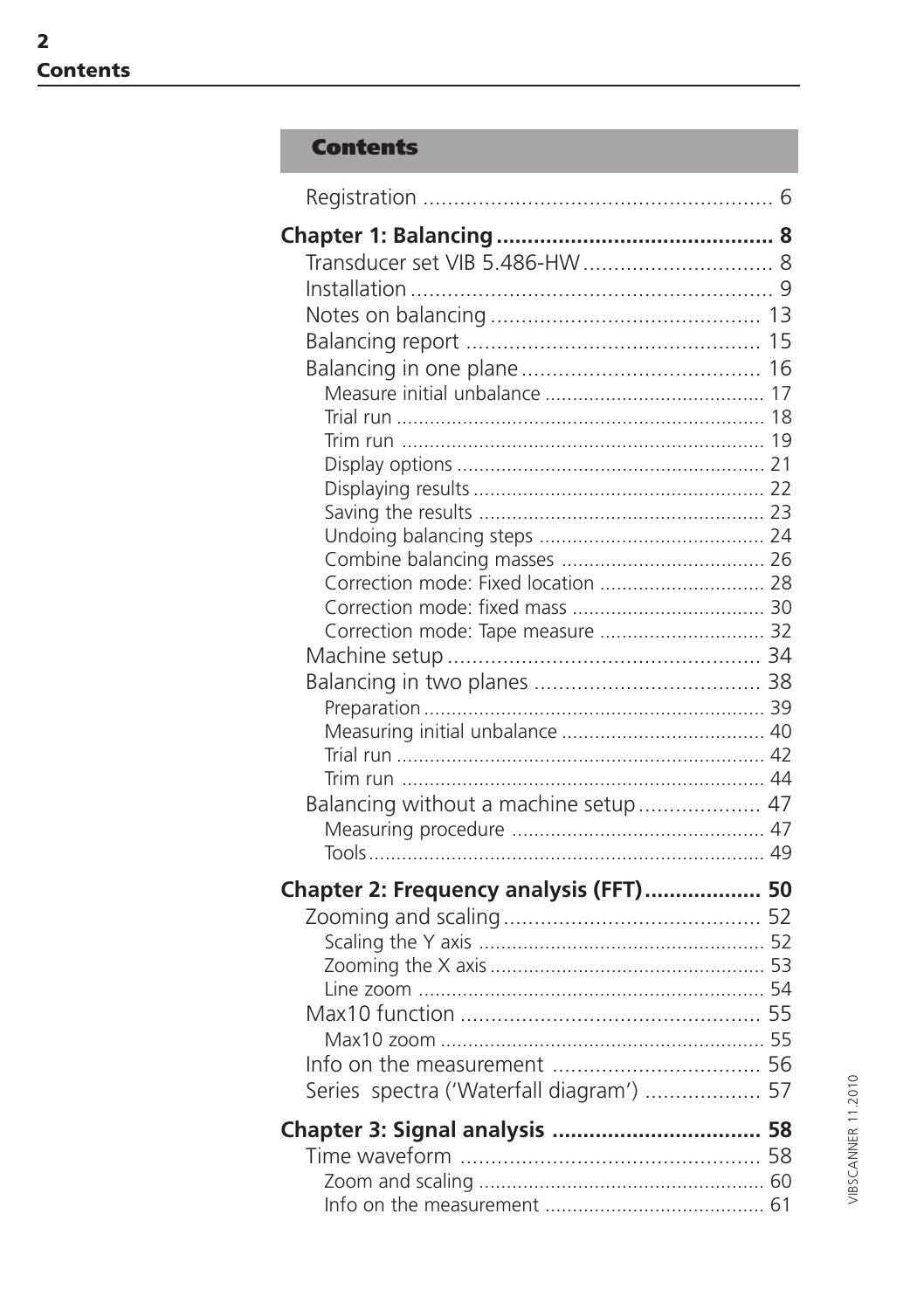| Time-synchronous FFT analysis  70                      |  |
|--------------------------------------------------------|--|
|                                                        |  |
| Measurement tasks for frequency analysis  71           |  |
| Balancing quality grades and groups of rigid balancing |  |
|                                                        |  |
|                                                        |  |
|                                                        |  |
|                                                        |  |
| Channel switchbox (VIB 5.445 / VIB 5.446)  75          |  |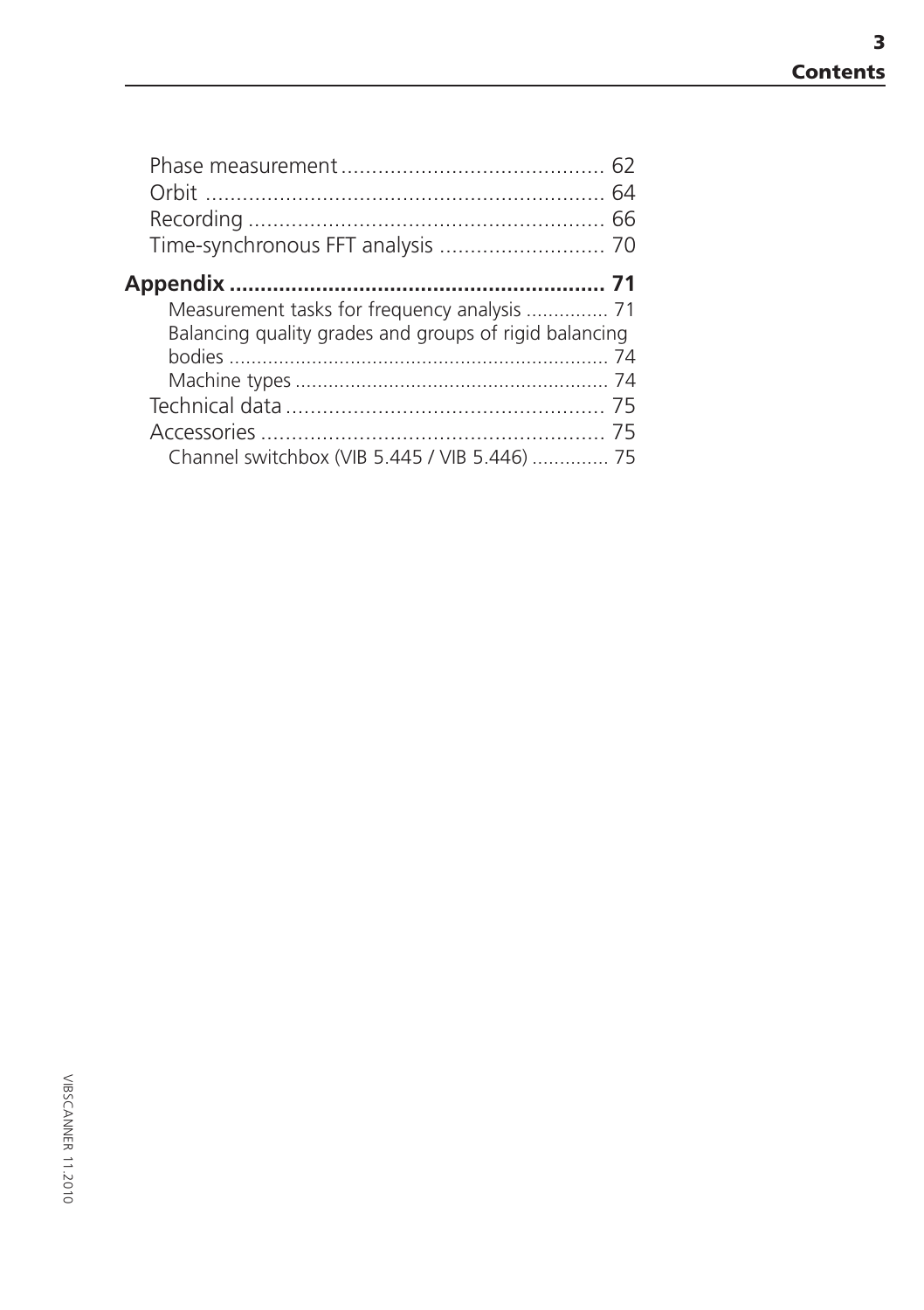#### **Foreword**

This manual describes the firmware modules 'Balancing'' (VIB 5.486-FM), 'Frequency analysis - FFT' (VIB 5.485-FM) and 'Signal analysis' (VIB 5.488-FM) that are available as options. You will learn how to balance machines under operational conditions in one or two planes, and you will learn about the new functions for frequency and signal analysis.

The description of the basic functions of the instrument is given in the manual 'VIBSCANNER - Machine diagnostics and data collection' (VIB 9.638.G) that is delivered with each instrument as part of the standard package.

#### **Authorized use**



VIBSCANNER is intended for exclusive use as a portable balancing instrument for balancing in industrial environments. VIBSCANNER may be used for the balancing of rigid rotors without restriction. Only experienced users may use the VIBSCANNER to balance elastic (soft) rotors within the range of the resonating frequency  $(\pm 25%)$ . The balancing instrument and accessories may only be operated by trained personnel.

VIBSCANNER is a portable measuring instrument that may only be used to record machine signals within industrial environments.

Transducers and cables may only be used in the specified applications. These applications are given in the corresponding technical datasheets.

Any other use constitutes improper use and is prohibited. PRÜFTECHNIK AG assumes no liability for damage resulting from improper use.

#### **Safety**

- The housing is made of an electrically conducting plastic. Consequently, the instrument may only be used to measure small signal voltage  $(\pm 30V)$  or small signal current  $(\pm 20$ mA).
- For signal measurement and for data transmission, only use the connecting cable provided for this (see VIB-SCANNER product catalog VIB 9.661-4DG).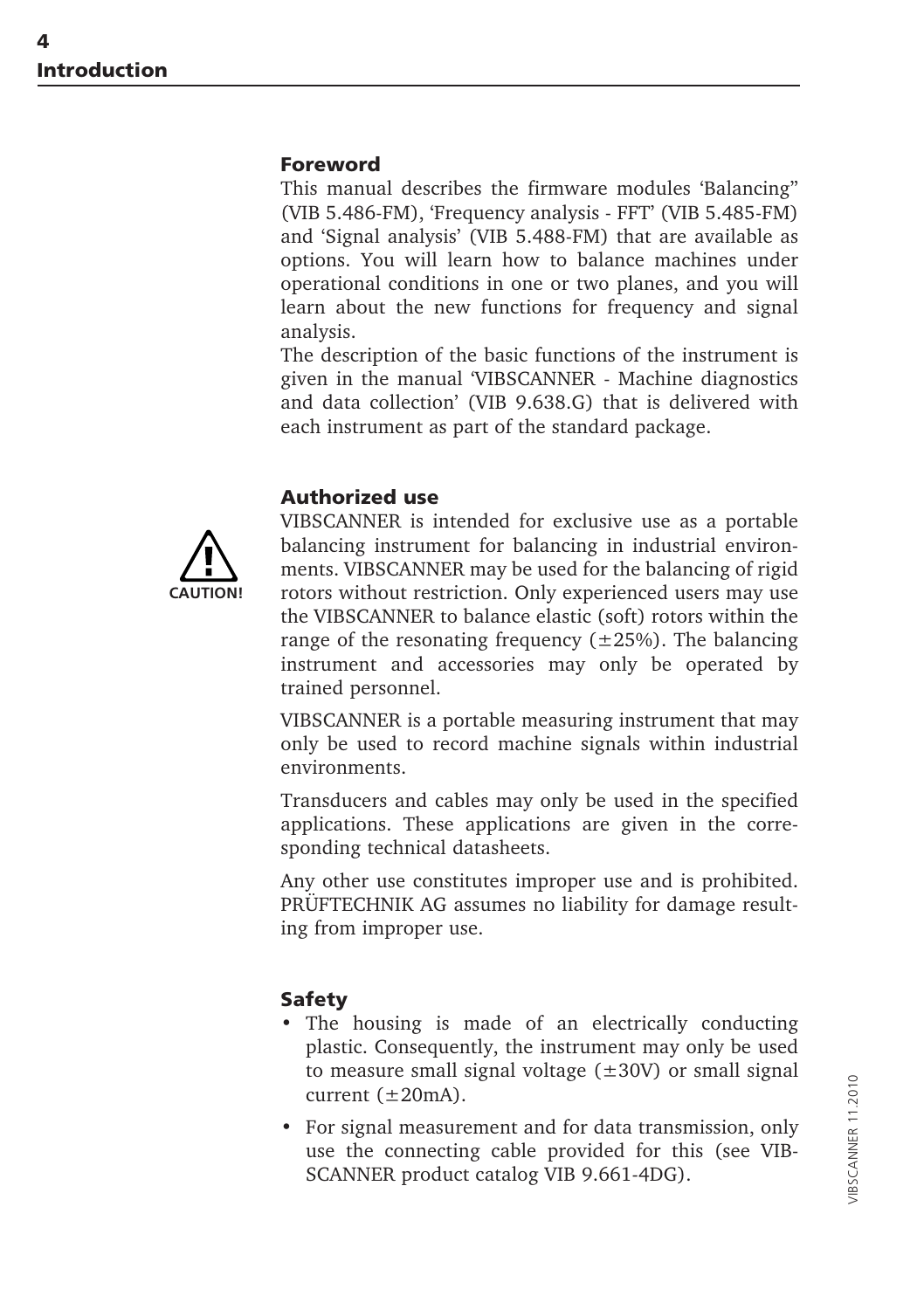- The relevant safety regulations must be observed during measurements on machines.
- When assembling the measuring components, ensure that no fixtures, cables, etc. project within the vicinity of rotating machine parts.
- Follow the directions of the manufacturer when attaching balancing weights. For balancing weights to be welded on, ensure that the points for adhesion are clean; the earthing electrode of the welding apparatus must be connected to the rotor and not to the machine.

For balancing weights to be screwed on, observe the maximum permissible RPM of the rotor.

- In order to carry out work on the rotor, the machine must be disconnected and measures taken in accordance with the applicable regulations to ensure that it cannot be inadvertently switched on again.
- Before the first measurement (original unbalance), ensure that the preparations have been carried out correctly and completely. In addition to the installation of the measuring components, pay particular attention to the correct input of the setup parameters. A trial mass that is too large can be calculated from an incorrectly entered rotor mass. This can have grave consequences for personnel and machines!
- During the trial and balancing runs no personnel are allowed to remain within the radial vicinity of the machine. This area must be properly secured against unauthorized access. If the trial mass comes off the rotor while the machine is running, danger to life and limb may result in this area!
- If the rotor is located in a protective housing, the hatches in the housing must be closed before the machine is switched on.
- The number of times the machine is allowed to be started must not be exceeded. Otherwise, the motor could be damaged.
- Before the balancing, the cause of the unbalance must be determined and cleared if necessary (e.g. remove any material caked on the rotor, weld cracks in the impeller or replace the impeller, etc.).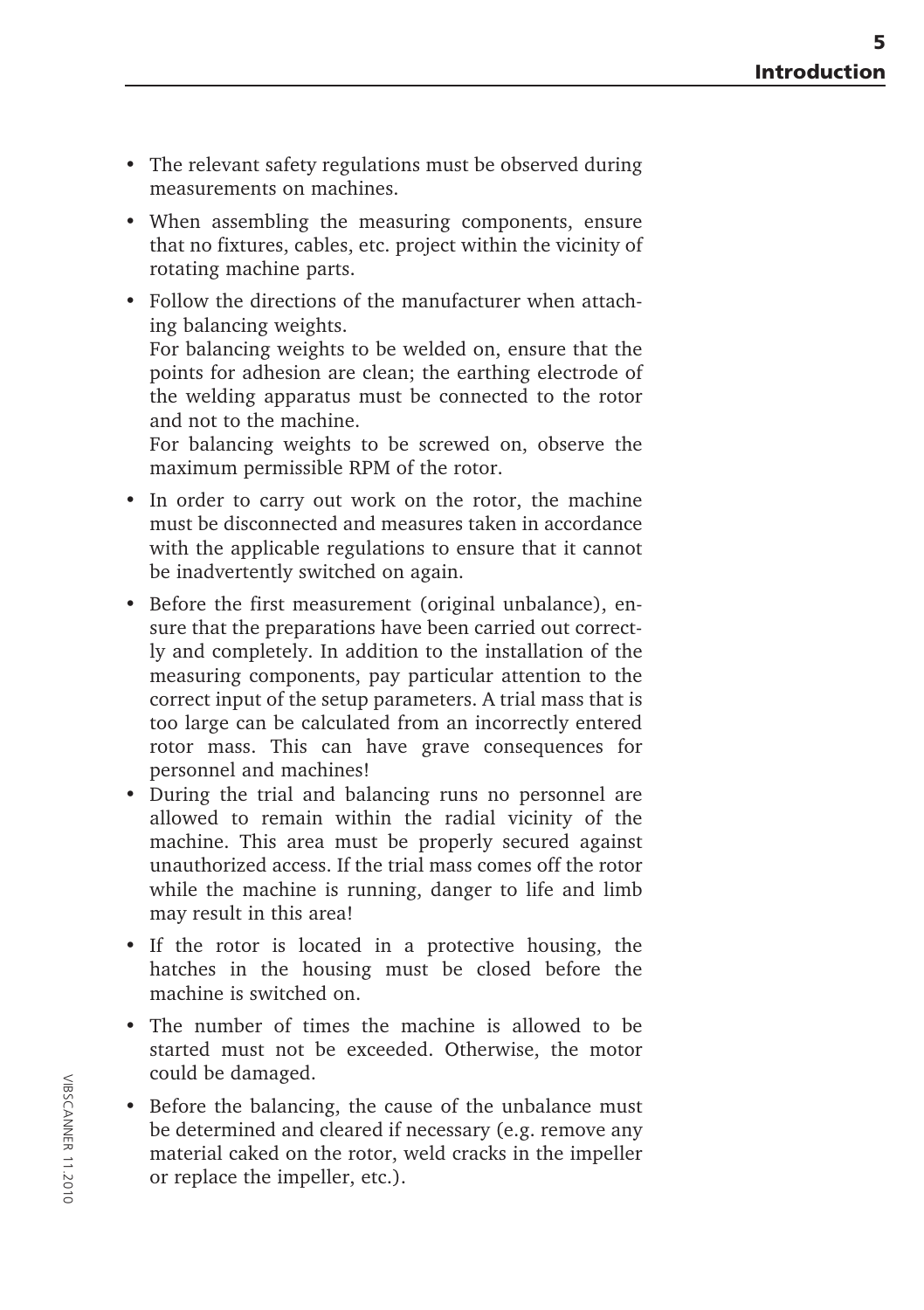#### <span id="page-5-0"></span>**Registration**

From version 1.3 onwards, the firmware modules 'Balancing', 'FFT analysis' and 'Signal analysis' are contained in each VIBSCANNER instrument and can be activated for use with the respective registration password.



The password for your VIBSCANNER instrument is given on the 'Balancing' (VIB 5.486-B), the 'FFT Analysis' (VIB 5.485-FFT) and the 'Signal analysis' (VIB 5.488-A) password certificates.

To enter the password, proceed as follows:



Switch on the VIBSCANNER. *Press the joystick upwards for approx. 2 seconds and then release it.*





• Click on the 'VIBSCANNER setup' symbol

| IVIBSCANNER Setur     |               |      |
|-----------------------|---------------|------|
| Units:                | Select        |      |
| lLan9ua9e:            | Select        |      |
| Available_transducer= | Select        |      |
| <b>Resistration:</b>  | <b>Select</b> |      |
| Device_info:          |               | Show |
| Offset Compensation:  | Select        |      |

• Click on the 'Registration' option in the VIBSCANNER setup:

| Re9istration      |               |
|-------------------|---------------|
| IID No:           | 00000116      |
| FFT:              | na9istered.   |
| Balancin9:        | re9istered    |
| <b>IAnalysis:</b> | unre9isteredl |
|                   |               |
|                   |               |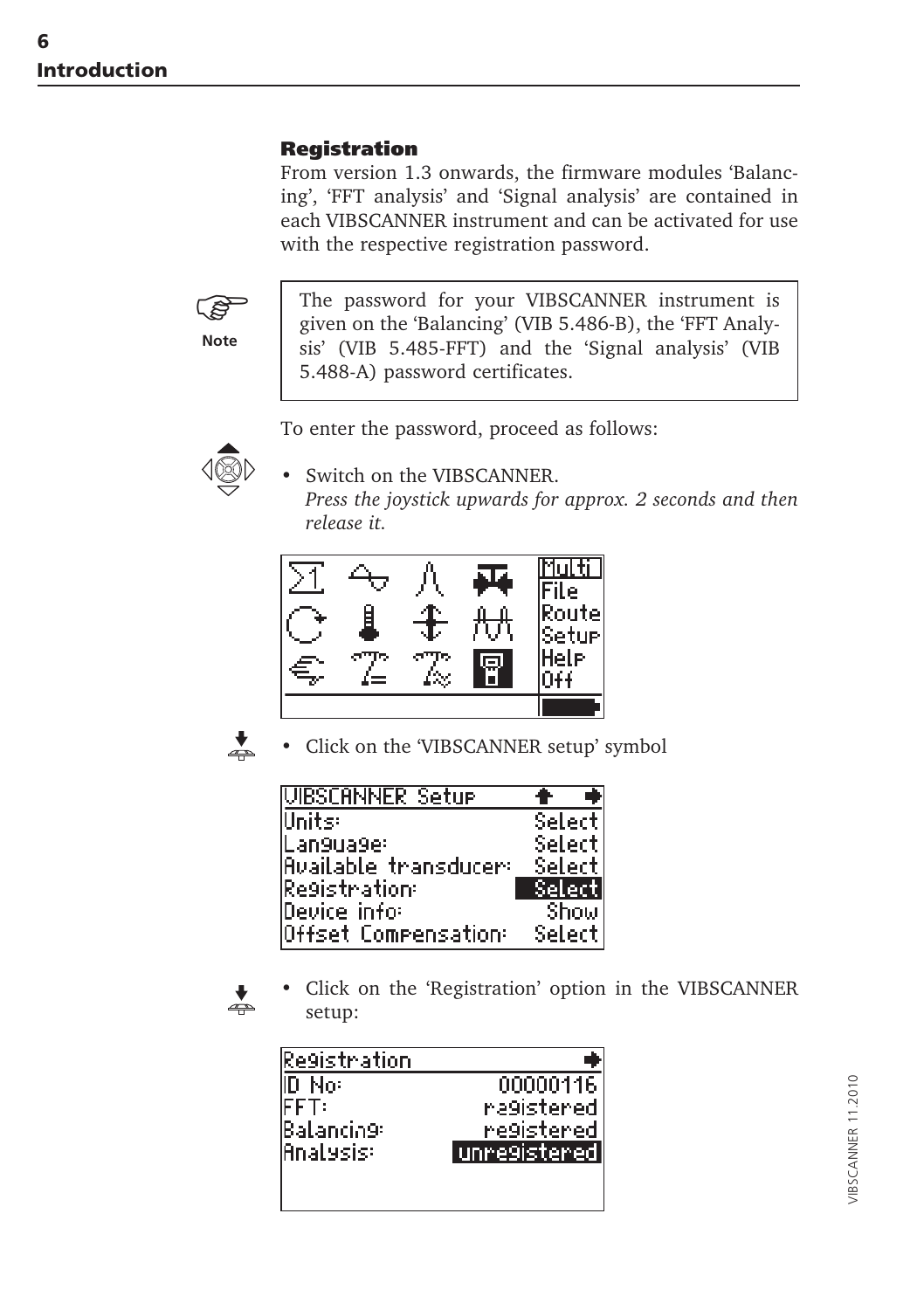- Click on the module to be registered and enter the password in the text editor.
- Then click on OK:



• Acknowledge the message and press the ESC key until you reach the start screen again.

By repeatedly clicking on the top left screen symbols you reach the newly registered firmware module:



Optional firmware modules

The following selection menu is available for measuring a spectrum or time waveform with a user-defined quantity\*:  $\frac{1}{\epsilon_{\text{energy}}}\times\frac{1}{\epsilon_{\text{energy}}}\times\frac{1}{\epsilon_{\text{energy}}}\times\frac{1}{\epsilon_{\text{energy}}}\times\frac{1}{\epsilon_{\text{energy}}}\times\frac{1}{\epsilon_{\text{energy}}}\times\frac{1}{\epsilon_{\text{avg}}}\times\frac{1}{\epsilon_{\text{avg}}}\times\frac{1}{\epsilon_{\text{avg}}}\times\frac{1}{\epsilon_{\text{avg}}}\times\frac{1}{\epsilon_{\text{avg}}$ 

sensor setup.

Available with 'FFT analysis' module Available with 'Signal analysis' module



User-defined measurement tasks



 $\overset{\blacklozenge}{\blacklozenge}$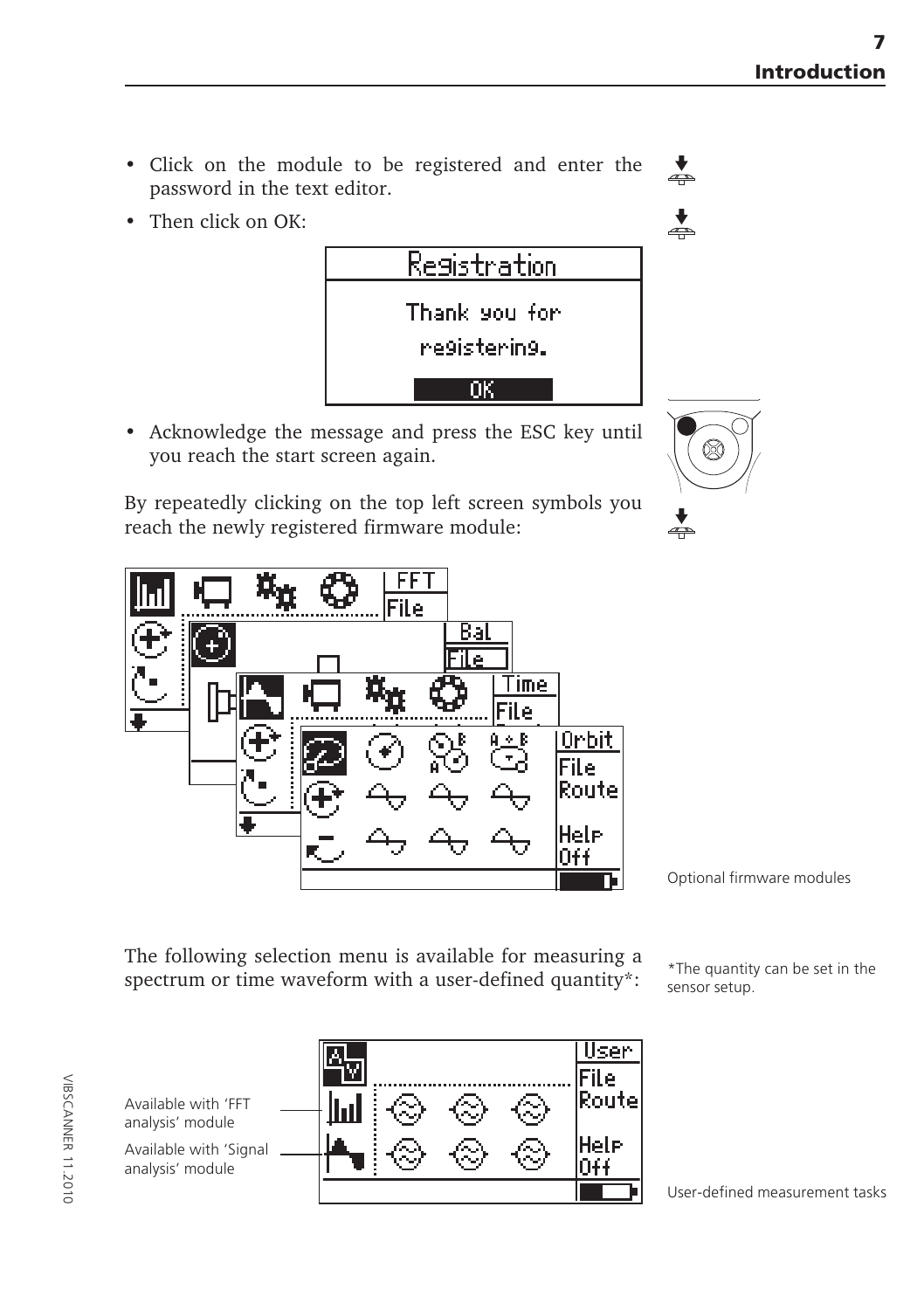# **Chapter 1: Balancing**

## <span id="page-7-0"></span>**Transducer set VIB 5.486-HW**

All components that are required for balancing in one plane are given in this accessory package.



| VIB 6.147     | Mobile industrial transducer for slow- |
|---------------|----------------------------------------|
|               | speed machines, M5 plan                |
| VIB 3.420     | Magnet for curved surfaces             |
| VIB 3.306     | Reflective tape, 10 mm wide            |
| VIB 5.432-2,9 | VIBSCANNER cable for trigger sensor,   |
|               | length 2.9 meters                      |
| VIB 5.437-2,9 | VIBSCANNER cable for LineDrive trans-  |
|               | ducers, length 2.9 meters              |
| VIB 6.631     | Laser optical trigger sensor           |
| VIB 6.632     | Trigger bracket                        |
|               |                                        |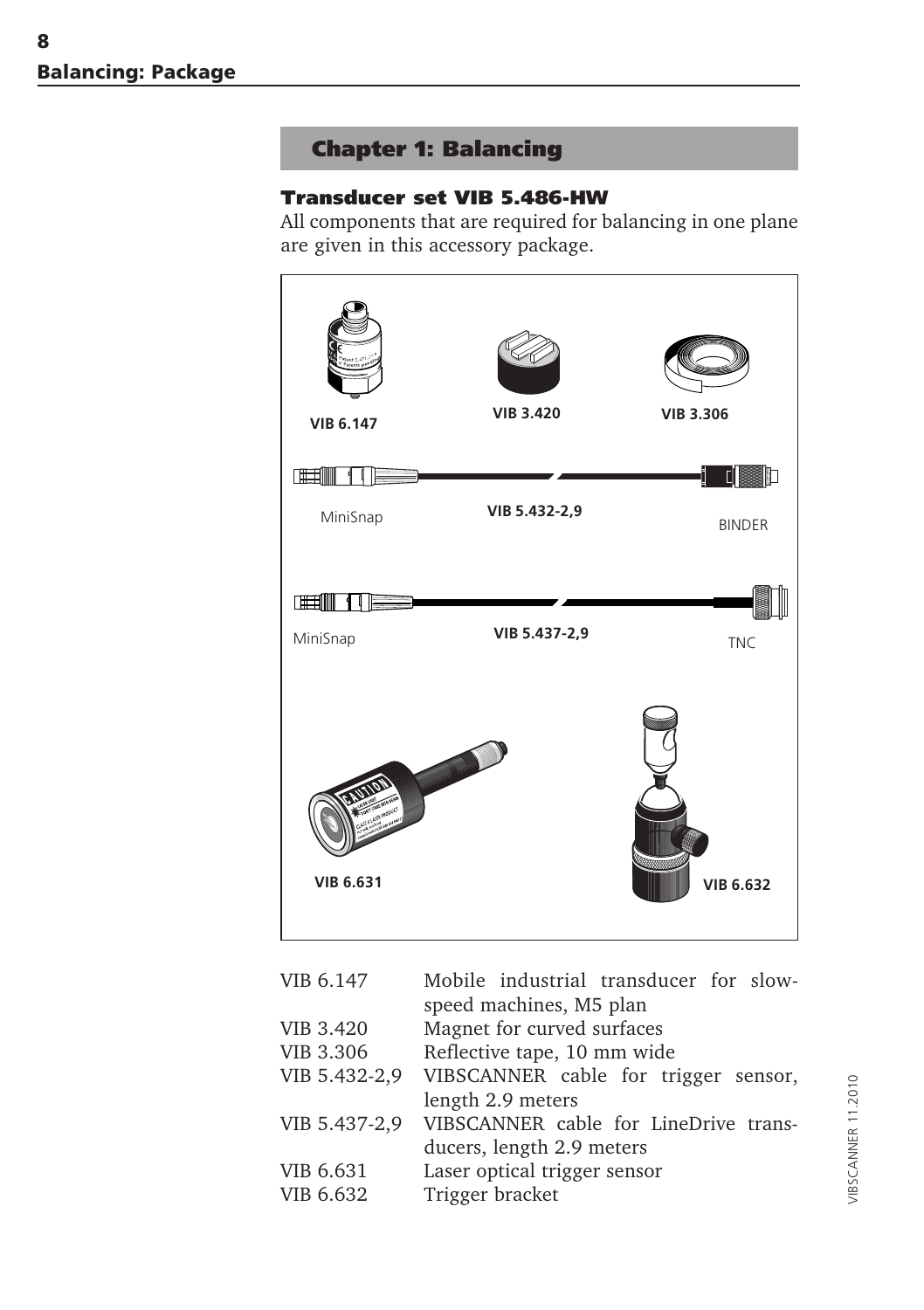# <span id="page-8-0"></span>**Installation**

When working on the machine, it must be disconnected and secured against being switched on inadvertently!

- 1. Try to find the cause of the unbalance by visually checking the machine and correct this if possible. Example: Remove any deposits from the impeller, reattach any lost correction masses and tighten any loose screws on the foundation.
- 2. Determine the measuring and balancing plane and mount the vibration transducer on the bearing housing at the measurement location with the highest vibration values. Pay attention to the following points:
- The measuring plane should be in the middle of the bearing if possible and should lie close to the correction mass plane and significant mass plane (e.g. impeller side, rotor). You can find the most suitable measurement location by searching for the direction with the highest vibration values, e.g. with a hand-held probe (take note of the measurement directions according to DIN ISO 10816-3).
- Attach the transducer with a magnetic adapter\* directly to the bearing housing as close as possible to the middle of the shaft. Do not attach transducers to components with their own vibrations such as covers, etc.
- The measurement direction must correspond with the main vibration direction. For a horizontal measurement direction, attach the transducer on the lower half of the bearing housing.
- Hand-held probes are not suitable for balancing!
- Only for dynamic balancing in two planes: Determine the second plane (B) in the same way.

Plane A should be on the non-driving side and plane B should be on the driving side (see next page).

![](_page_8_Picture_11.jpeg)

If the machine is not balanced on site in the condition in which it will be installed, it must be permanently installed on a rigid foundation (directly on the frame or on vibration dampers).

\*VIB 3.422 or VIB 3.420 Adapter for planes and curved surfaces

![](_page_8_Picture_14.jpeg)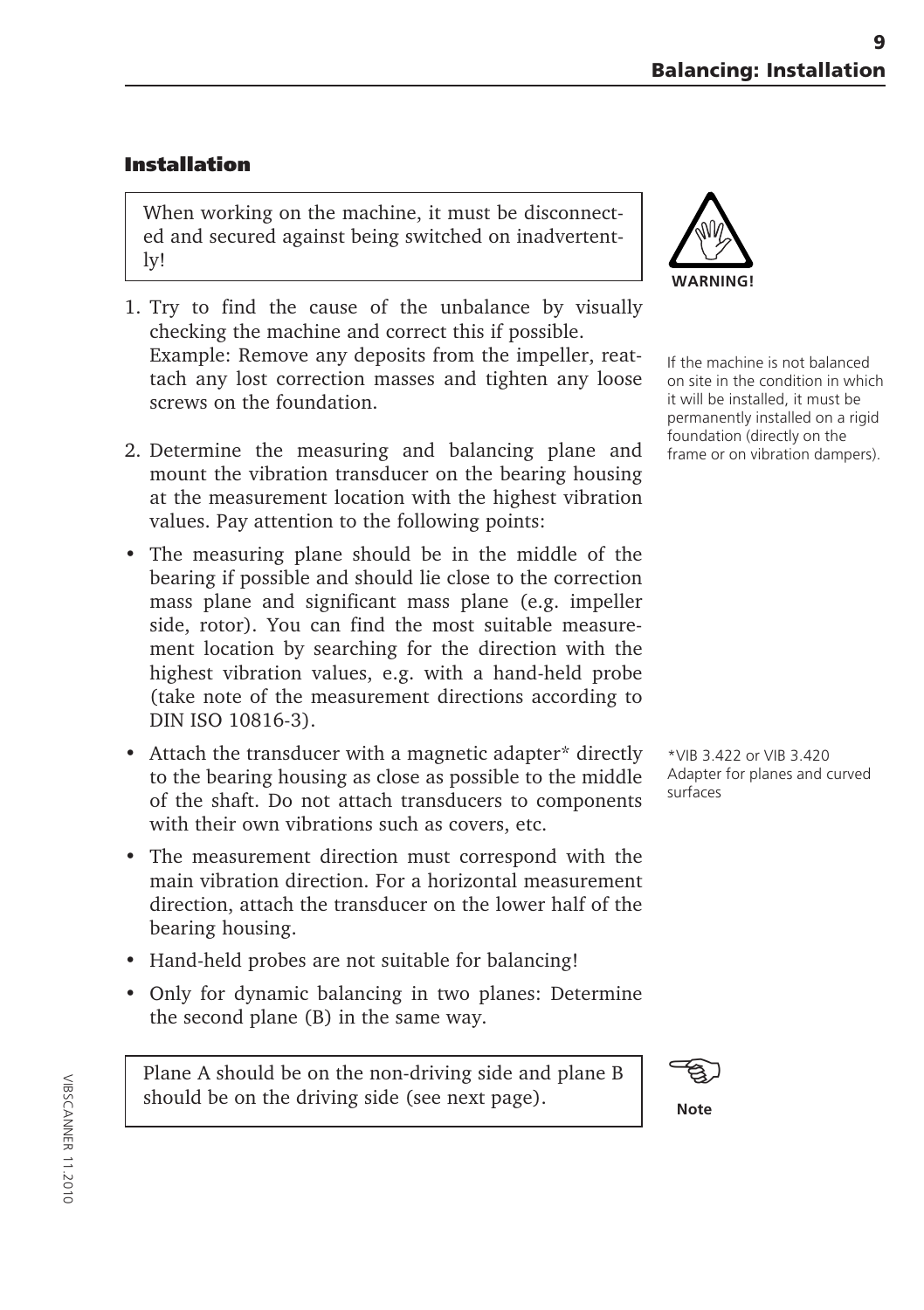![](_page_9_Figure_1.jpeg)

**Note**

As VIBSCANNER has only one transducer channel, you must work sequentially when balancing in two planes . To do so, use the channel switchbox (automatic - VIB 5.446 or manual - VIB 5.445 see page 76).

- 3. Evaluate the operating condition of the machine using a summation vibration measurement according to DIN ISO 10816-3.
- Low-speed machines (<600 rpm): Measure the vibration speed using a suitable setup\* and the industrial accelerometer for low-speed machines (VIB 6.147). If the values no longer lie within the acceptable range, take an FFT spectrum measurement.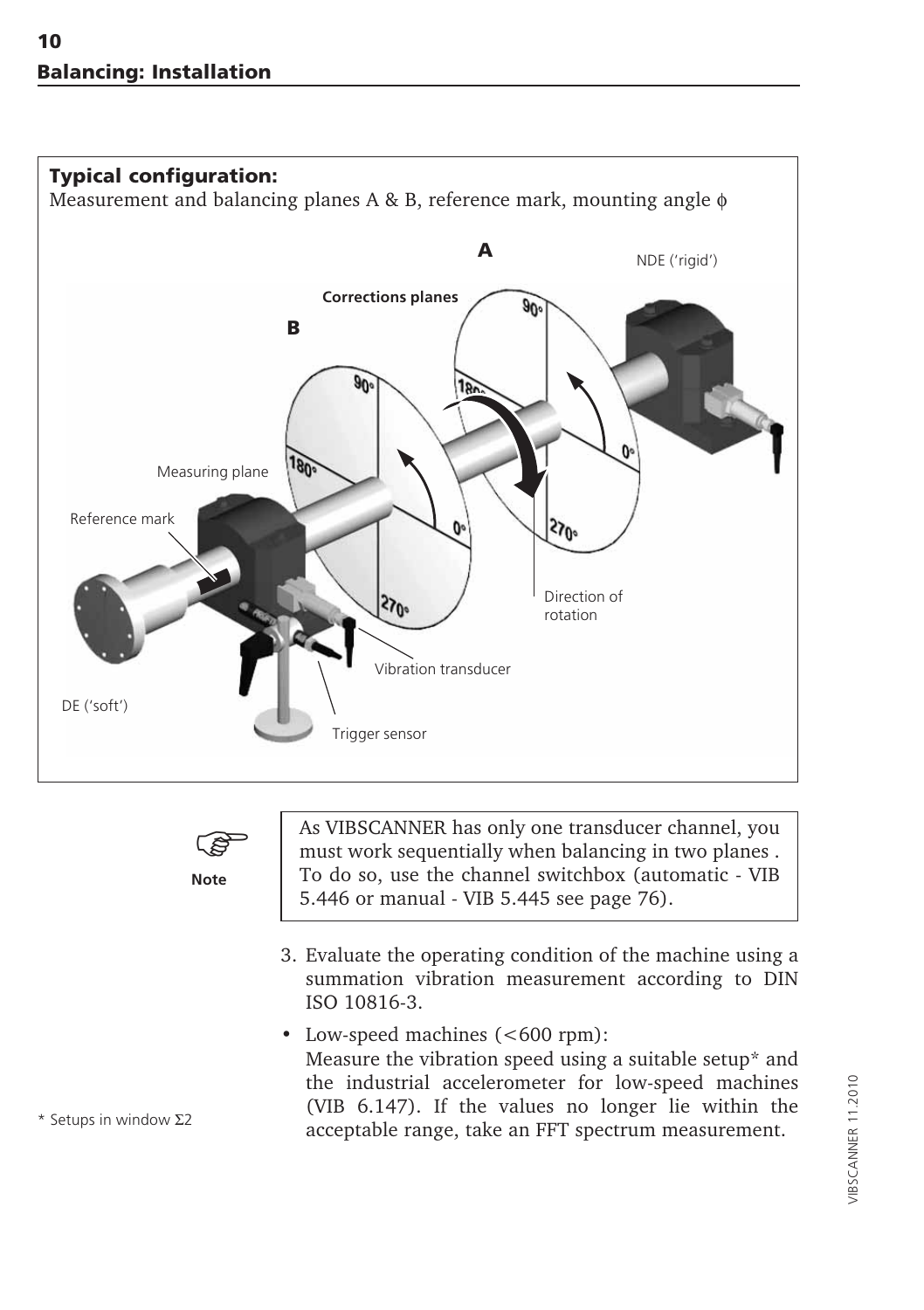• Medium-speed machines (>600 rpm): Measure the vibration speed using a suitable setup\* and

the industrial accelerometer (VIB 6.142R). If the values no longer lie within the acceptable range, take an FFT spectrum measurement. If high vibration signals appear at the rotational frequency, start with the balancing procedure. Record the measurements for later comparison.

Example: If peak values of around 25 Hz occur in a machine at 1500 rpm, this is referred to as rotational frequency vibrations that indicate an unbalance.

At high axial measurement values, a large couple unbalance is present that cannot be corrected using the measures described here.

- 4. Attach a reference mark\* on the shaft for the trigger sensor. Pay attention to the following points:
- As the reference mark use VIB 3.306 reflective tape or a contrasting mark (e.g. black color on a light shaft background) and attach it perpendicular to the direction of rotation.

Set the mark as close as possible to the slot of the adjusting spring. The mark can then be found again more easily and the measurement results are easier to reproduce.

• Angle convention: The angle reference mark is at  $0^\circ$ ; the angle φ of the correction masses is measured counter to the direction of rotation of the shaft. The default trigger reference edge is the 'outgoing' signal edge (see Tech-Note CM 22).

In fans, number the blades according to the direction in which the mounting angle is measured. Blade no. 1 is at the 0° position (see 'Fixed location' on page 28).

ිලා

**Note**

- 5. Mount the trigger sensor with the trigger bracket (VIB 6.632). Pay attention to the following points:
- Maximum distance to the shaft: 2 m (reflective tape) / 0.75 m (contrasting mark) To adjust the trigger sensor, the laser beam is pointed toward the reference mark while the machine is at a standstill. As far as possible, the laser beam should be perpendicular to the shaft surface and shaft axis.

\* Setups in window Σ2

**Note** ිද

\* Only one mark may be attached to the shaft as only one pulse per revolution is processed!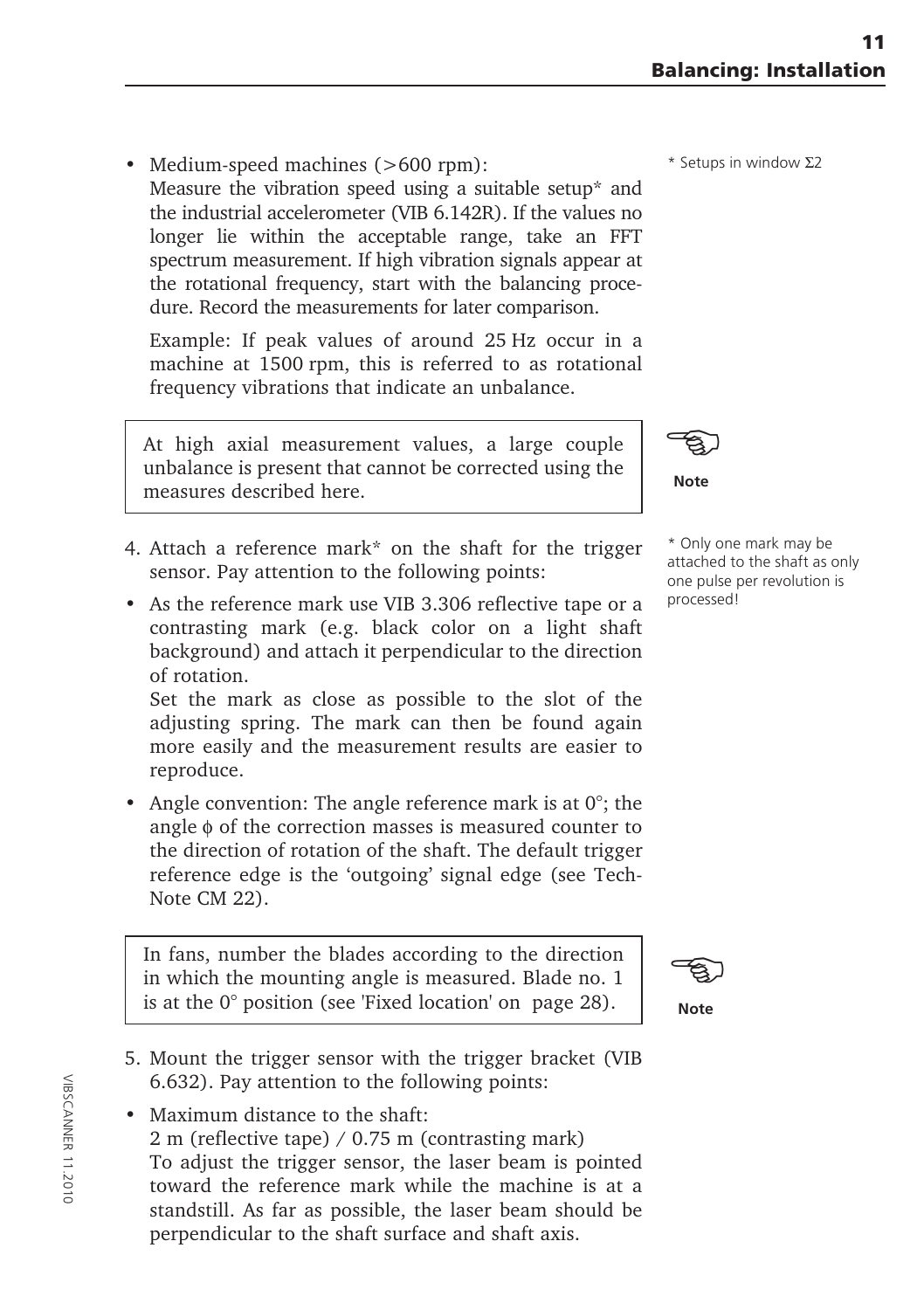• Avoid external reflections (e.g. discharge lamps, etc.) as these can interfere with the trigger signal. If the shaft is shiny, the trigger must be mounted at an angle (approx. 15°) to the shaft surface.

![](_page_11_Picture_2.jpeg)

6. Connect the vibration transducer and the trigger sensor to the VIBSCANNER.

![](_page_11_Picture_4.jpeg)

To complete the preparations, pay attention to the following instructions:

- The balancing speed should be as close as possible to the operating speed. If this is not possible as a result of high vibration values, you must start at a lower speed and approach the operating speed gradually over several balancing runs. During a balancing run, the speed must be constant! If not, the balancing run must be started again.
- During measurement, the rotor must be under warm running conditions (e.g. if the rotor operates in a hot
- Often static unbalance is dominant at vibration values greater than 10 mm/s. Correct for this first using 1-plane balancing before continuing with 2 plane balancing.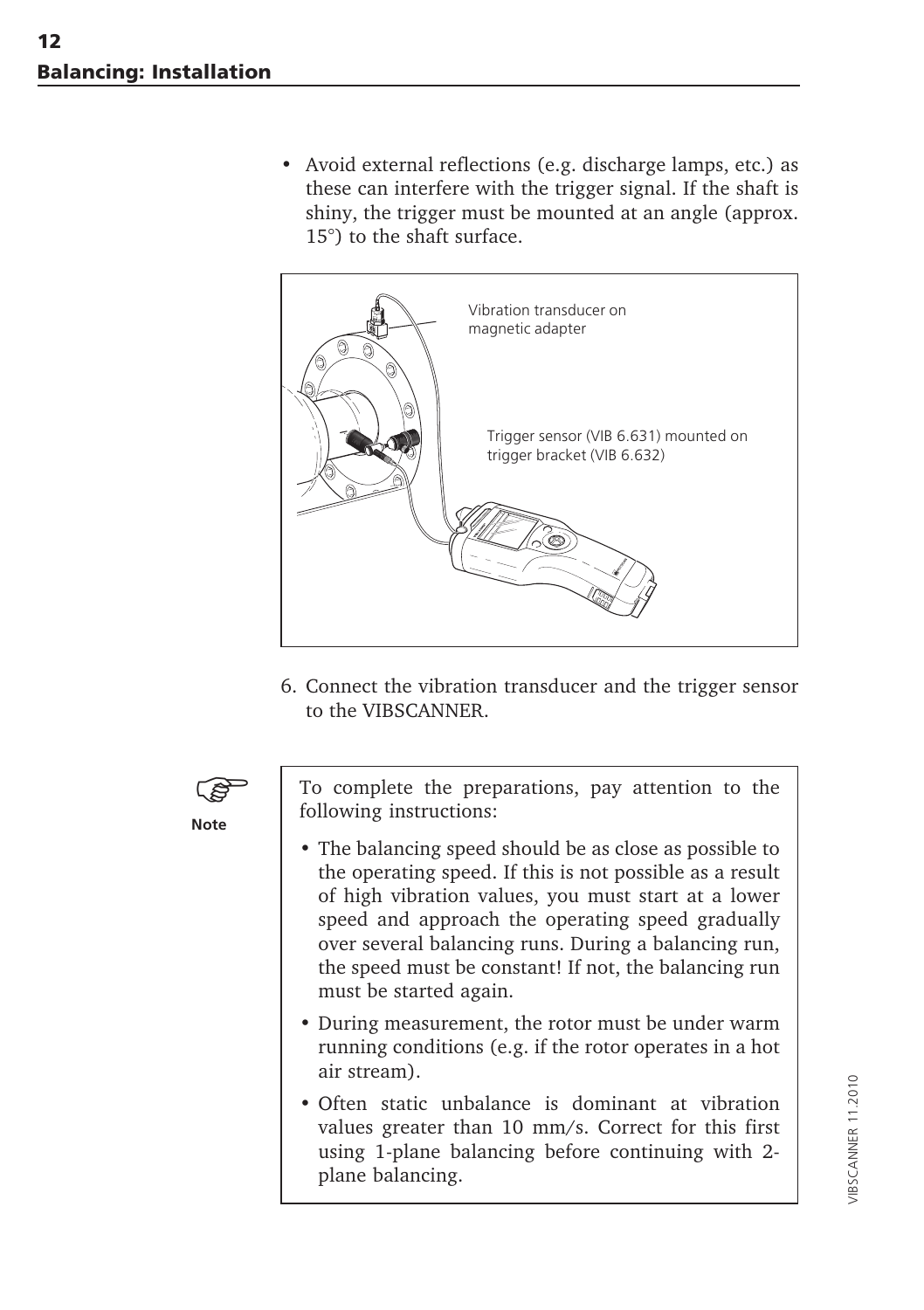#### <span id="page-12-0"></span>**Notes on balancing**

Before you start the measurement, pay attention to the following notes on specific procedures and special features of the balance mode.

#### **Setup**

The measurement setups that already exist in the basic version are expanded by the following parameters:

#### **'Pulse/rev.': Number of trigger measurement marks on the shaft**

The'Settling time' for the trigger sensors that are being used can be selected:

#### **Device setup /Available transducers-> Menu: Time**

Data on the machine to be balanced are managed in the 'Machine setup' \*. Parameters which can be changed during the balancing appear in the 'Tools' menu (see p. 34).

#### **Display**

- The measured unbalance is displayed in a polar diagram (see below). The distance of the pointer from the origin is a measure of the vibration quantity (velocity, acceleration, displacement). The angle indicates the phase position of the unbalance pointer.
- The display range is automatically set to the current measured value (autoscaling).
- For more than two balancing runs, only the current run and the last run are displayed in the polar diagram. You can hide or display the unbalance pointer of previous balancing runs with the joystick (up / down).

#### **Navigation**

- After completing a measurement or an entry, move to the next step with the joystick (to the right). The result is accepted while doing so.
- To scroll backwards or forwards, press the joystick to the right or to the left.

![](_page_12_Figure_16.jpeg)

\* These data are required for determining the trial mass, the residual unbalance and the balancing quality. Balancing without a machine setup should only be performed by an experienced user (see page 47).

![](_page_12_Picture_18.jpeg)

![](_page_12_Picture_19.jpeg)

Max. display range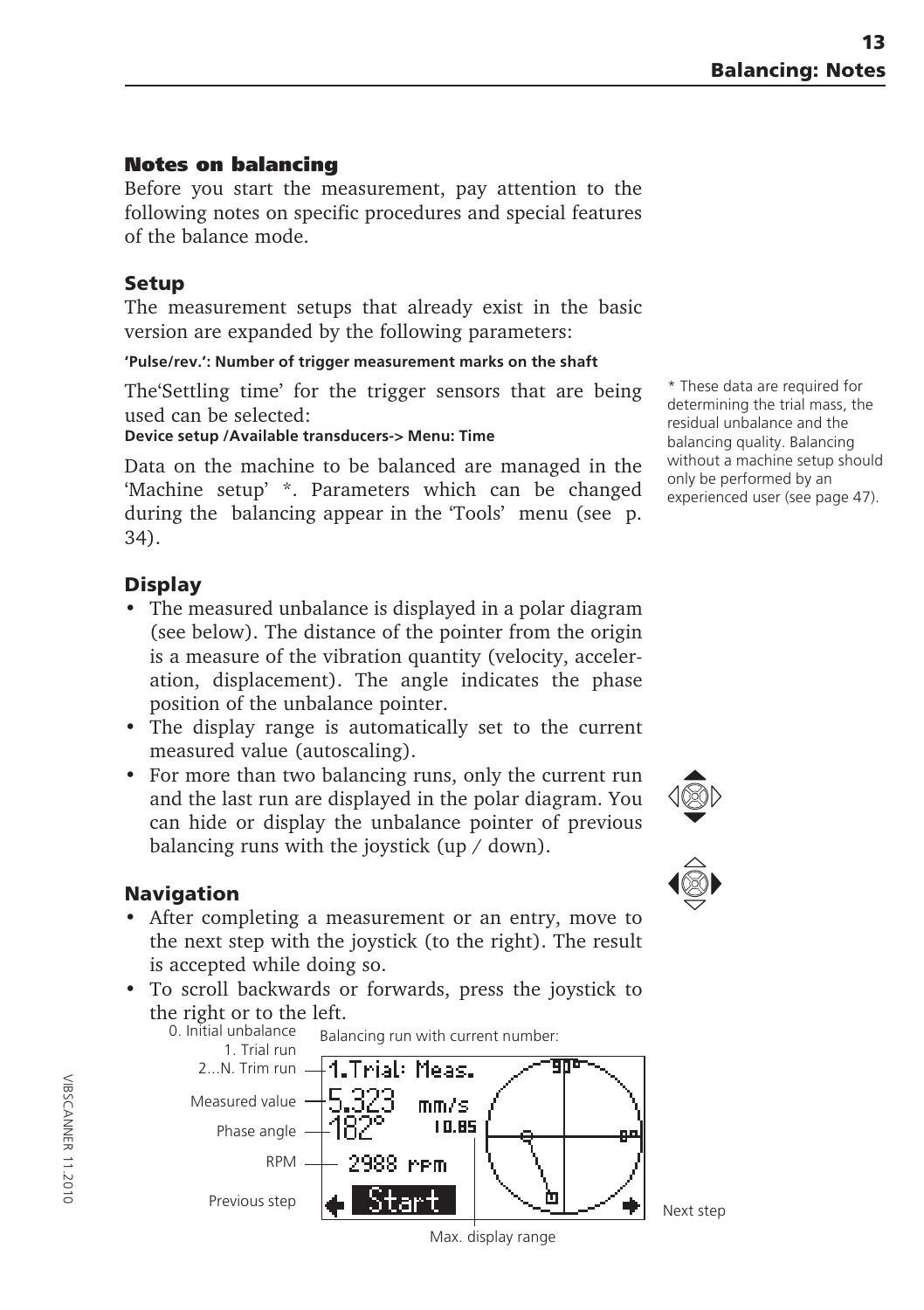#### **Measurement**

![](_page_13_Picture_2.jpeg)

Check again that all measuring components have been mounted correctly. Check all the data in the current machine setup, before you begin with the measurement. Incorrect rotor data can lead to the calculation of a trial mass that is too big – with serious consequences for personnel and machine under certain conditions.

Follow the safety instructions on page 4!

Only an external trigger sensor may be used for balancing with VIBSCANNER. The internal trigger sensor is not suitable for balancing.

The following section describes the balancing in one plane, the display and saving the results as well as the individual options that are available during the balancing process.

As VIBSCANNER only has one analog measuring channel, you must proceed sequentially when balancing in two planes.

| <b>BALANCE REPOR</b><br>PERRETROBILE OR<br>Economication<br>File name:<br><b>JALAIN, HAL</b><br>Syink date:<br>Tu, 23:09.2003 01:33:53 DM<br>Th. 28.08.2003 18:42:46 AM<br>Heat, date:<br>Complement:<br>19-21, D-85737 Innaning by Munich<br>Uner/Operatori -<br>Karl Anhter<br>Lond Long<br>laughing.<br>Machinery<br>Pruftechnik Descassibine<br>Dalance tast with recall: on.<br>Commanda:<br>Gemeral: | PROFTECHNIK Condition Monitoring, Gekse Henries-Stranse<br><b>Machine</b> name:<br>VII-Depressioning<br>1479 [ spm ]<br>machine speed:<br>Actual Hal, Quality:<br>16.07 ( 4010 4<br>Tarnet Bal, Guality:<br>E. 40 |                        |                                                                      | VIRICANNER v1.01 HALLS 2011 Sec No.: 80116 | www.pruftachnik.com |
|------------------------------------------------------------------------------------------------------------------------------------------------------------------------------------------------------------------------------------------------------------------------------------------------------------------------------------------------------------------------------------------------------------|-------------------------------------------------------------------------------------------------------------------------------------------------------------------------------------------------------------------|------------------------|----------------------------------------------------------------------|--------------------------------------------|---------------------|
|                                                                                                                                                                                                                                                                                                                                                                                                            |                                                                                                                                                                                                                   |                        |                                                                      |                                            |                     |
|                                                                                                                                                                                                                                                                                                                                                                                                            |                                                                                                                                                                                                                   |                        |                                                                      |                                            |                     |
|                                                                                                                                                                                                                                                                                                                                                                                                            |                                                                                                                                                                                                                   |                        |                                                                      |                                            |                     |
|                                                                                                                                                                                                                                                                                                                                                                                                            |                                                                                                                                                                                                                   |                        |                                                                      |                                            |                     |
| Ho., House, Arez.<br>Ville, And,<br>[ <sub>u</sub> ]<br>Imm/s1<br>U.I                                                                                                                                                                                                                                                                                                                                      |                                                                                                                                                                                                                   | <b>Ur</b><br>1r<br>9.5 | 8.97<br>$-102$<br>156<br>$-60+$<br>$-6.78$<br>$11.1 105*$<br>$-3.43$ | $-5.2$                                     |                     |

**Balancing report in the 'Alignment Printing Tool' (see page 15)**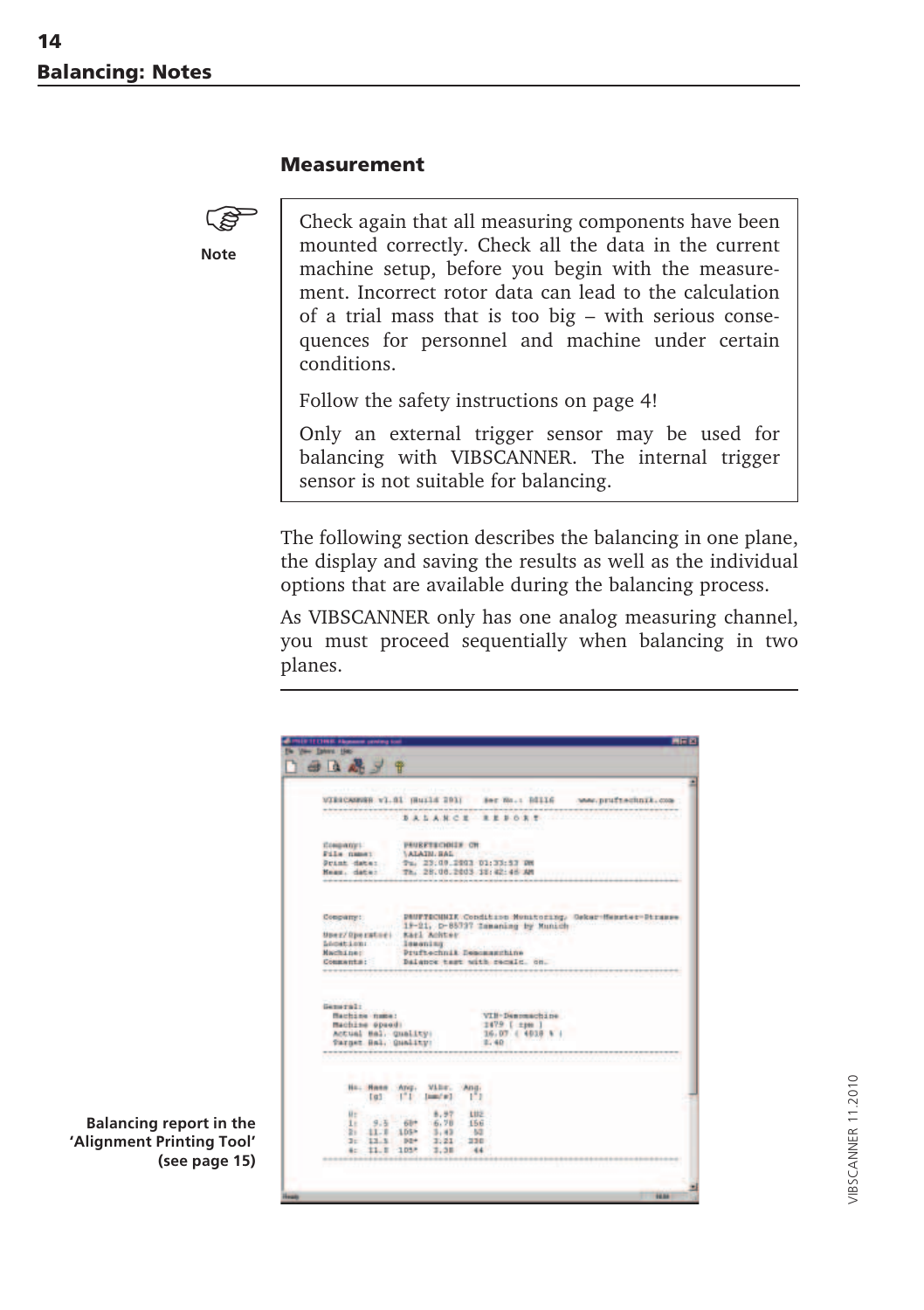# <span id="page-14-0"></span>**Balancing report**

The balancing result can be printed out as follows:

- 1. Install the 'PRÜFTECHNIK alignment printing tool' from the CD, and start the program.
- 2. Connect the VIBSCANNER after the measurement to the PC.
- 3. Press the function key in the last results screen, and click on 'Data':

![](_page_14_Figure_6.jpeg)

4. Press the function key, and click on 'Reprt' (Report):

| Balance Data                 | Bat    |
|------------------------------|--------|
| UIB-Demom.Ok<br>Mamer        |        |
| Date & Time17.09.03 02: Save |        |
| Planes:                      | tulSum |
| Number of av.:               | Setur  |
| Speed [rpm]:                 | 泥土地    |
| Bal. Quality:                |        |

5. Select the contents of the report which should be printed out together with the measurement data.

'None' = Entry is not printed out. Text can be selected and created using the 'Chng' (Change) menu item.

| Select report contents Reprt- |          |        |
|-------------------------------|----------|--------|
| Company:                      | PRUFTEOK |        |
| User/Orecator: None           |          | lHele  |
| Customer:                     | None     | (Thn9  |
| Department:                   | None     | Info   |
| Asseti                        | None     | lPrint |
| .ocation:                     | None     |        |

- 6. Click on 'Print' in this menu. The data are transferred to the PC and the report is assembled in 'Printing tool'.
- 7. Print out the report using the 'Printing tool'.

VIBSCANNER 11.2010

**VIBSCANNER 11.2010** 

![](_page_14_Picture_15.jpeg)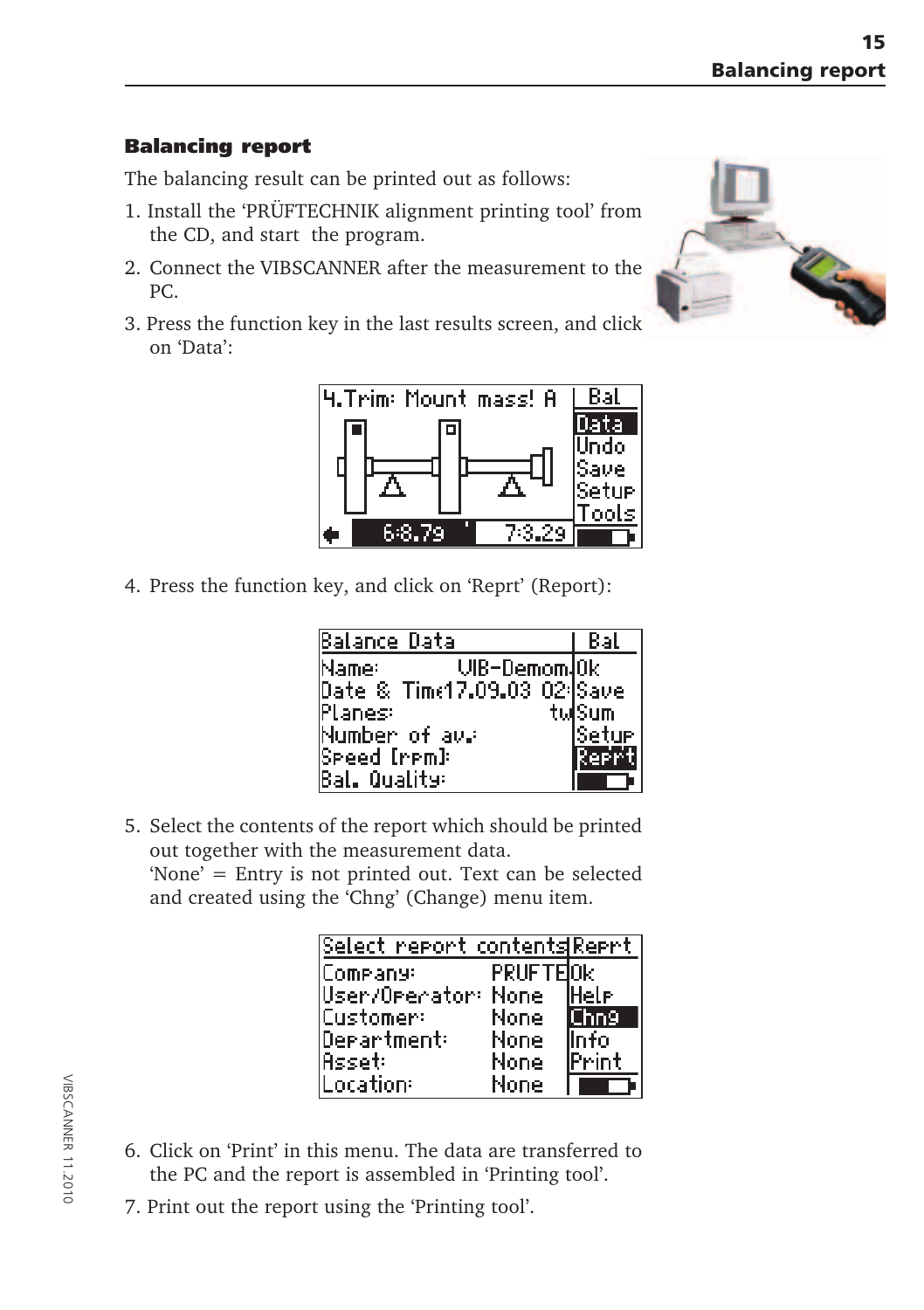# **Balancing in one plane**

<span id="page-15-0"></span>**Note**

![](_page_15_Picture_3.jpeg)

![](_page_15_Picture_4.jpeg)

example in the correction mode 'Free' (page 28f., 35).

The following balancing procedure is described as an

Switch the VIBSCANNER on. *Press the joystick upwards for approx. 2 seconds and then release it.*

• Activate the 'Balance' mode. *Click repeatedly on the screen symbol at the top left until the 'Balance' symbol appears. Then move the joystick to the right.*

 'Balance' screen symbol

![](_page_15_Figure_9.jpeg)

![](_page_15_Picture_10.jpeg)

Select a suitable machine type for balancing in one plane with the joystick.

*An overview of the machine types is given on page 75.*

'Balance' start screen

![](_page_15_Figure_14.jpeg)

![](_page_15_Picture_15.jpeg)

The *machine* that is assigned to the selected *machine type* is displayed in the status line:

• Machine type:  $\mathbb{D}_{\overline{A}}$ 

(e.g. rotor/floating bearing/1 plane)

• Machine: User-defined machine setup (e.g. '1Machine', 'Fan15',...).

The machine/ machine setup can be changed in the Setup menu (see page 34, 37).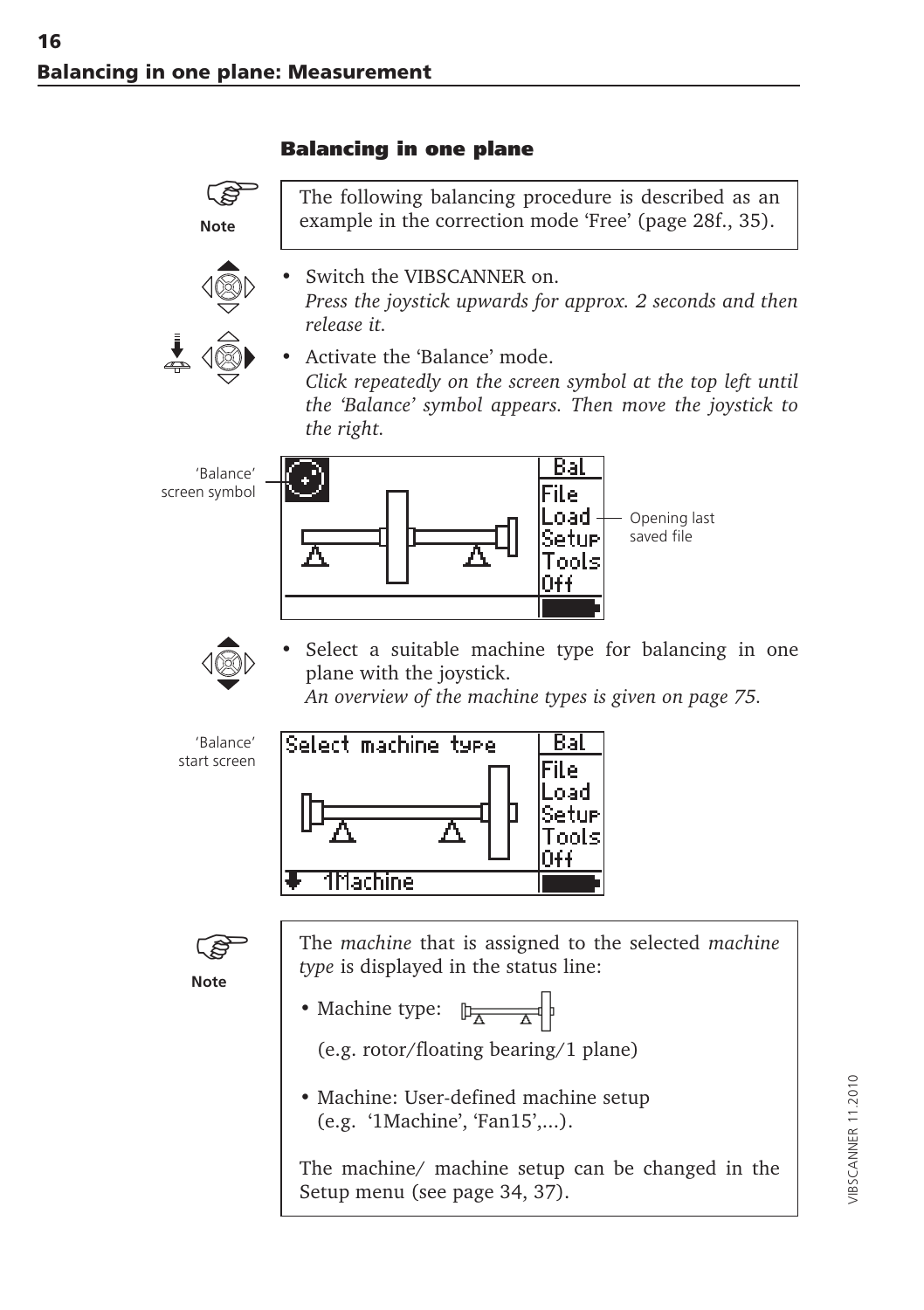#### <span id="page-16-0"></span>**Measure initial unbalance**

• Click ENTER to open the measurement screen:

![](_page_16_Figure_3.jpeg)

• Switch on the machine. *Wait until the machine has reached the balancing RPM and, if necessary, operating temperature. The vibration transducer and trigger are already connected to the VIBSCANNER.*

Click on START to start the measurement.

If the RPM fluctuates too strongly, an error message appears. Check the connection and mounting of the trigger sensor.

![](_page_16_Figure_8.jpeg)

- When the measured values have stabilized, click on PAUSE to stop the measurement. To repeat the measurement, click on START again.
- Switch the machine off.

![](_page_16_Picture_12.jpeg)

÷

![](_page_16_Picture_13.jpeg)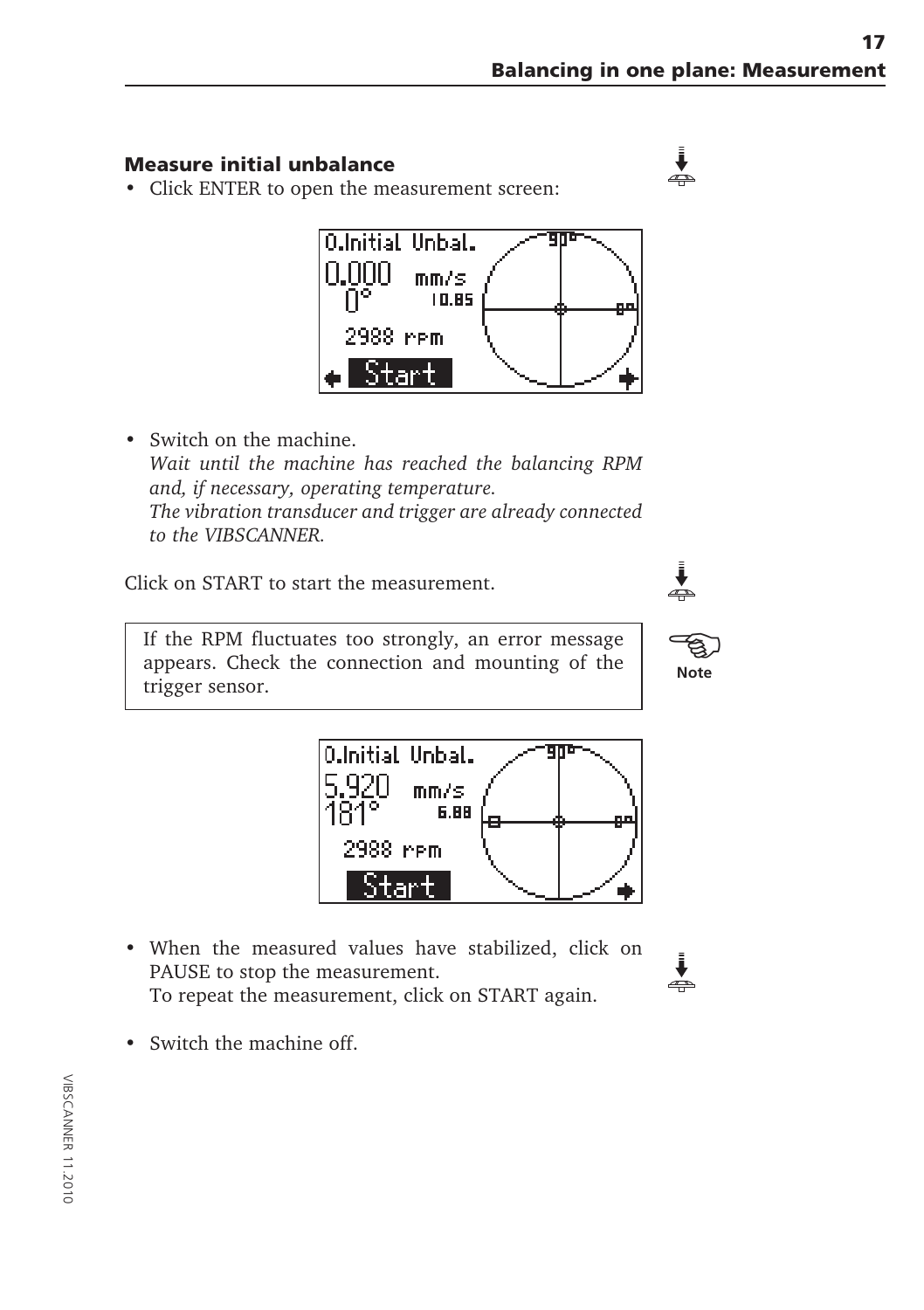<span id="page-17-0"></span>![](_page_17_Picture_1.jpeg)

#### **Trial run**

Move the joystick to the right to move to the input screen for the trial run:

![](_page_17_Figure_4.jpeg)

If the 'Auto trial mass' option is activated in the machine setup or in the 'Tools' menu, VIBSCANNER calculates the trial mass and the mounting angle. You can change the proposed values for the trial mass (2.0 g) and the mounting angle (100°).

- Attach the trial mass under the specified angle (see Angle convention page 11), and switch the machine on again.
- 

 $\frac{1}{4}$ 

Move the joystick to the right to open the measurement screen for the trial run.

![](_page_17_Figure_9.jpeg)

- Click on START to start the trial run.
- When the measured values have stabilized, click on PAUSE to stop the measurement.

![](_page_17_Figure_12.jpeg)

Switch the machine off.

![](_page_17_Picture_14.jpeg)

Move the joystick to the right to take over the measurement in the trial run.

VIBSCANNER 11.2010

/IBSCANNER 11.2010

![](_page_17_Picture_16.jpeg)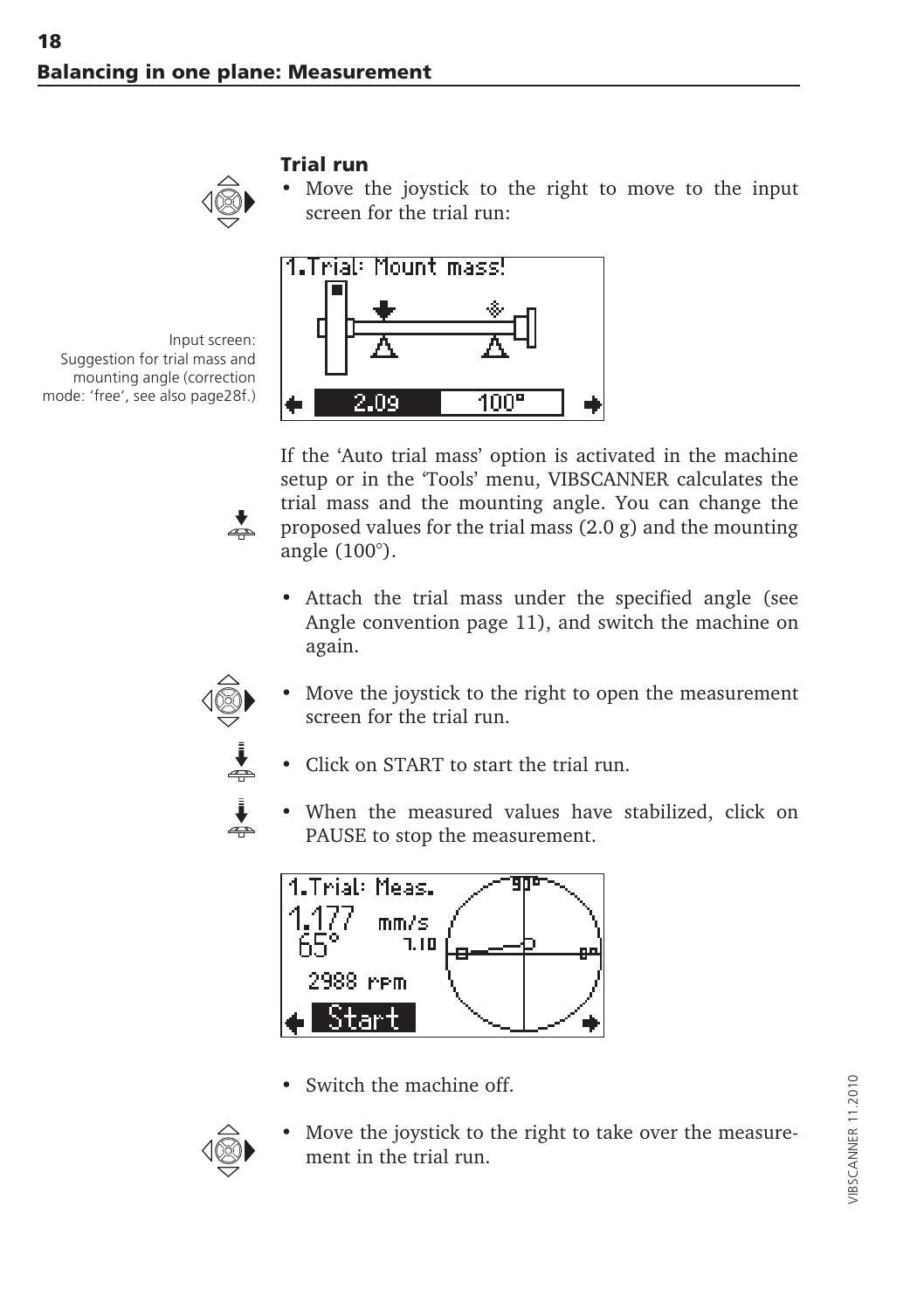<span id="page-18-0"></span>During the trial run the unbalance should change sufficiently to achieve a continuous reduction of the residual imbalance in the following balancing runs.

If the unbalance pointer changes only slightly, the trial mass must be increased.

If the vibration value has more than doubled, the trial mass must be reduced (message: 'pointer change too large'; see also parameter 'Check bad influence, page 36).

If necessary, scroll back again in the input screen of the trial run, change the mass appropriately and repeat the trial run.

If the unbalance has changed sufficiently, continue with the trim run. Depending on whether an improvement has occurred, you can leave the trial mass on the rotor or remove it again:

![](_page_18_Figure_6.jpeg)

• Click on the required option to move to the input screen for the trim run. *If necessary, remove the trial mass.*

#### **Trim run**

![](_page_18_Figure_9.jpeg)

• Attach the proposed trim mass under the specified angle, and switch the machine on again.

![](_page_18_Picture_11.jpeg)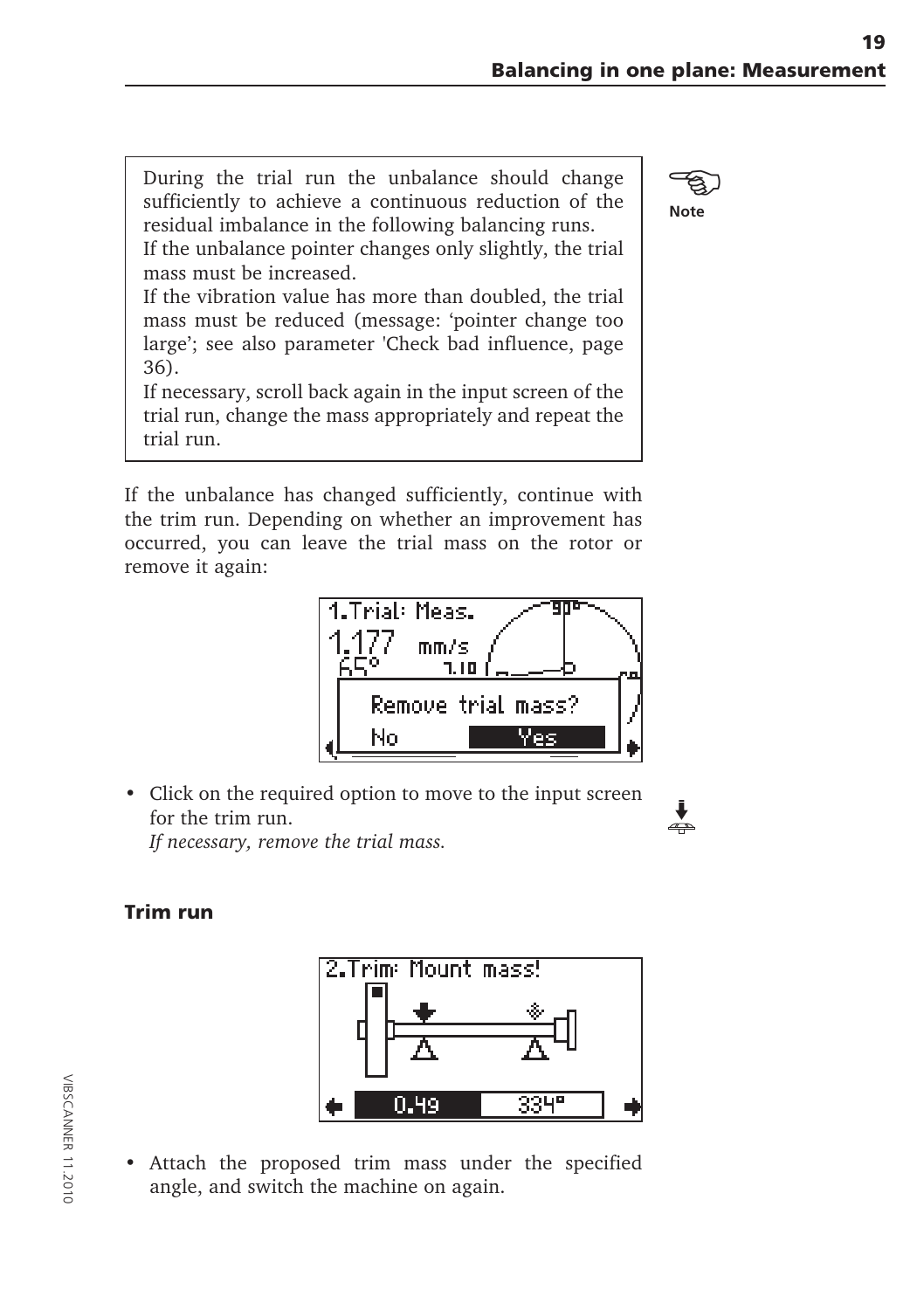![](_page_19_Picture_1.jpeg)

- Move the joystick to the right and click on START to measure the trim run.
- Click on PAUSE when the unbalance pointer is stable, and switch the machine off again.

![](_page_19_Figure_4.jpeg)

![](_page_19_Picture_5.jpeg)

Move the joystick to the right to take over the measurement in the trim run.

![](_page_19_Figure_7.jpeg)

![](_page_19_Picture_8.jpeg)

• If the unbalance in the trim run has improved, you can leave the trim mass on the rotor. In this case, click on 'No'.

Otherwise, remove the trim mass from the rotor.

![](_page_19_Picture_11.jpeg)

After the 1st trim run, the program checks whether the unbalance in each trim run has improved. If this is not the case, the following message appears: 'No improvement'. Repeat the trim run with another trim mass.

Restarting the balance measurement is recommended if the vibration values deteriorate and, at the same time, the trim mass is not substantially smaller than the preceding trim mass.

• Continue the balancing procedure with the next trim run.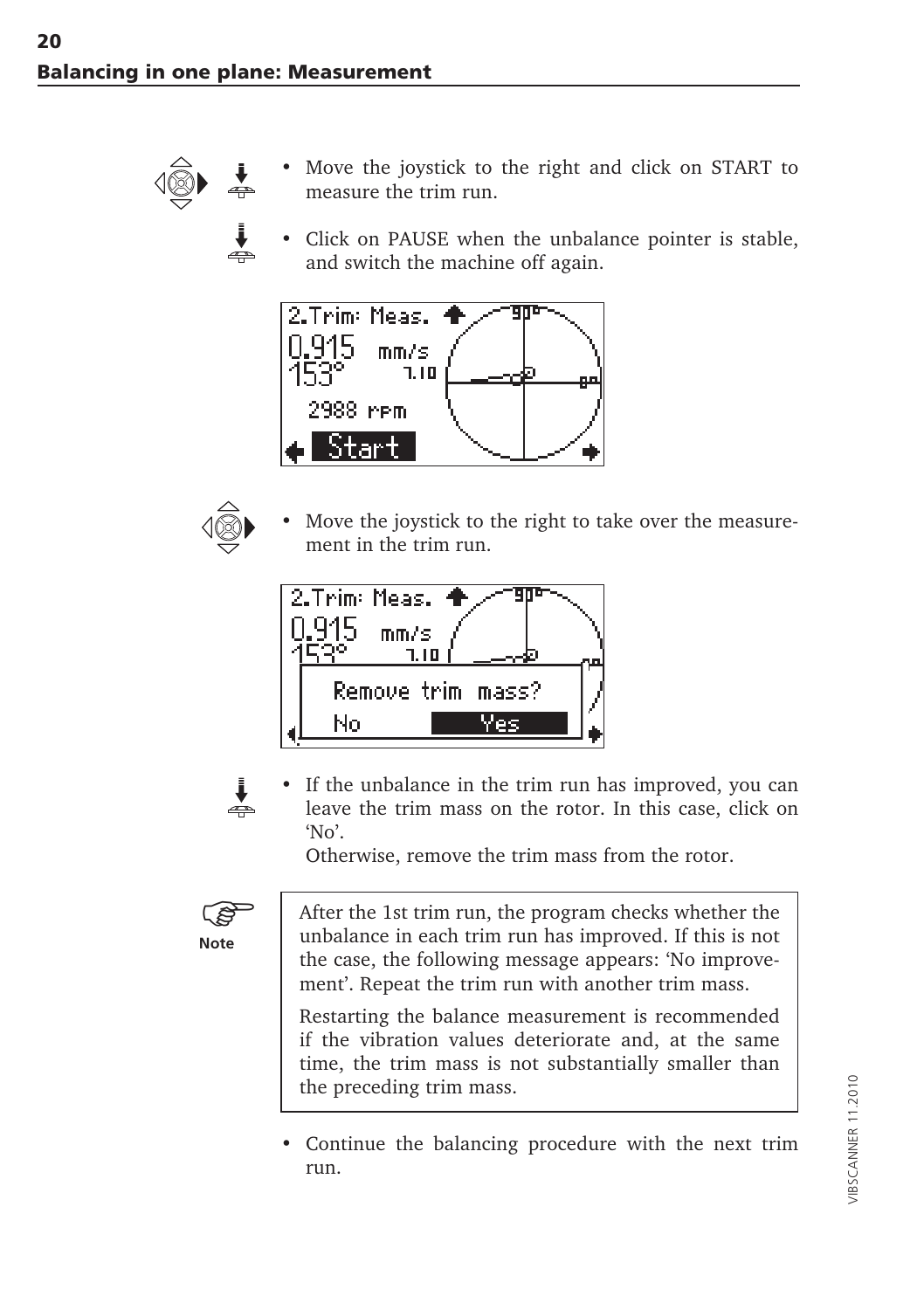<span id="page-20-0"></span>The balancing is complete as soon as the selected balancing quality (see machine setup, page 35, 74) has been reached.

The 'smiley' then appears in the input screen for the next trim run:

![](_page_20_Figure_3.jpeg)

# **Display options**

The polar diagram only shows the last balancing run and the one before last after a measurement has been completed.

![](_page_20_Figure_6.jpeg)

![](_page_20_Figure_7.jpeg)

Trial/trim run

 $\Box$ Initial unbalance run

To display earlier runs, press the joystick upwards:

![](_page_20_Picture_11.jpeg)

2.Trim: Meas.  $mm/s$ 47.80 2991 rem

![](_page_20_Picture_13.jpeg)

![](_page_20_Picture_14.jpeg)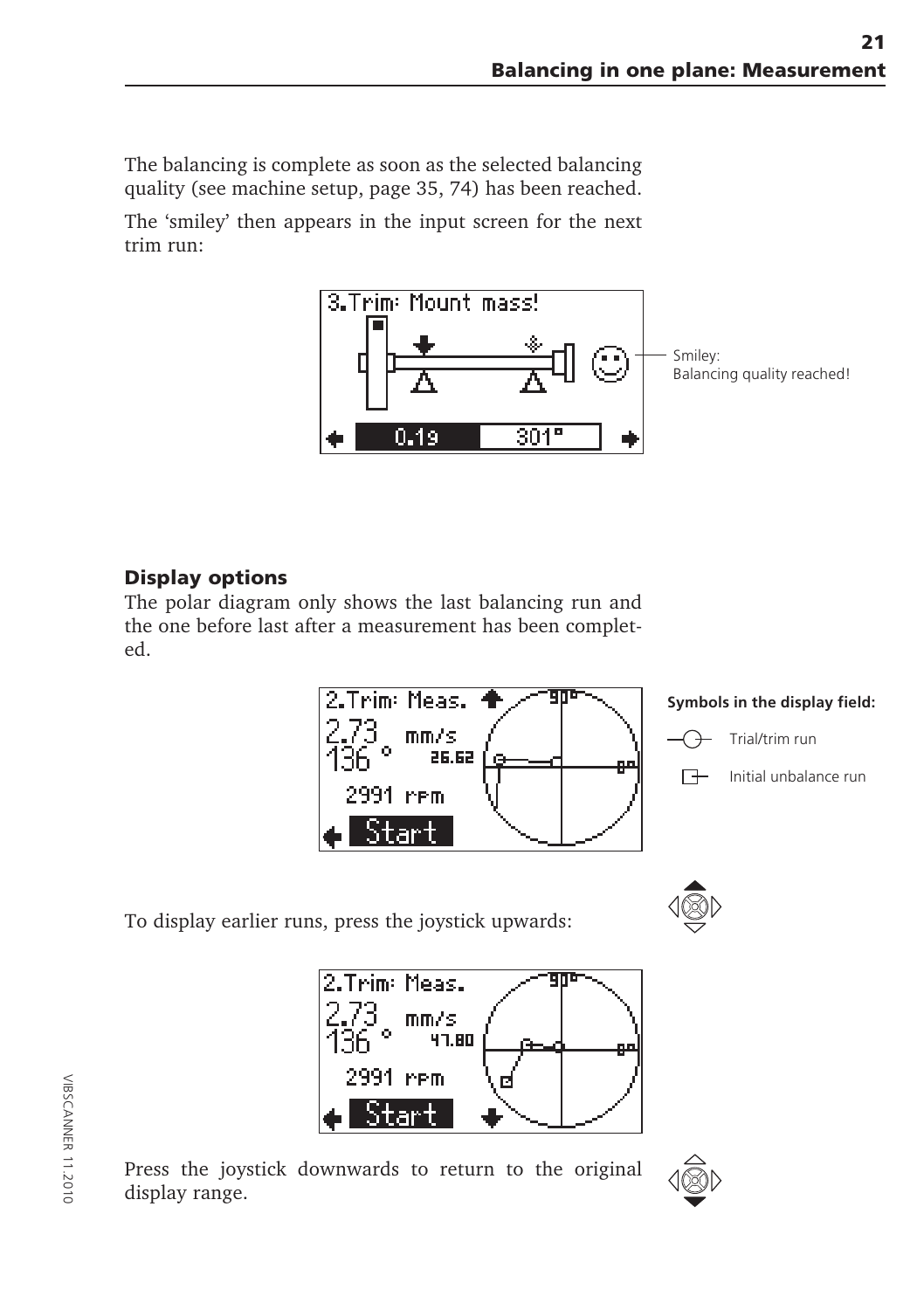# **Displaying results**

The measurement results can be displayed and saved after each trim run:

• Press the function key in the input screen of the trim run to display the menu:

![](_page_21_Figure_4.jpeg)

• Click on 'Data':

*In addition to the general data for the measurement of the calculated balancing quality, the centrifugal force and the residual imbalance for the last valid trim run is displayed:*

| lBalance Data |                             |
|---------------|-----------------------------|
| Name:         | UIB-Demomachine             |
|               | Date & Time: 29.10.02 09:30 |
| Planes:       | tuo: 8.Bl                   |
| <b>Avery</b>  |                             |
| <b>Speed:</b> | 1193                        |
| Bal. Quality: | 5.77                        |

![](_page_21_Picture_8.jpeg)

Press the joystick downwards to display the results of the preceding balancing runs:

> أتورد 宋

| Data window       |        | Balance Data     |      |              |             |                                                 |      |      |             |
|-------------------|--------|------------------|------|--------------|-------------|-------------------------------------------------|------|------|-------------|
|                   | No     | Massi            |      | An9.         | Uib         |                                                 |      | An9. |             |
| Initial unbalance |        | [9]              | וייז |              |             | [mm/s].                                         | וייז |      |             |
| Trial run         | Ū      |                  |      |              | 5,58        |                                                 | 301  |      |             |
| 1st trim run      |        | 5.5              |      | $300\sqrt{}$ | 4.47        |                                                 | 5    |      |             |
| 2nd trim run      | 2<br>3 | 4.3              |      | 51 V         | 0.29        |                                                 | 177  |      |             |
| .                 |        | 0.3              |      | 225*         | 0.36        |                                                 | 194  |      |             |
|                   |        |                  |      |              |             |                                                 |      |      |             |
|                   |        |                  |      |              |             |                                                 |      |      |             |
|                   |        | Trial/ trim mass |      |              | Meas, value |                                                 |      |      | Phase angle |
|                   |        | Mounting angle   |      |              |             | Mass left on rotor:<br>Mass removed from rotor: |      |      | st.<br>4    |

![](_page_21_Picture_11.jpeg)

<span id="page-21-0"></span>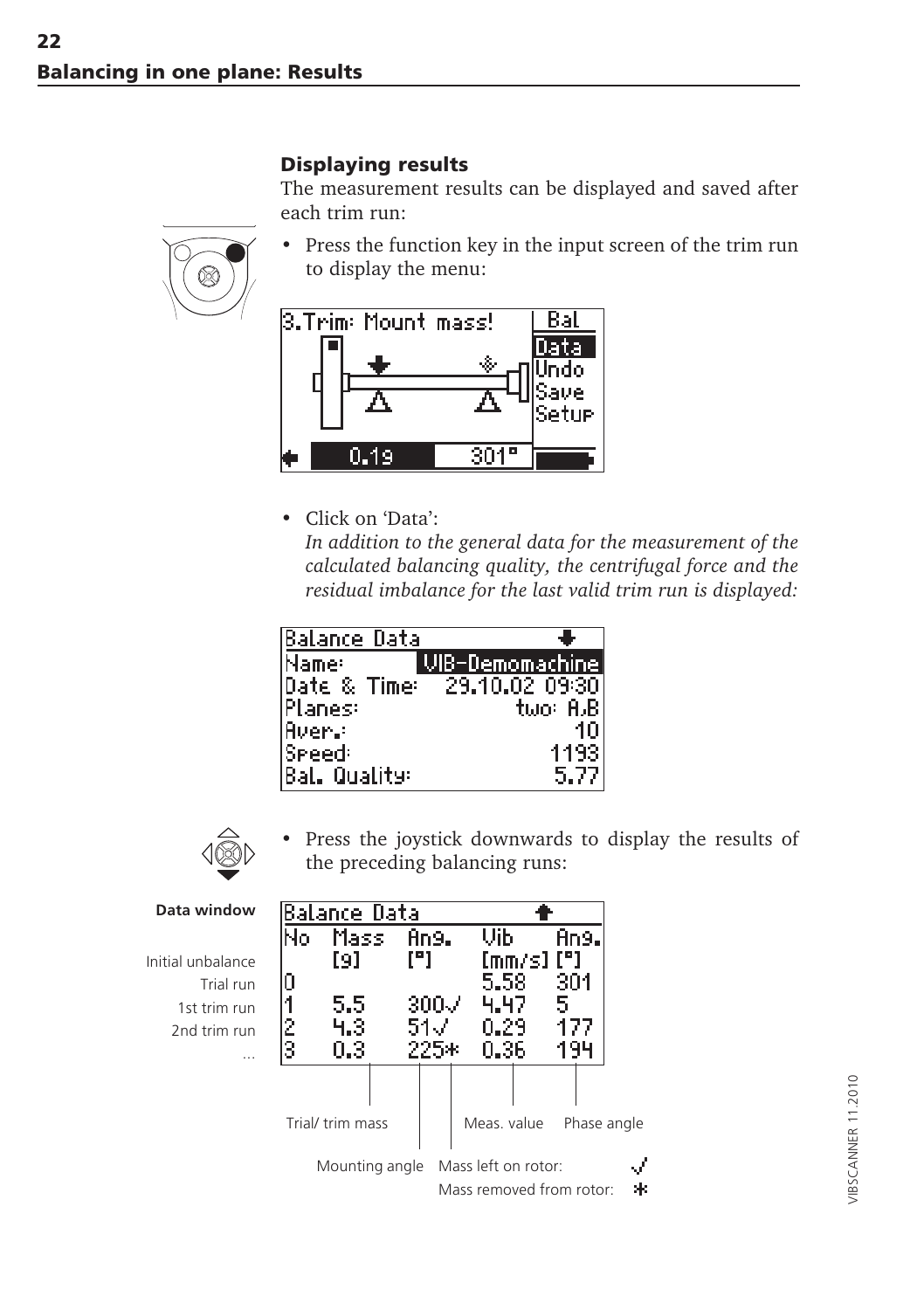<span id="page-22-0"></span>

| Balancing quality: The program calculates the balancing<br>quality from the rotary frequency of<br>the rotor and the specific residual un-<br>balance in the last balancing step.<br>If the calculated quality lies below the<br>quality selected in the machine setup, |
|-------------------------------------------------------------------------------------------------------------------------------------------------------------------------------------------------------------------------------------------------------------------------|
| the balancing is complete ('Smiley').                                                                                                                                                                                                                                   |
|                                                                                                                                                                                                                                                                         |

Centrifugal force: Resulting force on the bearing in the individual planes caused by the remaining residual unbalance.

# **Saving the results**

• Press the function key in the input screen of the trim run to display the menu:

![](_page_22_Picture_6.jpeg)

![](_page_22_Figure_7.jpeg)

• Click on 'Save' to open the file manager:

|         |          | 84%I Multii |
|---------|----------|-------------|
| 12      |          |             |
| 22      | 13,06,02 | Fdit        |
|         | 13,06,02 | MkDir.      |
| dis.    | 12.06.02 | Save        |
| rem     | 3.06.02  |             |
| Balance |          |             |

• Press the function key, click on 'Save' and enter the filename in the text editor.

The results can also be saved from the data window (see previous page).

![](_page_22_Picture_12.jpeg)

Residual imbalance Product of the unbalanced mass and corresponding radius.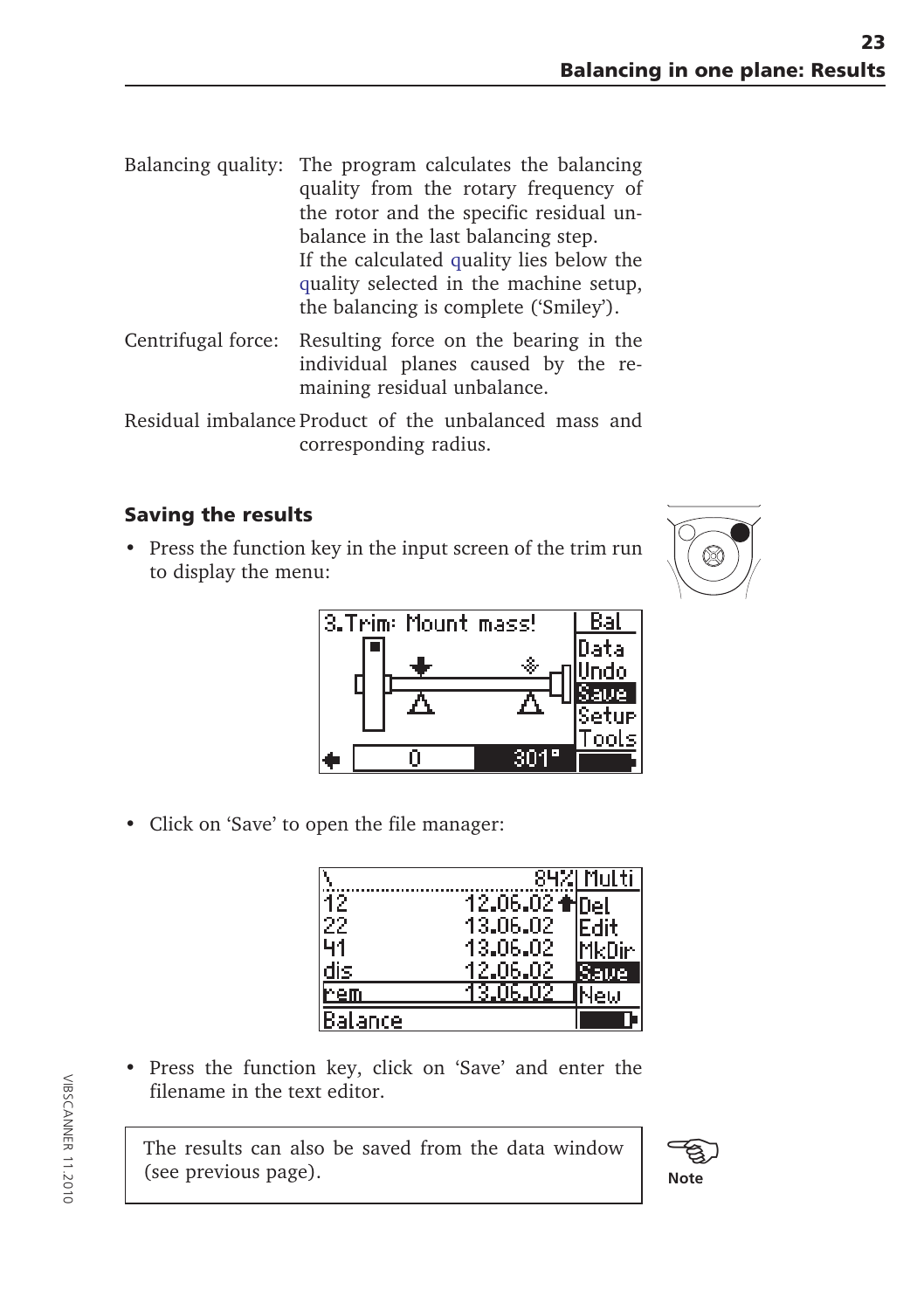# <span id="page-23-0"></span>**Undoing balancing steps**

If the measurement results deteriorate from a specific trim run, it is possible to return to this still acceptable run and to continue the balancing process with other masses and angles.

In the following example, the measured values in the third and fourth run deteriorate. To undo these steps, proceed as follows:

![](_page_23_Figure_4.jpeg)

Data window (see page 22) after the fourth balancing run

![](_page_23_Picture_6.jpeg)

- Press the ESC key to leave the data window.
- Press the joystick to the left until you reach the input screen for the still acceptable balancing run, here the second run:

![](_page_23_Figure_9.jpeg)

![](_page_23_Picture_10.jpeg)

Press the function key and click on 'Undo' in the menu.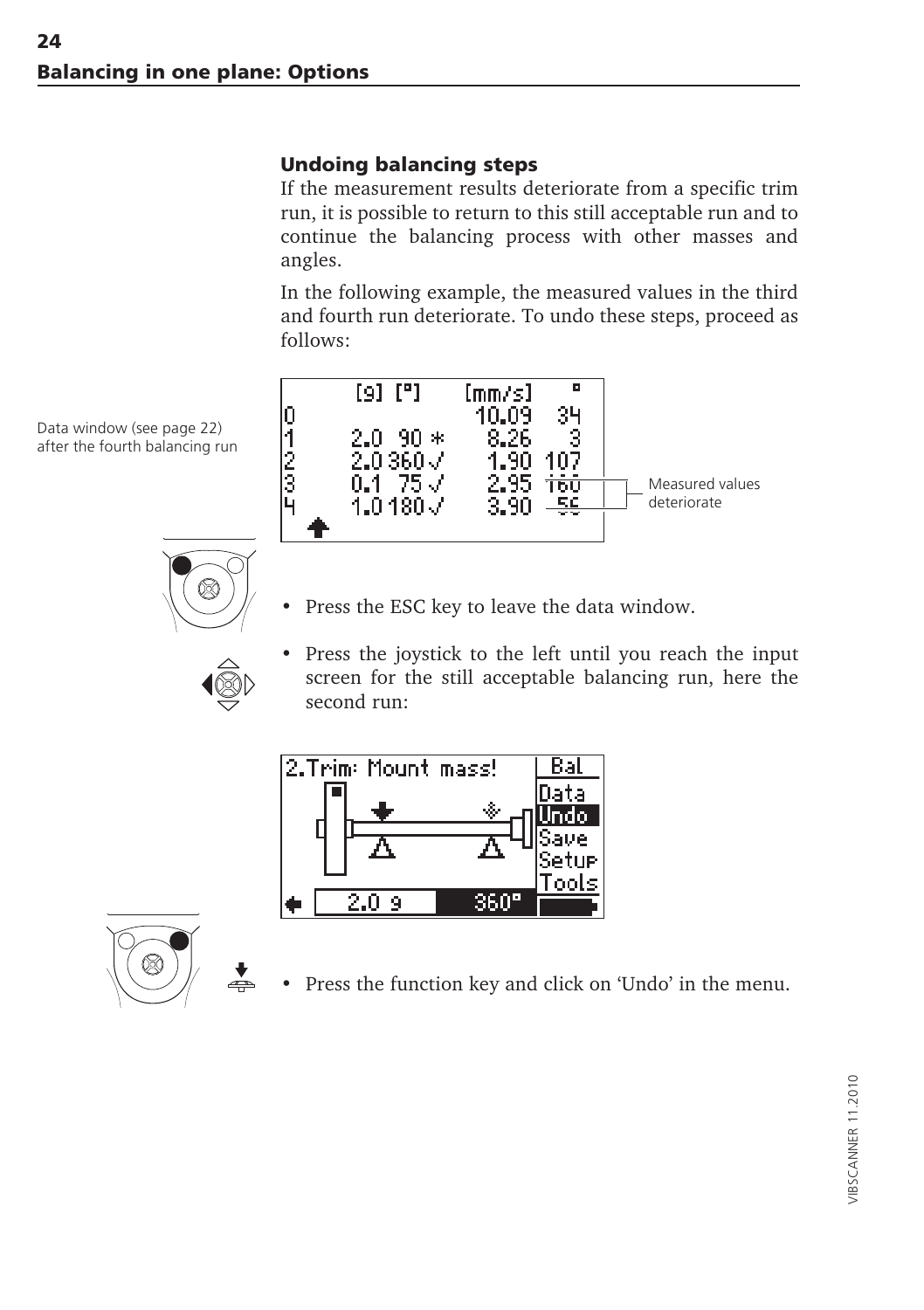• If you acknowledge the following message, all subse- $\overline{\mathbf{t}}$ quent balancing runs are deleted (3rd & 4th runs here).

![](_page_24_Figure_2.jpeg)

Make sure that the masses that you attached in the 'deleted' steps are removed from the rotor again.

![](_page_24_Picture_4.jpeg)

Press the function key in the input screen again and click on 'Data' to open the data window. The third and fourth runs are deleted, and the balancing process can now be continued with other masses and angles.

| 2 | [9] [°] | fmm≠sl | о    |
|---|---------|--------|------|
|   | $-90*$  | 10.09  | 34   |
|   | 2.0     | 8.26   | 3    |
|   | 2.0360J | 1.90   | -107 |
|   |         |        |      |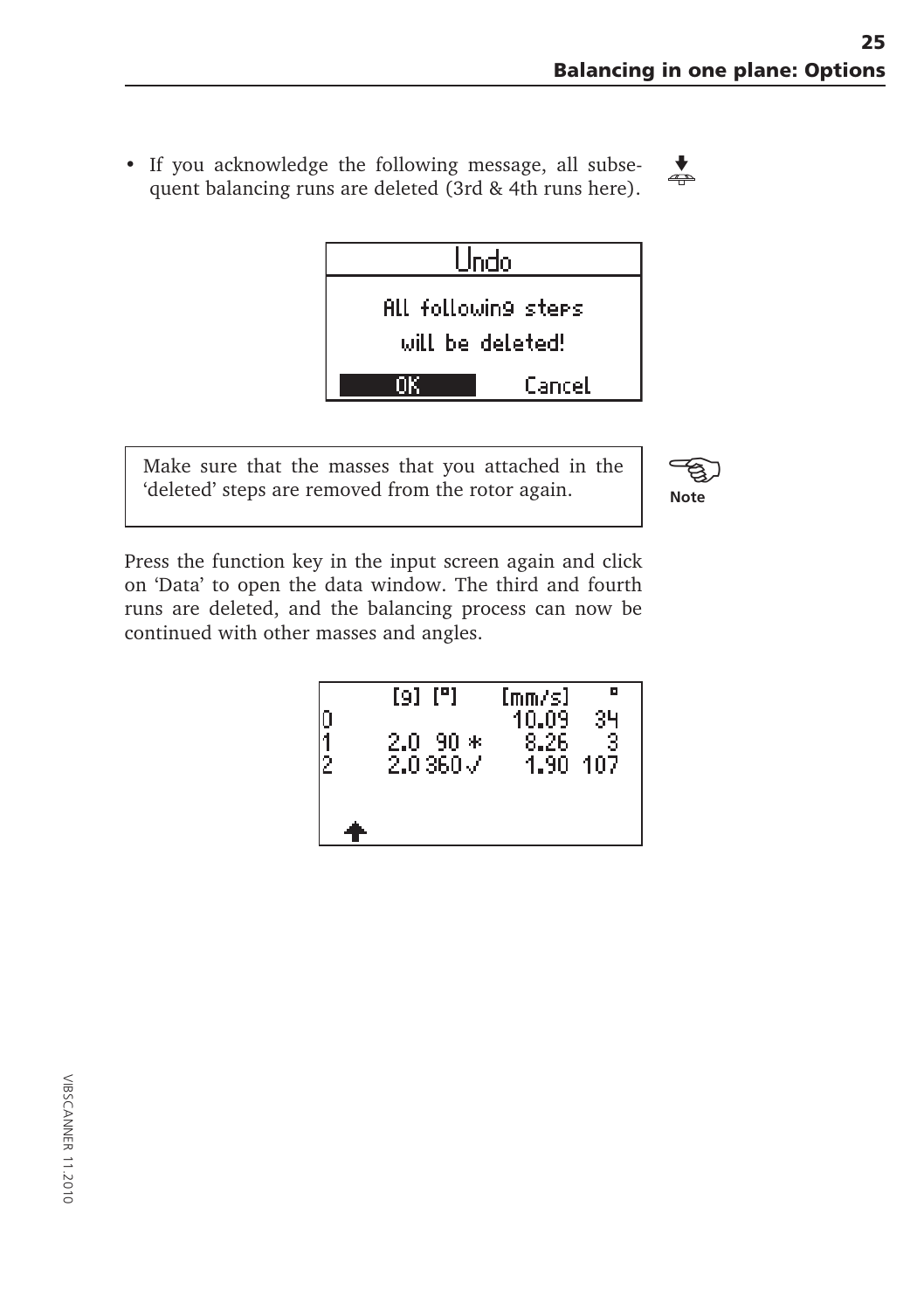### <span id="page-25-0"></span>**Combine balancing masses**

If you have already attached several balancing masses to the rotor, you can combine these into a single mass. To do this, the program adds the vectors of the individual masses and displays the calculated mass and the angle of attachment.

![](_page_25_Picture_3.jpeg)

Press the function key in the input screen of the trim run to display the menu:

![](_page_25_Figure_5.jpeg)

• Click on 'Data' to open the data window:

| Balance Data                                     | Kal     |
|--------------------------------------------------|---------|
| Name:<br>$\mathsf{UB}\text{-}\mathsf{Demou}$ (Ok |         |
| Date & Time: 31.10.02 Save                       |         |
| lPlanes:                                         | Sum     |
| lAver.:                                          | iSeturi |
| lSpeed:                                          |         |
| IBal, Quality:                                   |         |

• Press the function key and click on 'Sum':

![](_page_25_Figure_9.jpeg)

The resulting mass and the corresponding mounting angle are displayed for each plane.

• Click on 'OK'.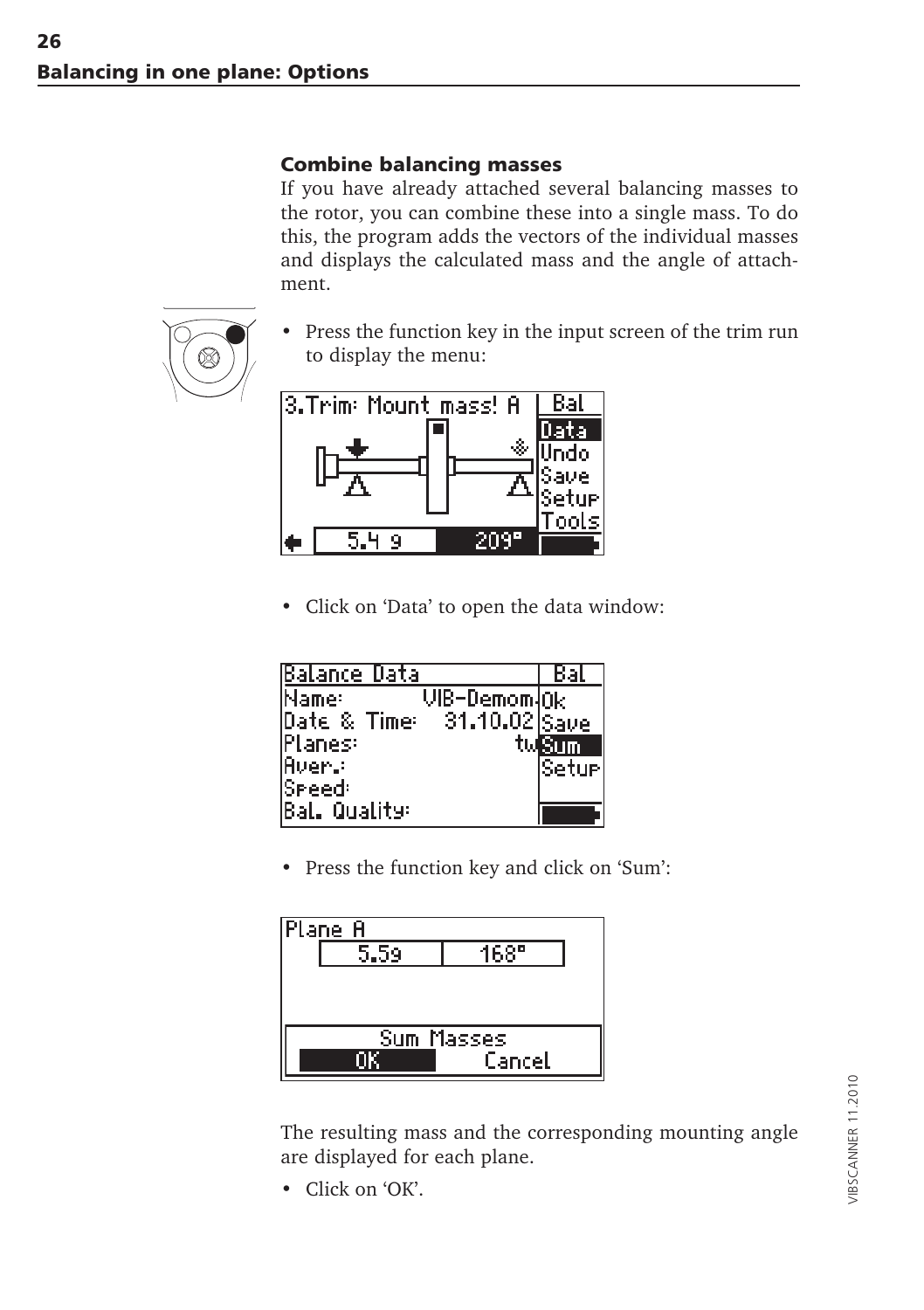Then remove all masses already mounted on the rotor, and attach the new balancing mass on the rotor.

• Confirm the following message:

![](_page_26_Figure_3.jpeg)

• Perform the next balancing run.

If the parameter 'Recalc. coeff.' was set to 'active' in the machine setup, it is set to 'inactive' after the summary of the masses (see page 36).

![](_page_26_Picture_6.jpeg)

The balancing run, in which the masses were summarized, is marked with an 'S'  $(=sum)$  in the data window.

![](_page_26_Figure_8.jpeg)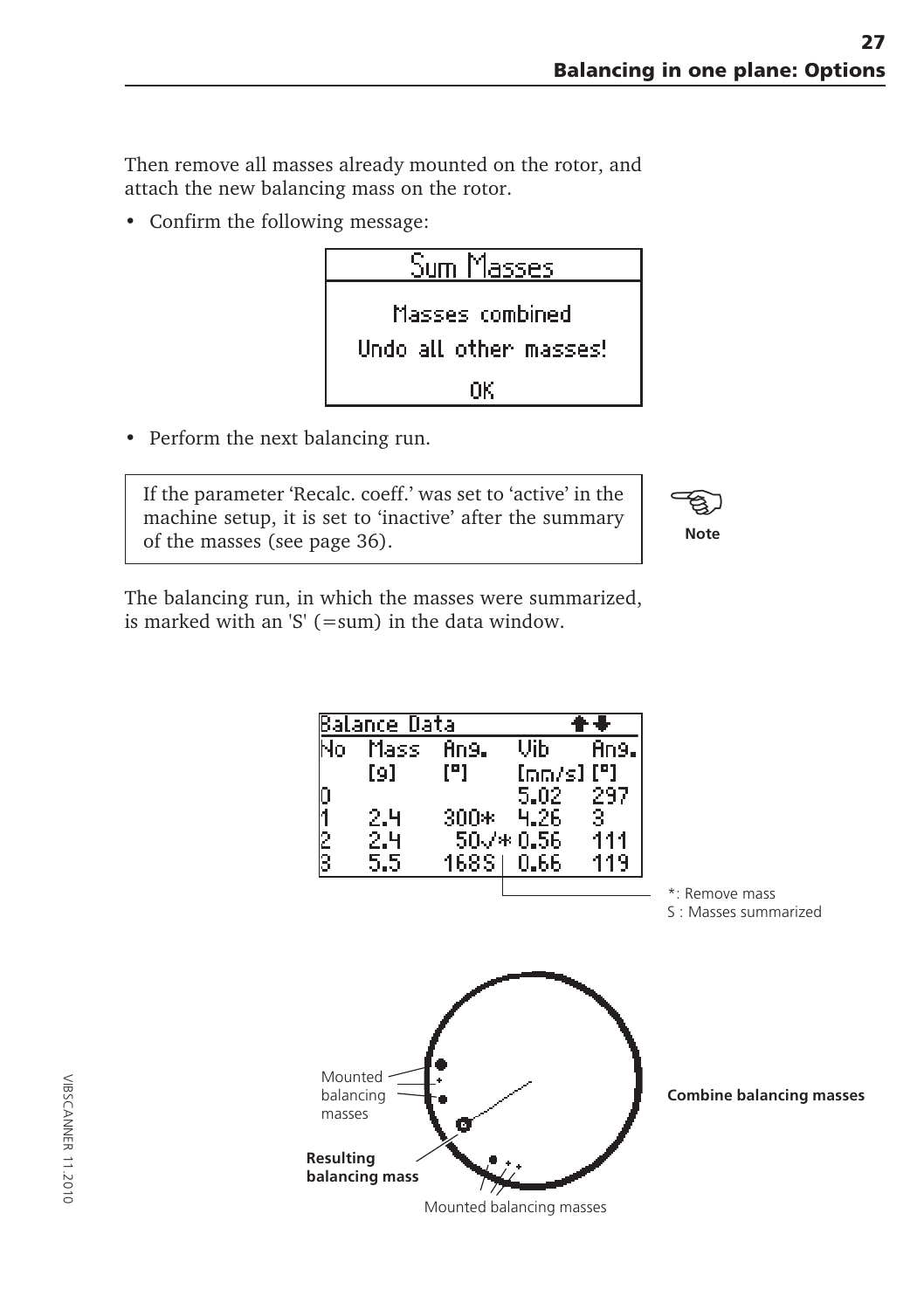<span id="page-27-0"></span>![](_page_27_Picture_1.jpeg)

'Fixed location' correction mode.

#### **Correction mode: Fixed location**

If the balancing masses can only be attached at specific positions on the rotor (e.g. on the blades of a ventilator), select the 'Fixed location' correction mode in the machine setup. The program then calculates two masses for the specified fixed positions.

• Open the machine setup of the machine concerned (see page 34).

| IVIB-Demomachine   |                 |
|--------------------|-----------------|
|                    | UIB-Demomachine |
| Machine Name:      | Selacti         |
| lPlanes:           | one             |
| Correction:        | free:           |
| Trial/Trim Masses: | add.            |
| Bal. Quality:      | n.ч             |

![](_page_27_Picture_7.jpeg)

• Click on 'Correction' until the 'Fixed location' mode is selected:

| UIB-Demomachine    |                 |
|--------------------|-----------------|
|                    | UIB-Demomachine |
| Machine Name:      | Selecti         |
| <b>Planes:</b>     | one             |
|                    | fixed location  |
| Num.of locations:  |                 |
| Trial/Trim Masses: |                 |

- Enter the number of fixed locations on the rotor:
- If necessary, change the remaining parameters.
- Finally, press the function key and click on 'Save' to save the changes.
- Begin with the measurement (see page 17).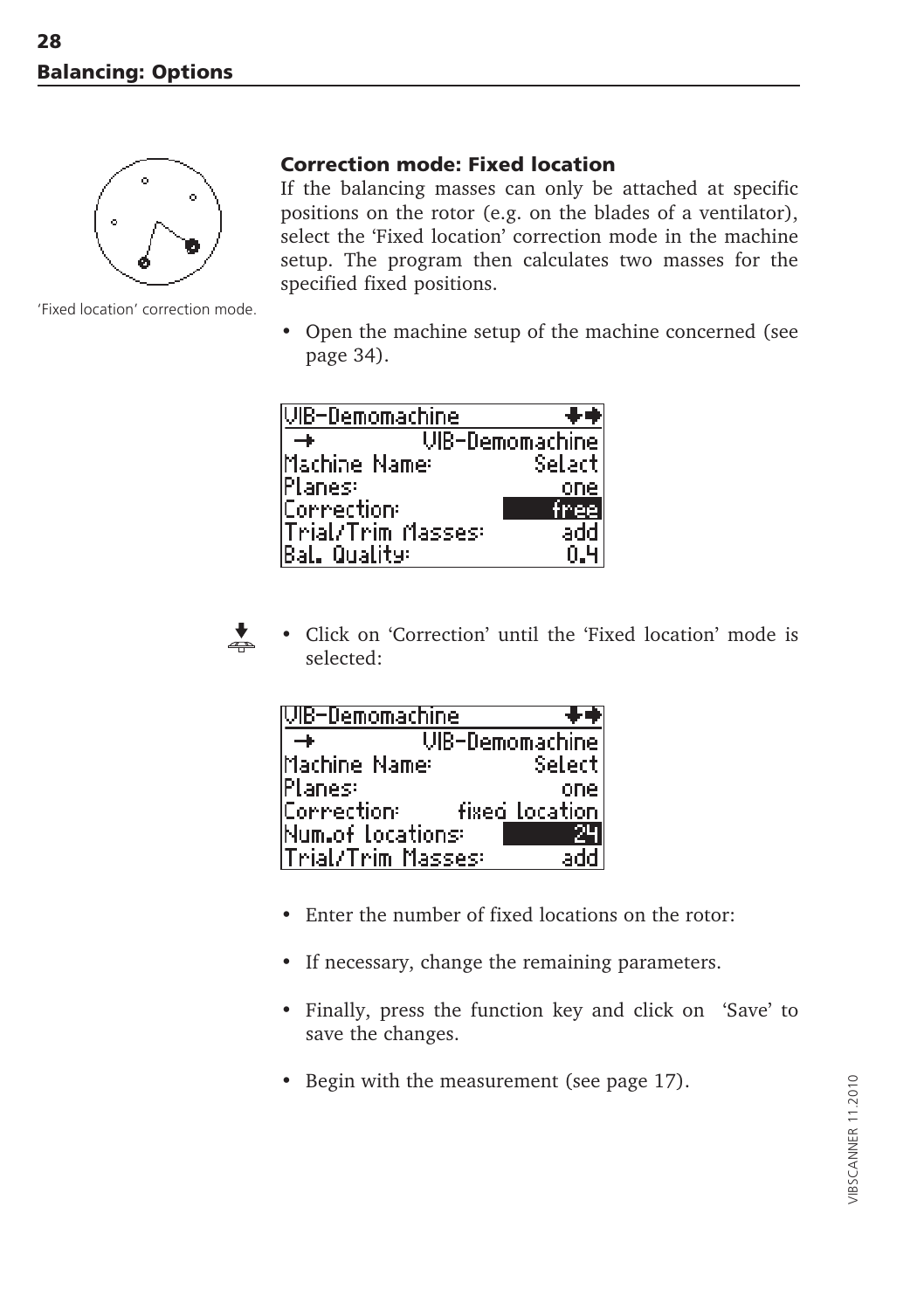The program calculates the balancing masses for two locations. The location/blade  $#1$  corresponds to the 0° position.

In the 'Fixed location' correction mode, attach the reference mark at the position of a blade (see page 10,11).

![](_page_28_Picture_3.jpeg)

![](_page_28_Picture_4.jpeg)

Input screen for 'fixed location' correction mode

• Press the joystick downwards to show the proposed masses and positions in the detailed display:

![](_page_28_Picture_7.jpeg)

1.Trial: Mount mass ! Mass/angle for Mass[9]: 3.6 'free' correction Anstel"): 46 Pos 2/12 at Angle 30° Position/angle for first mass Mass[9]: 1.7 Position/angle for Pos 3/12 at Angle 60° second mass

Input screen (detailed view)

 $\overset{\blacklozenge}{\Rightarrow}$ 

Attach the proposed masses to the specified positions on the rotor, or change these with ENTER.

- To accept the changes, press the function key and click on 'OK'.
- To leave the detailed view, press the ESC key.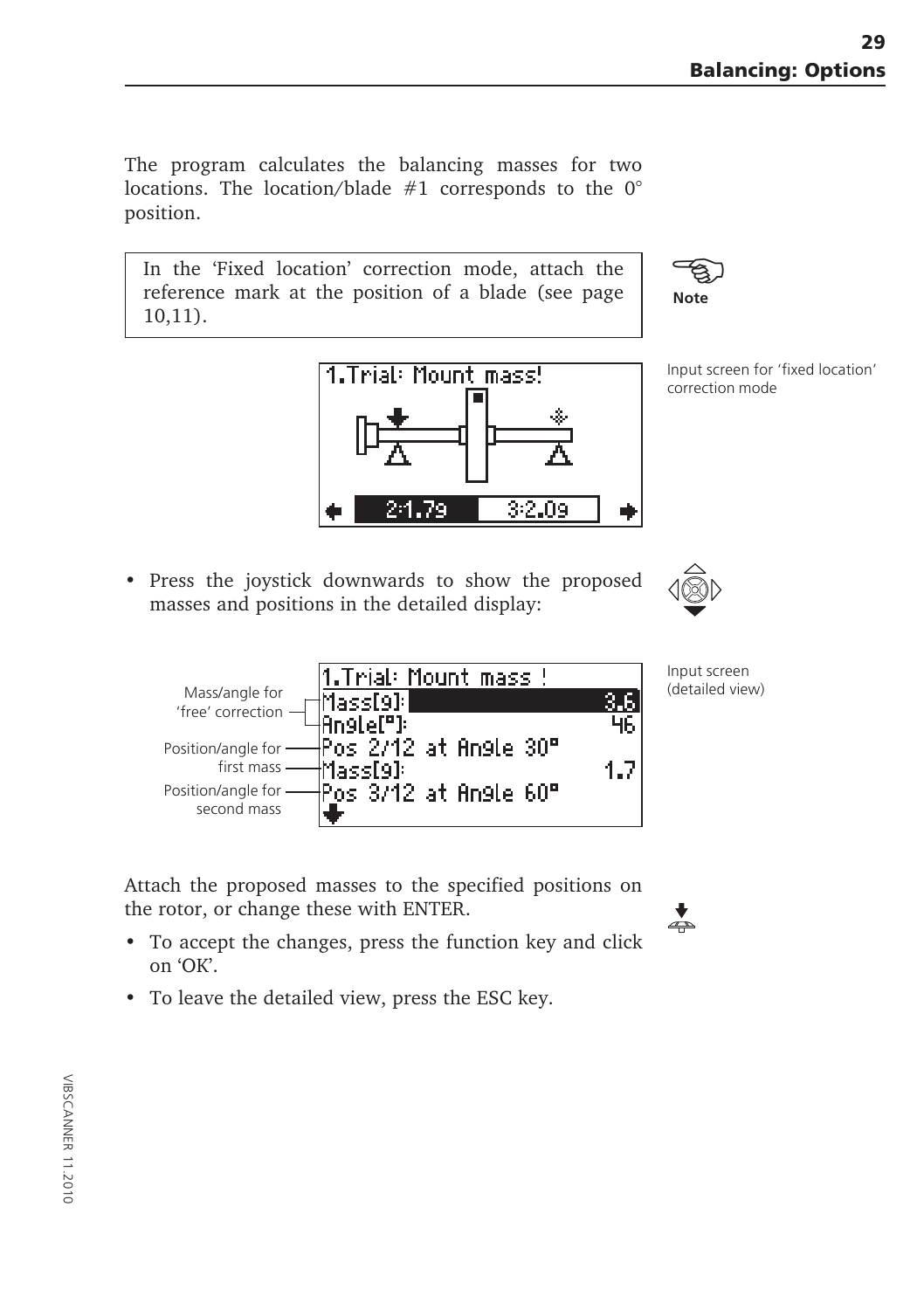<span id="page-29-0"></span>![](_page_29_Picture_1.jpeg)

'Free' correction mode

![](_page_29_Picture_3.jpeg)

'Fixed mass' correction mode

# **Correction mode: fixed mass**

Activate the 'Fixed mass' option in the 'Tools' menu if only certain masses (e.g. 2g, 5g, 10g) are available to you during balancing. The program then calculates two angle positions to which two equally heavy balancing weights must be attached.

Fixed mass balancing can be activated in any trial run. The fixed balancing mass can be changed at any time. The following requirements must be fulfilled:

- 'Free' correction mode is selected
- 'Add mass' option is selected.
- Press the function key in the input screen to open the menu:

![](_page_29_Picture_12.jpeg)

- Click on 'Tools':
- Set the 'Fixed mass' and the 'Recalc Coeff.' option to 'active' and enter the fixed balancing mass.

| <u> WB-Demomachine</u> |           |
|------------------------|-----------|
| Recalc Coeff:          | activel   |
| Auto Trial Mass:       | inactive. |
| Check stable:          | active:   |
| New trial mass al9.:   | No l      |
| Fixed Mass:            | active:   |
| Fixed Trial Mass:      | 4.09      |

![](_page_29_Picture_16.jpeg)

The fixed mass must be greater than half the proposed mass.

/IBSCANNER 11.2010 VIBSCANNER 11.2010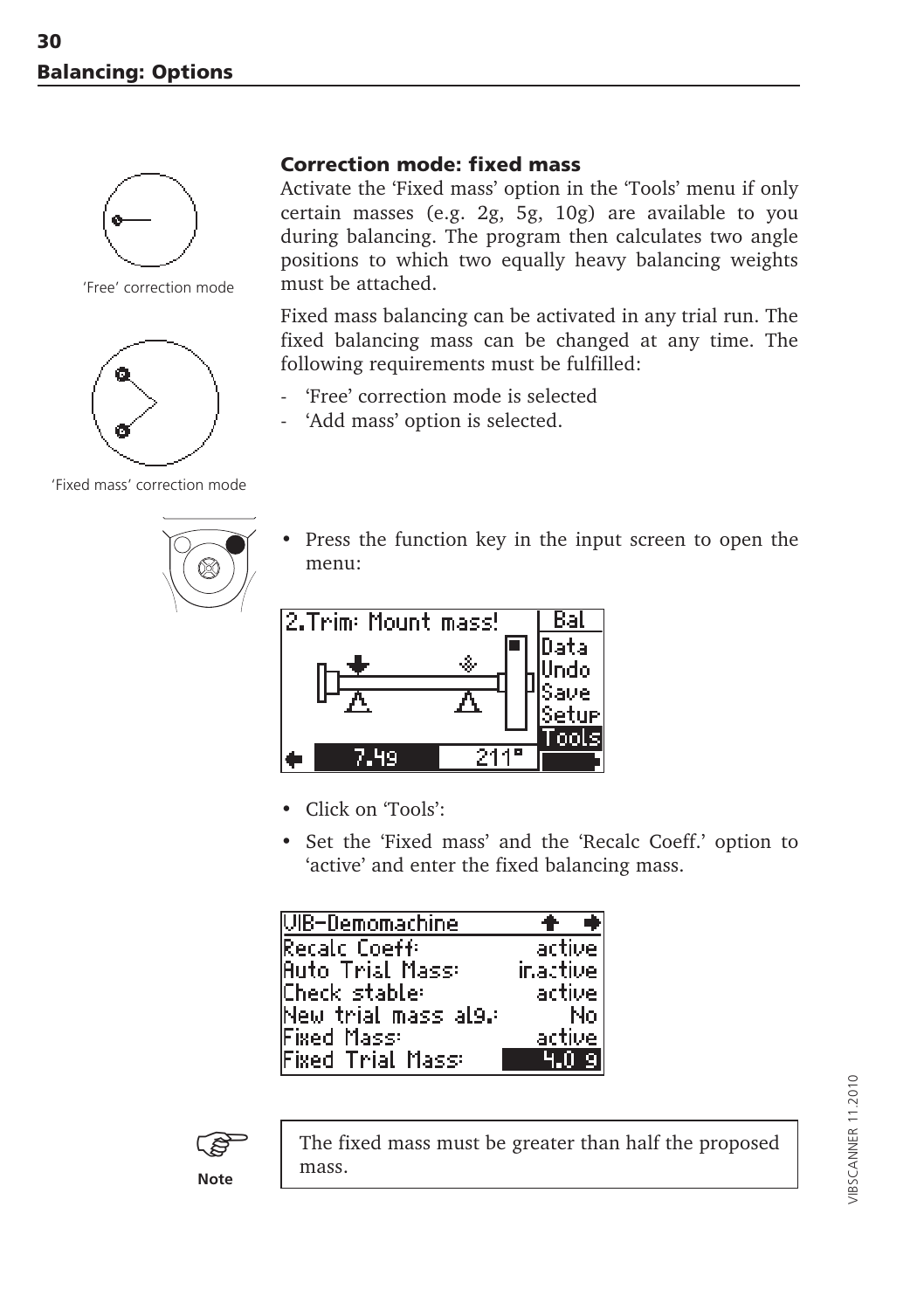- Store the changes (menu -> 'Save').
- In the input screen press the joystick downwards to display the proposed mounting angle:

![](_page_30_Figure_3.jpeg)

• Attach a balancing mass at each of the specified angle positions.

*In the example shown above 4g must be attached at 317° and 4g must be attached at 127°.*

In subsequent balance runs, the value of the fixed mass can also be changed directly in the input screen (for a detailed view, see above). The mounting angles are automatically recalculated.

![](_page_30_Picture_7.jpeg)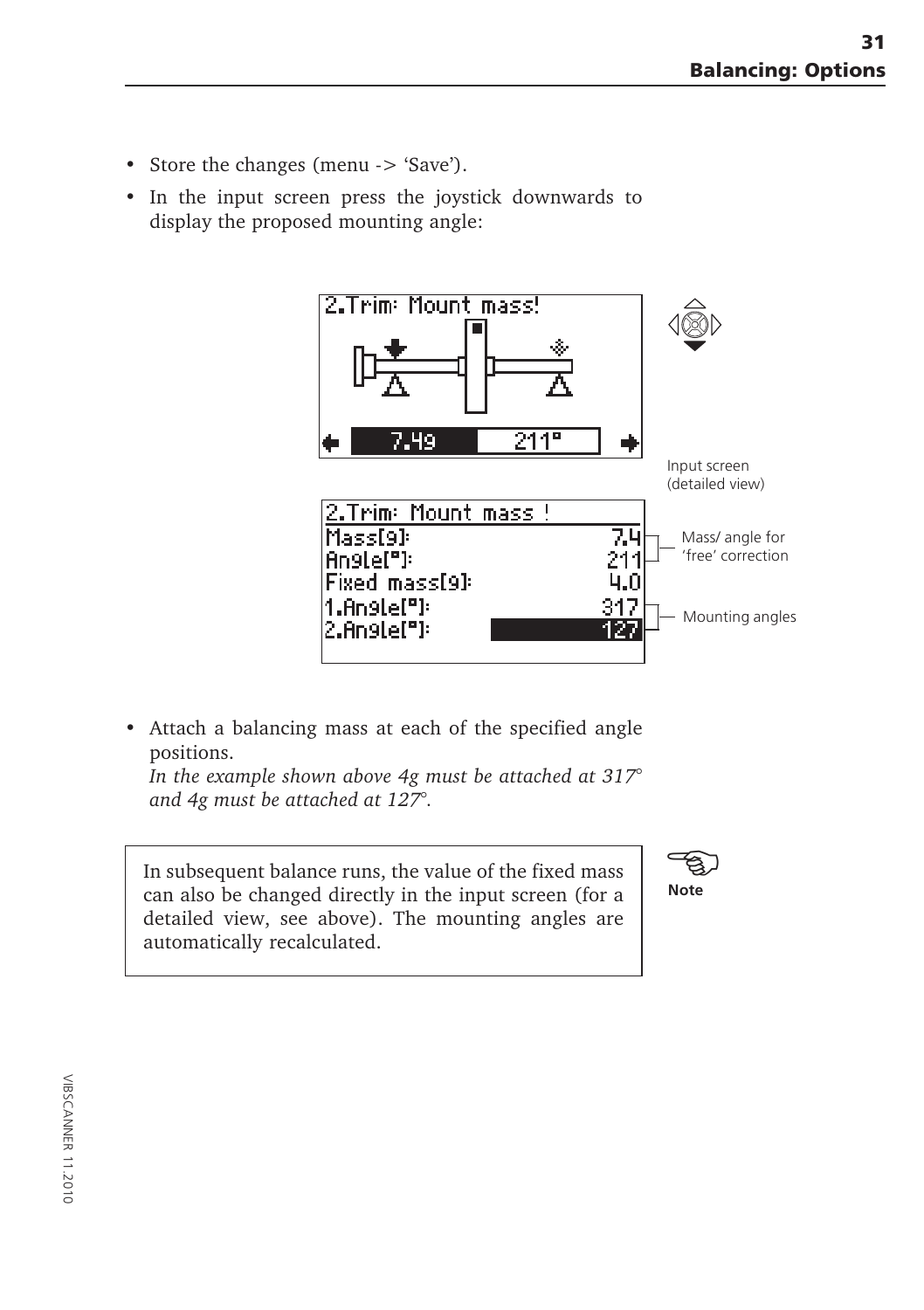#### <span id="page-31-0"></span>**Correction mode: Tape measure**

This correction mode enables you to determine the position of the balancing masses comfortably using a tape measure, without having to take into account a reference system with angular degree division. The distance on the rotor surface from the trigger mark (0° position) is calculated in millimeters and counted against the direction of rotation. That is to say, you must only place a tape measure around the outside diameter and attach the balancing mass at the specified position.

The distance of the balancing mass from the axis of rotation is the balancing radius. This is normally smaller than the outer radius (see parameter in the machine setup, page 35).

• Set the correction mode to 'Tape measure' in the machine setup in the same way as in the section, 'Fixed location' (page 28).

| f. Name          | 1machine) |
|------------------|-----------|
| lPlanes:         | one       |
| Correction:      | meas tare |
| Outer Diam.[mm]: | ٩M        |
| lBal.Qual.∶      | 6.З       |
| Foundation:      | flexible] |
|                  |           |

- Enter the outside diameter of the rotor.
- Save the changes and start the measurement.
- The mass and the tape measure length appear in the input screen.

![](_page_31_Figure_9.jpeg)

Input screen for 'Tape measure' correction mode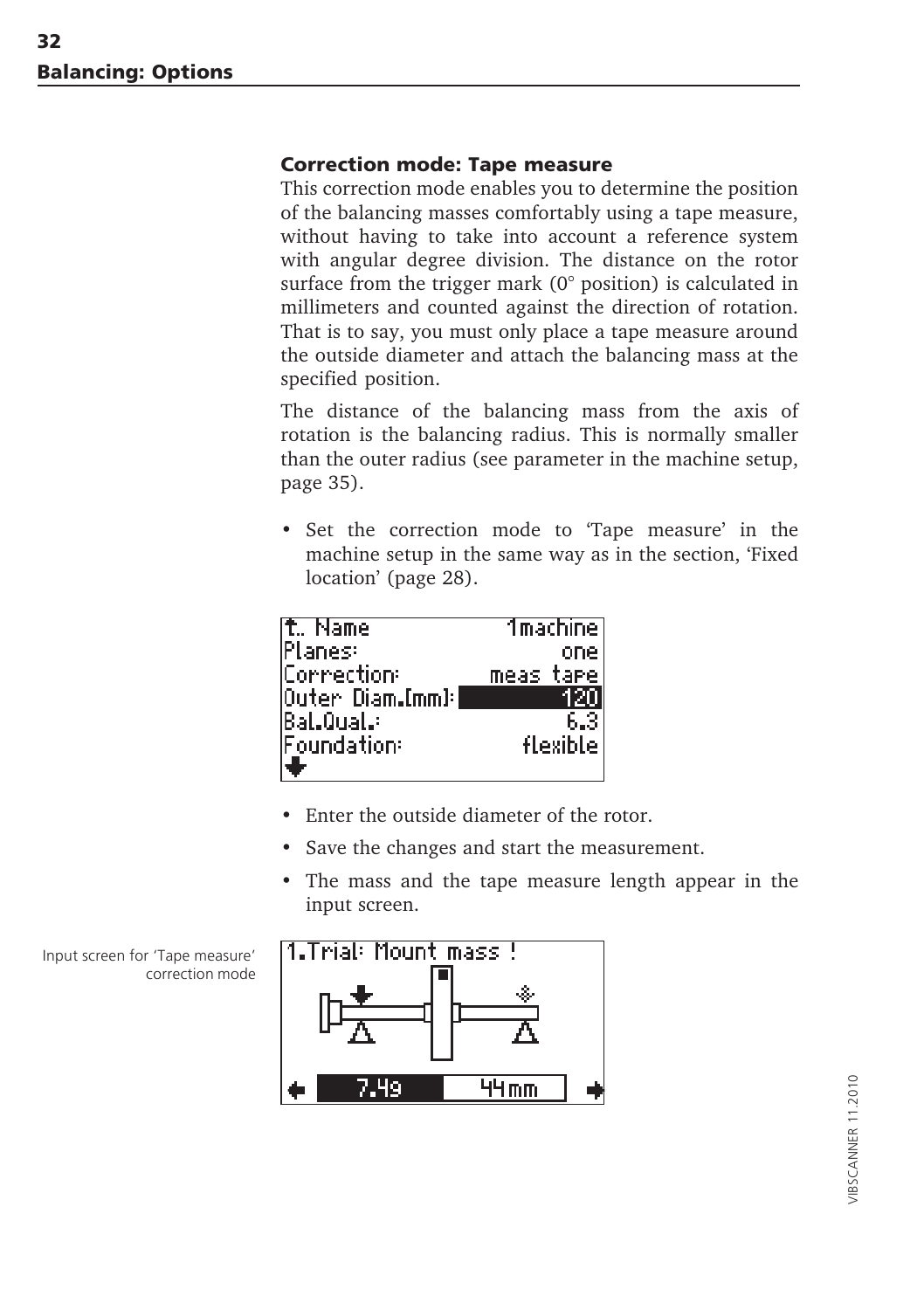• Press the joystick downwards to the tape measure distance display in the input screen (see page 27):

![](_page_32_Picture_2.jpeg)

![](_page_32_Figure_3.jpeg)

Input screen<br>(detailed view)

• Attach the specified mass at the calculated position. *Note that the outer radius and the balancing radius can be different under certain conditions (see figure above).*

#### **Tape measure**

![](_page_32_Figure_7.jpeg)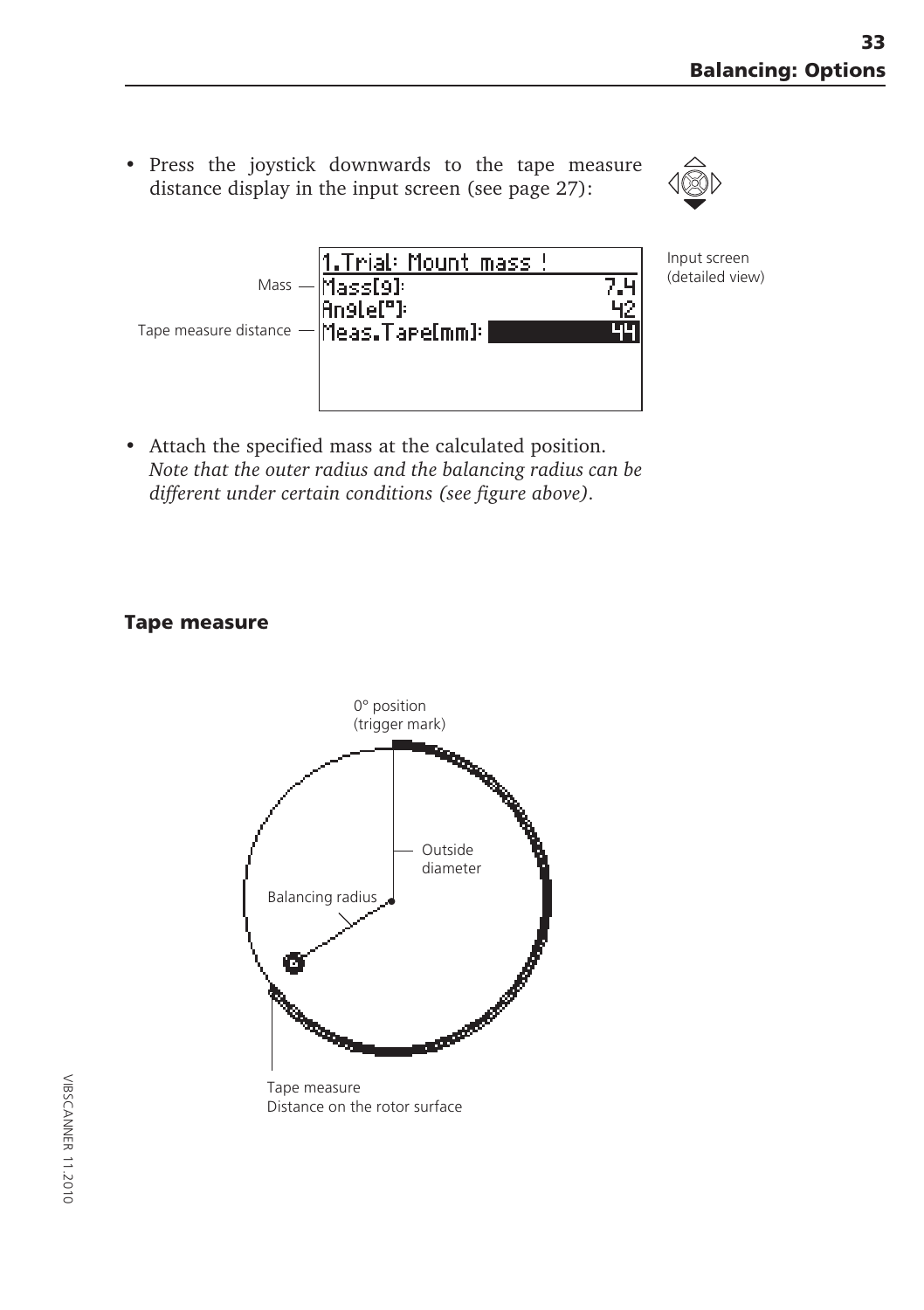#### <span id="page-33-0"></span>**Machine setup**

To calculate the trial mass, residual unbalance and balancing quality, machine data must be entered in the machine setup and the correction mode (see page 28f.) selected.

The graphic in the start screen is a component of the machine setup and specifies the type of the machine to be balanced (e.g. rotor overhung - 1 plane, see page 75). The current machine setup that is used for the measurement appears in the status line.

![](_page_33_Figure_4.jpeg)

Press the function key in the start screen (see page 16) and click on 'Setup' in the menu:

| Select Setue:                      |  |
|------------------------------------|--|
| Measurement                        |  |
| $\rightarrow$ Balancing >800 (01L) |  |
| Transducer                         |  |
| $\rightarrow$ UIR 6.196            |  |
| Machine                            |  |
| ∙ VIB-Demomachine                  |  |
|                                    |  |

![](_page_33_Picture_7.jpeg)

Machine setup

• Click on 'Machine' to open the machine setup:

| UIB-Demomachine    |                 |
|--------------------|-----------------|
|                    | UIB-Demomachine |
| Machine Name:      | Select          |
| Planes:            | one             |
| Correction:        | free            |
| Trial/Trim Masses: | add             |
| Bal. Quality:      | N.H             |

![](_page_33_Picture_10.jpeg)

**Note**

During the measurement you can change the following parameters in the machine setup: Correction mode, Add/remove masses, Meas. sequence (2-plane), Test functions.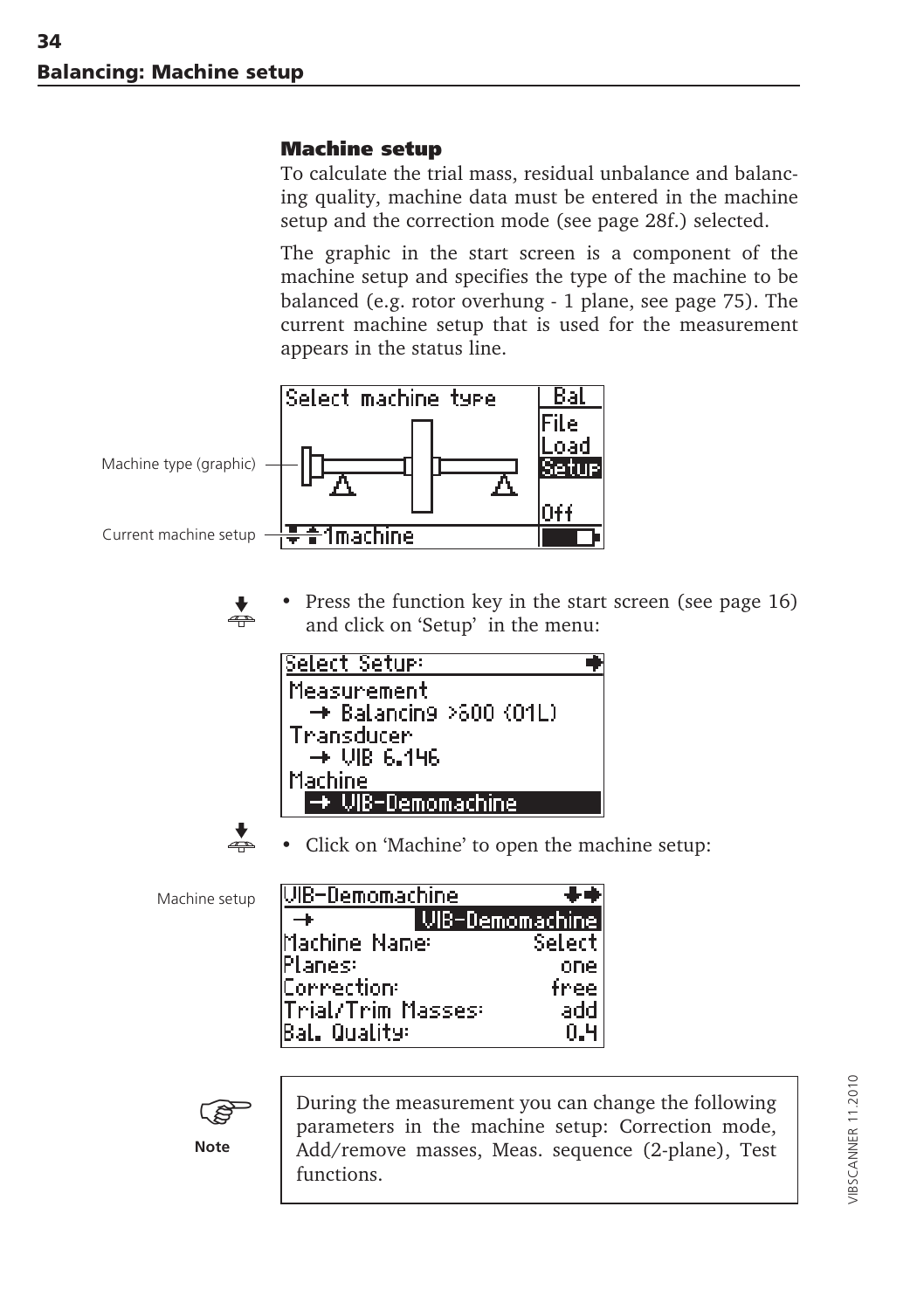# **Parameter in the machine setup**

| Name:                        | Name of the machine setup;<br>Appears in the start screen in the status line<br>and specifies the machine setup that is used to<br>measure.                                                                                                                                                               |
|------------------------------|-----------------------------------------------------------------------------------------------------------------------------------------------------------------------------------------------------------------------------------------------------------------------------------------------------------|
| Planes:                      | One; Two:A,B<br>The number of planes cannot be changed here<br>because the selection is made via the machine<br>graphic.                                                                                                                                                                                  |
| Correction:                  | Correction mode; Default= 'free';<br>Takes into account restrictions on the machine<br>(fixed locations, e.g. on fan blades) or the<br>circumstances on site (tape measure). Depend-<br>ing on the selection, further parameters must<br>be set up (see below).                                           |
| No. of locs.:<br>Out. diam.: | In the 'fixed location' correction mode, the<br>number of fan blades must be specified;<br>3-99 locations with the same angular distance.<br>Rotor diameter in 'Tape measure' correction;<br>The tape measure enables the position of the<br>balancing mass to be determined independent<br>of the angle. |
| Trial/Trim<br>Mass:          | add/ remove;<br>Whether the balancding mass should be at-<br>tached to or removed from the rotor can be<br>selected here; the setting can also still be<br>changed during the balancing run.                                                                                                              |
| Bal. qual.:                  | Values acc. to DIN ISO 1940; see page 74<br>For evaluating the balancing results                                                                                                                                                                                                                          |
| Foundation:                  | flexible, rigid;<br>Type of foundation acc. to ISO 10816. On<br>flexible foundations and the same excitation,<br>the machine vibrates more strongly than on<br>rigid foundations. Thus, the limits for an<br>flexible foundation lie higher and smaller bal-<br>ancing masses can be selected.            |
| Radius:                      | Distance of balancing mass* to rotor axis of<br>rotation:<br>The larger the balancing radius, the smaller<br>the balancing mass for the same RPM.                                                                                                                                                         |

\* Explanation of term: Balancing masses = trial mass & trim mass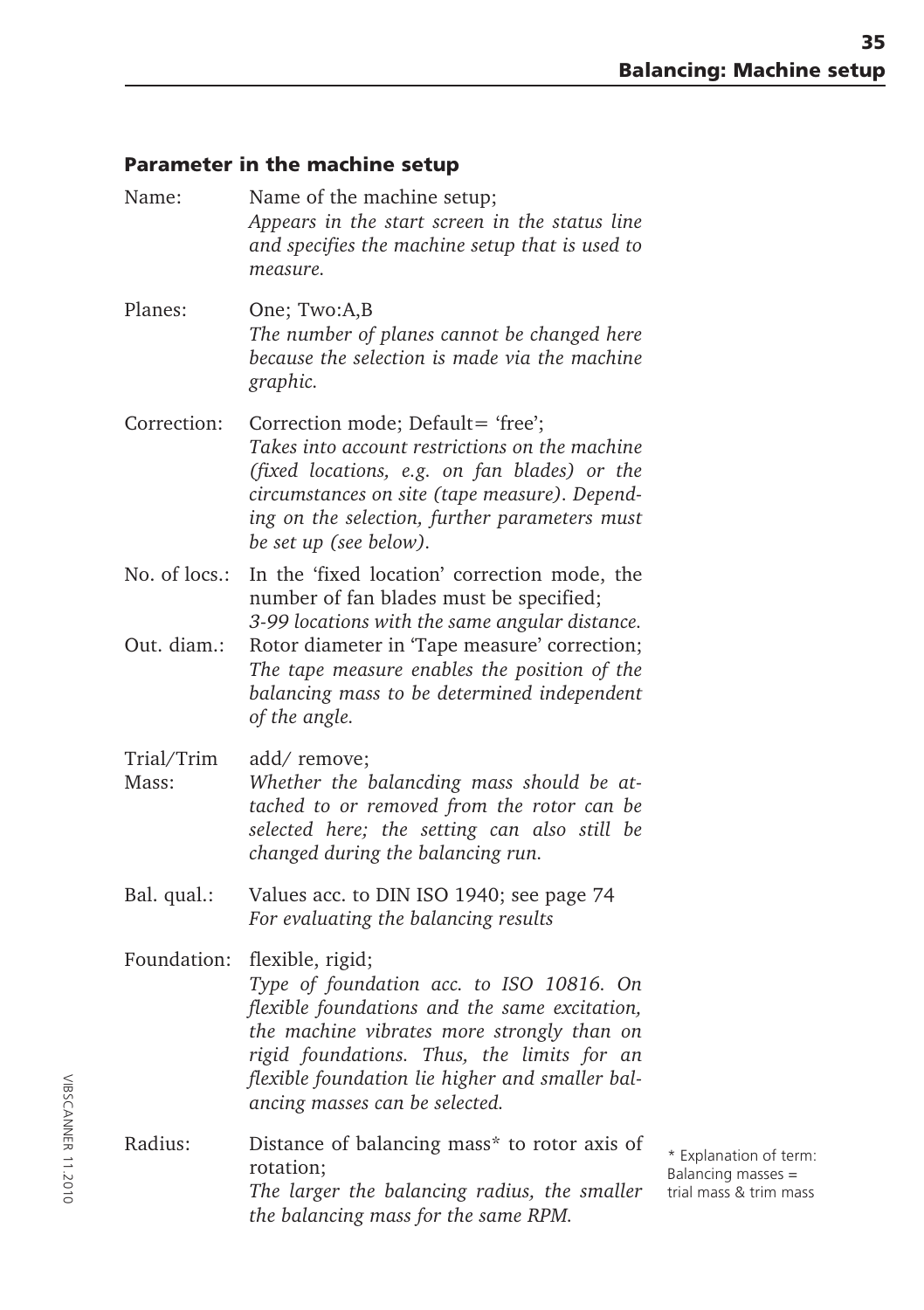- Rotor mass: The rotor mass is used in the calculation of the trial and trim mass\*.
- Trig. angle: Angle between the transducer and trigger; *For calculating the mounting angle of the trial mass. The trigger angle is counted counter the direction of rotation of the rotor.*

![](_page_35_Figure_3.jpeg)

| Speed:                  | RPM at which trim is performed.<br>This RPM should be as close as possible to the<br>operating RPM (see also page 12).<br>During balancing only one trigger pulse per<br>revolution is processed. Thus, make sure that<br>only one trigger mark is attached to the shaft. |
|-------------------------|---------------------------------------------------------------------------------------------------------------------------------------------------------------------------------------------------------------------------------------------------------------------------|
| Meas. sequ.:            | AB-BA, AB-AB<br>Measuring sequence for balancing in two<br>planes (A,B); see page 40.                                                                                                                                                                                     |
|                         | Check speed: $active / inactive$<br>Before each measurement, a check is made<br>('On') of whether the measured RPM corre-<br>sponds to the specified balancing RPM.                                                                                                       |
| Check bad<br>influence: | active $\angle$ inactive<br>Change of the unbalance pointer is checked<br>('On'); if the change is too large/ too small, a<br>corresponding message appears. You must<br>then return to the previous balancing run and<br>reduce or increase the attached mass.           |
| Reclac.<br>coeff.:      | active/ inactive (only in 1-plane balancing)<br>The influence coefficient for calculating the<br>balancing mass can be taken over from the<br>trial run ('inactive') or from the preceding<br>balancing run ('active').                                                   |

#### **Trigger angle:**

The angle between transducer and trigger is counted counter to the direction of rotation of the shaft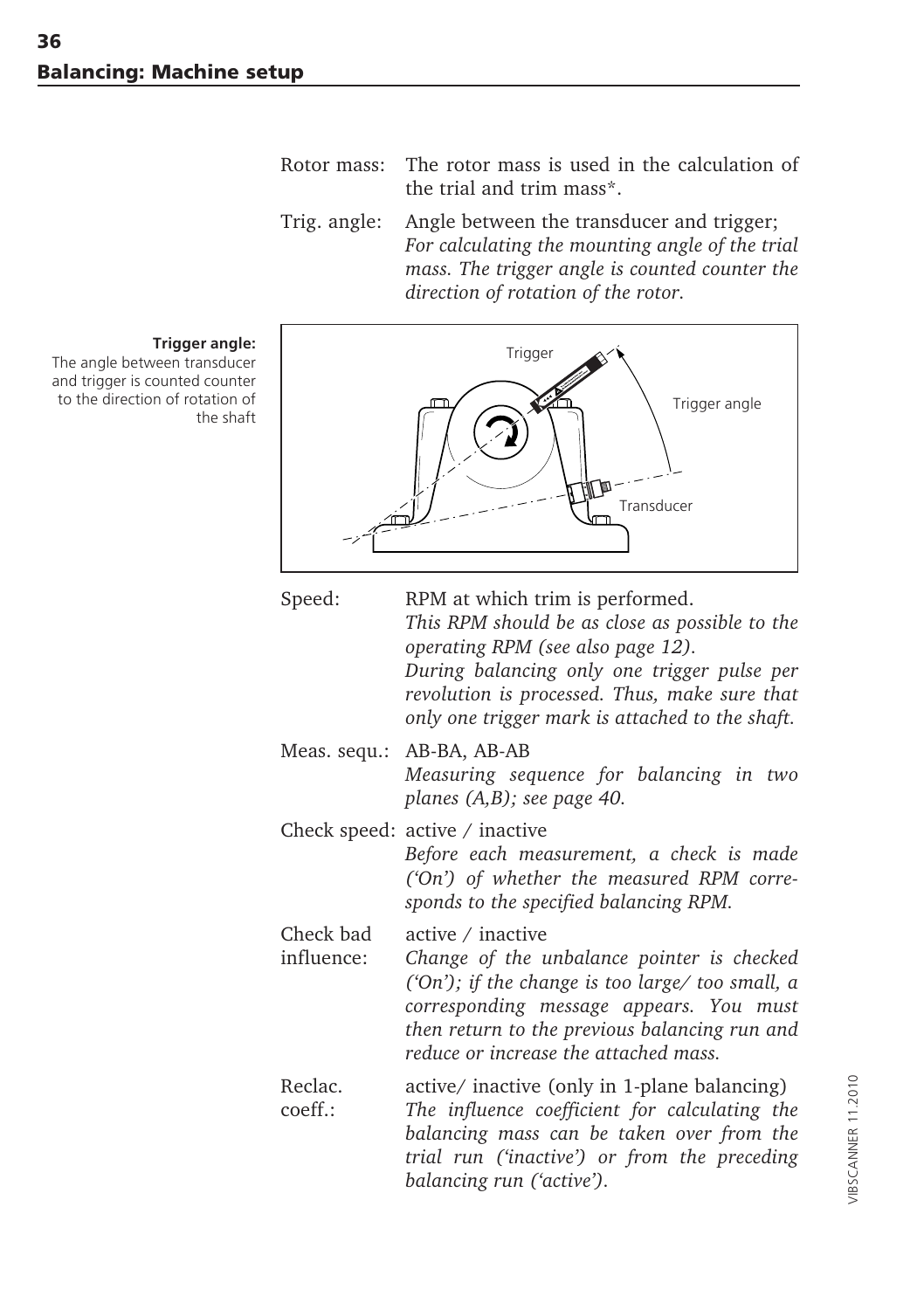Auto trial active/ inactive (only in machine setup) mass: *VIBSCANNER calculates a trial mass from the machine data and proposes it in the trial run ('active'). In the 'inactive' setting no trial mass appears and you must enter the trial mass that is used.*

Check stabl. active / inactive *Stability of the unbalance pointer is checked*

## **Options in the machine setup**

• Press the function key in the machine setup to open the menu:

| WB-Demomachine        | lSetur |
|-----------------------|--------|
| <b>VIB-Demom</b> Save |        |
| Machine Name:         | Hele   |
| <b>Planes:</b>        | lChn9  |
| Correction:           |        |
| Trial/Trim Masses:    |        |
| Bal. Quality:         |        |

- SAVE Saves changes on the current machine setup
- CHNG Change current machine setup\*

| Select a Machine:        | -Multi |
|--------------------------|--------|
| <u> UIB-Demomachine.</u> | Ωk     |
| Default                  |        |
|                          | New    |
|                          |        |
|                          | lele   |
|                          |        |

If you have created several machine setups for one machine type, you can select these here:

Press the function key to open the menu:

- NEW Creates a new machine setup
- DEL. Deletes current machine setup



\* The selection list is also displayed if you click on the first line ('->') of the machine setup

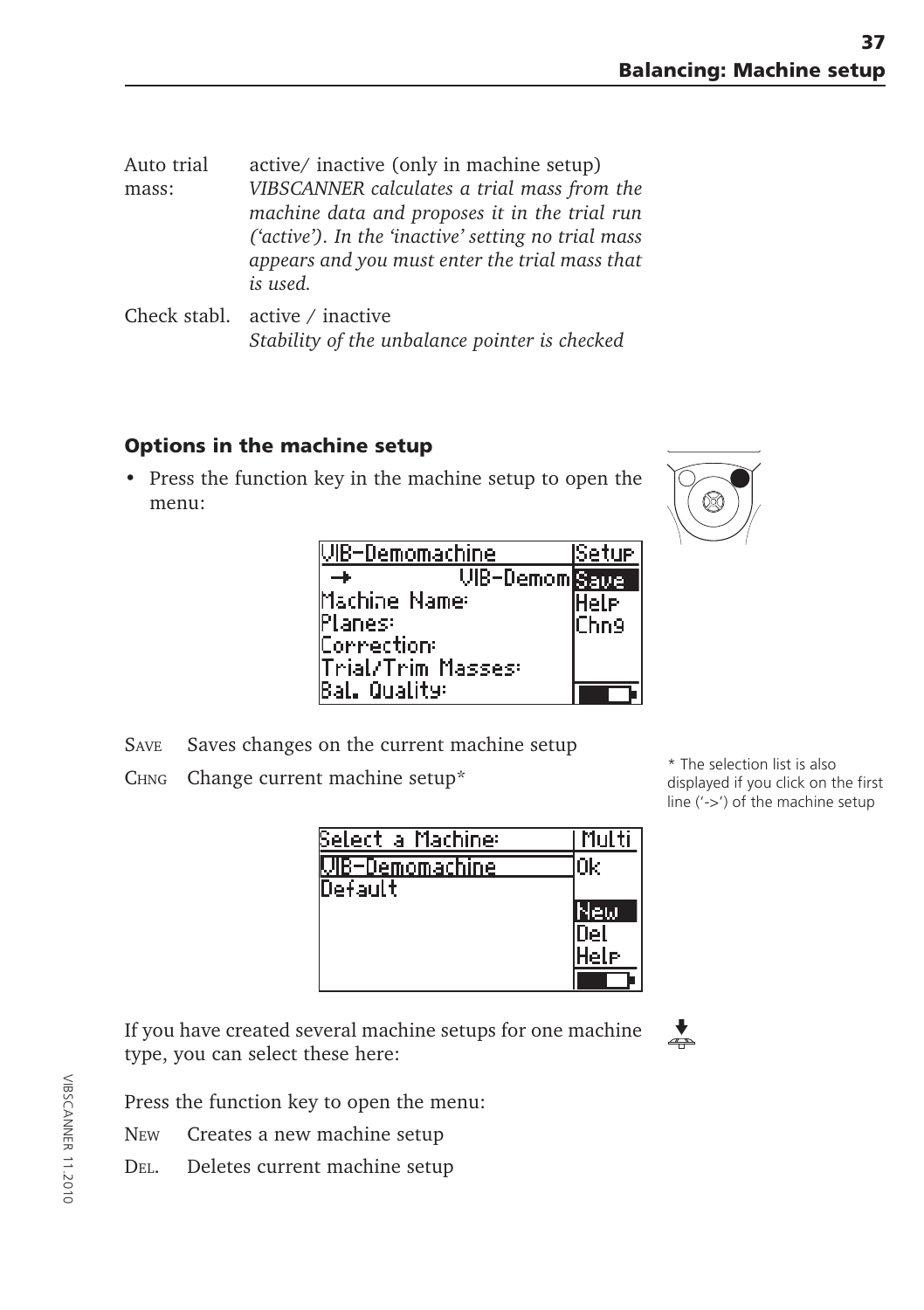#### **Balancing in two planes**



Balancing in two planes is performed sequentially, i.e. the measurements take place one after the other in plane A and then in plane B as VIBSCANNER has only one measuring channel.

The following example of a balancing procedure corresponds in principle to balancing in one plane (page 16ff.). There are three prerequisites:

- Correction mode: 'Free'
- Measuring sequence: 'AB-AB'

- Balancing is carried out using two transducers (same sensitivity!) and the automatic channel switchbox (VIB 5.446).

**CAUTION!**

In EX areas, only manual channel switchboxes (VIB 5.445) may be used!

#### **Overview**

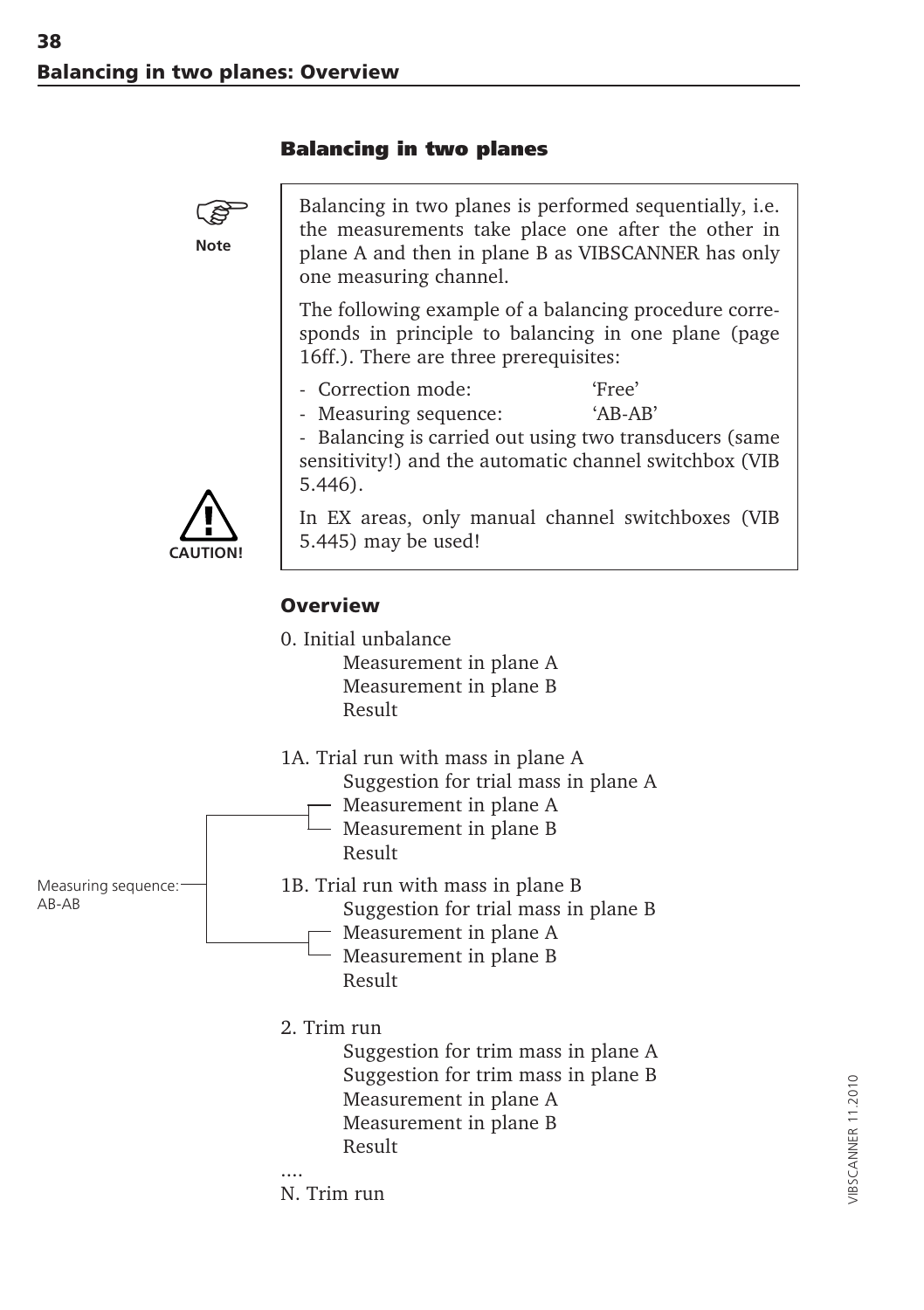# **Preparation**

• Install the transducer and the trigger according to the following diagram:

*The transducers are connected to the channel switchbox, which is connected in turn to the analog (blue) input. The trigger is connected to the digital (yellow) input.*



When using the automatic channel switchbox, you can activate channel A and B individually in order to check the connections with one signal measurement (for more details, see 'Tips & Tricks / Signalcheck' in the VIBSCANNER Operating Manual, VIB 9.638.G)



• Select the machine type and, if necessary, set up the setup parameters (measurement, transducer, machine; see page 35).



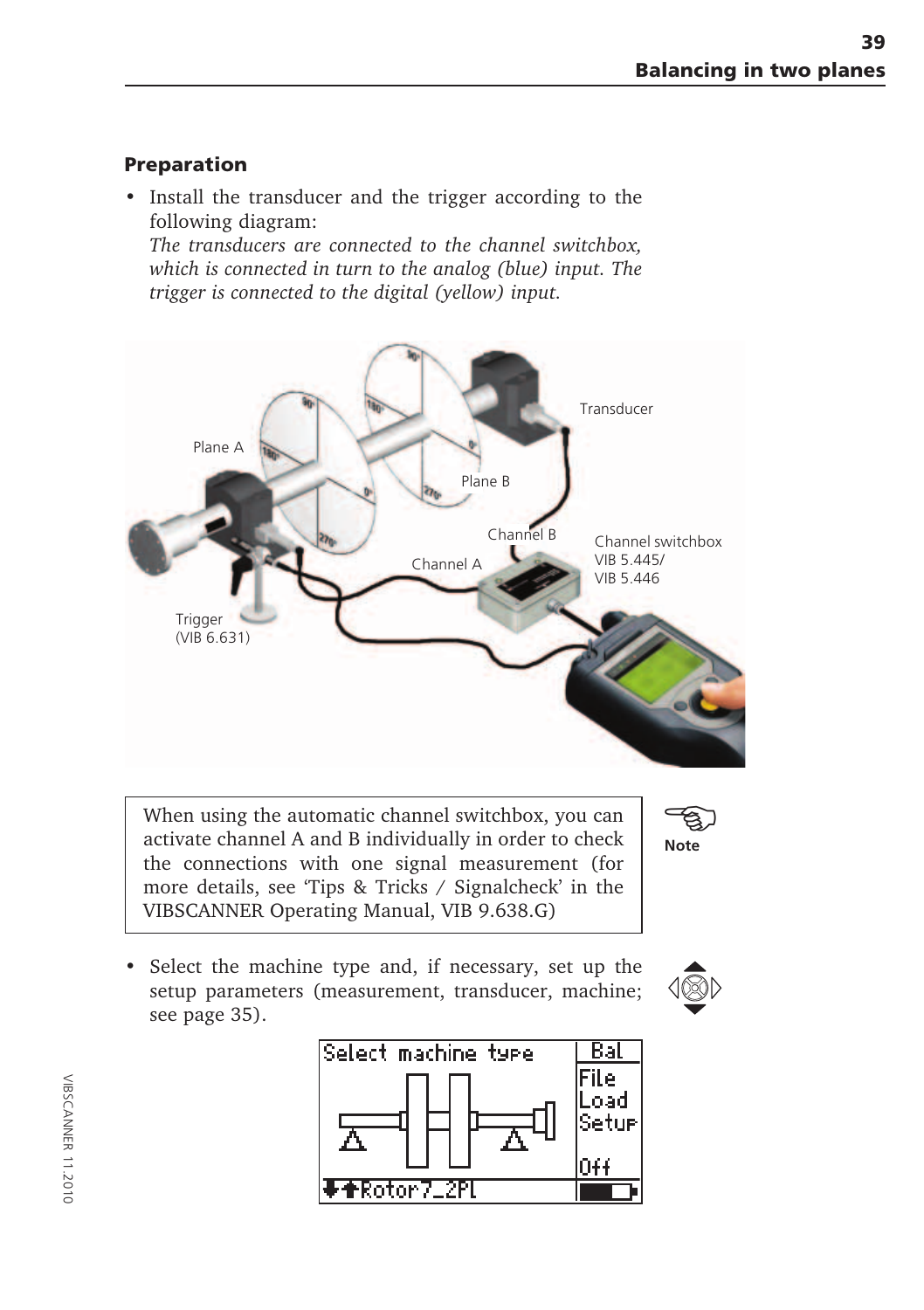

Press the joystick and select which correction plane (see page 10) should be labeled with 'A' in the following screen.



#### **Measuring initial unbalance**



**Note** ි • Press the joystick.

When using the manual channel switchbox (VIB 5.445) the channel specified in the following screen must be set up.

In the case of the automatic channel switchbox (VIB 5.446, the setting is made automatically.





Switch on the machine and click on START.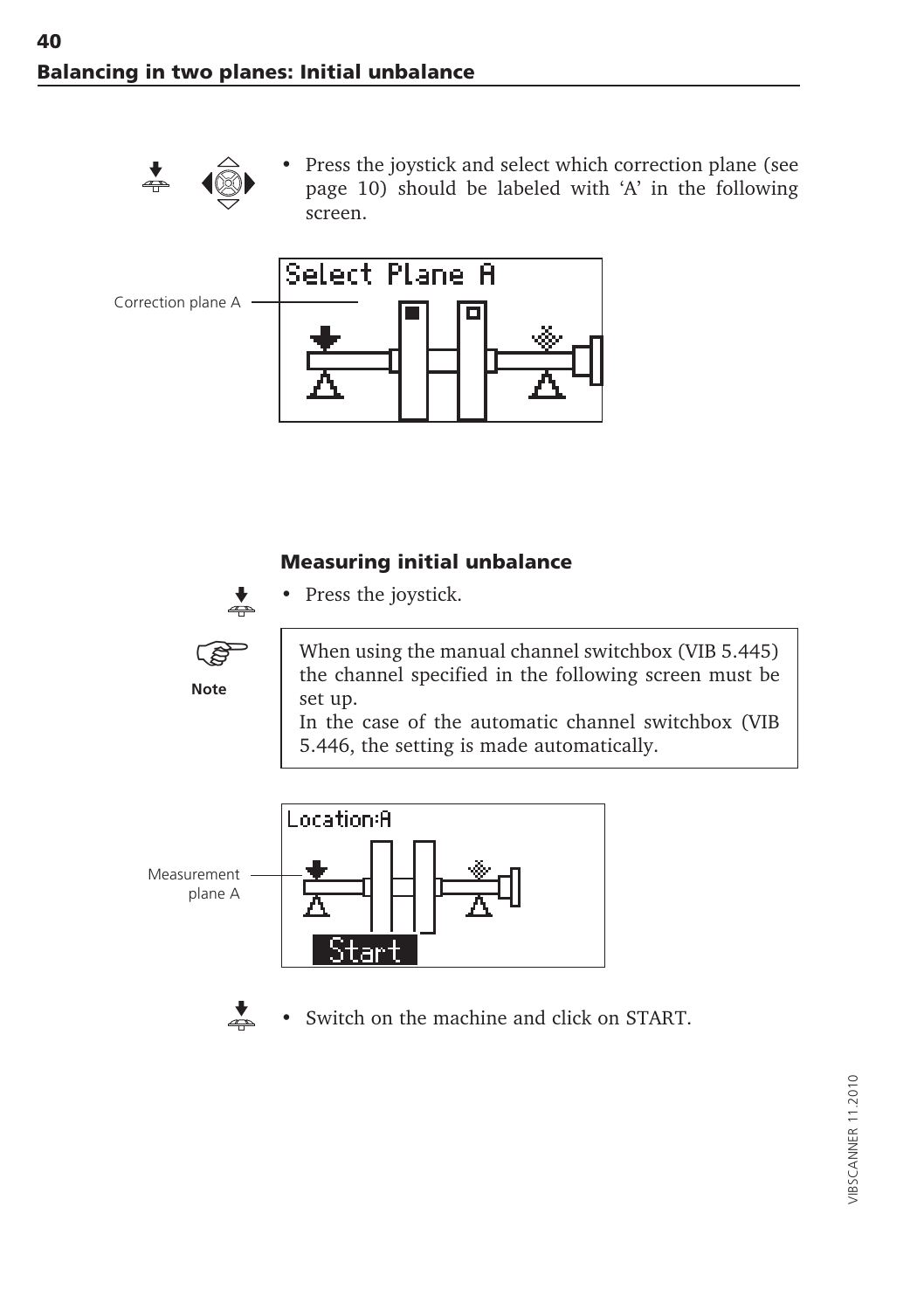• Click on PAUSE when the measured values have stabi- • lized.

**J.Initial Unbal.A** 

 $mm/s$  $11.24$ 

 $\Box$ 



Initial unbalance in plane A



2991 rem

'ar t



 $\stackrel{\bullet}{\Rightarrow}$ 

.ocation:B Measurement plane B

904

- In the case of the manual channel switchbox, switch to channel B and click on START.
- Click on PAUSE when the measured values have stabi- lized and switch the machine off.
- Move the joystick to the right to display the result of the initial unbalance run:



Initial unbalance in plane A and plane B



• Move the joystick to the right to switch to the input screen of the trial run: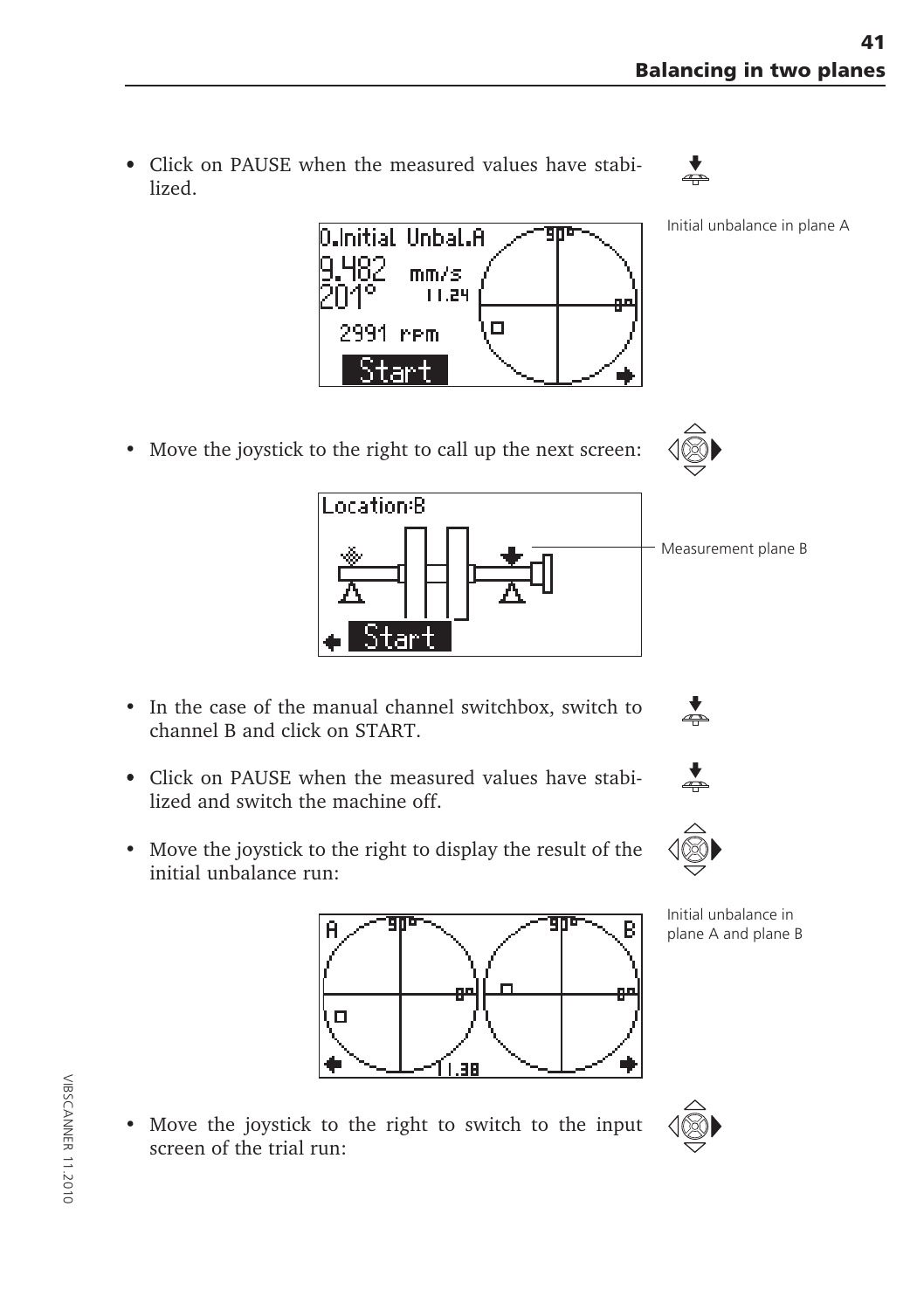# $\stackrel{\blacklozenge}{\Rightarrow}$

#### **Trial run**

You can change the proposed values for the trial mass (1.1 g) and the mounting angle (351°) (see note on page 19).

<u> 18.Trial: Mount mass! A</u>  $1A = \text{trial mass in}$ plane A  $351^{\circ}$ -19

• Attach the trial mass in the correction plane A under the specified angle (see Angle convention, page 11); switch the machine on again.



Move the joystick to the right to call up the next screen:



- $\dot{\,}$
- In the case of the manual channel switchbox, switch to channel A and click on START.



• Click on PAUSE when the measured values have stabilized.

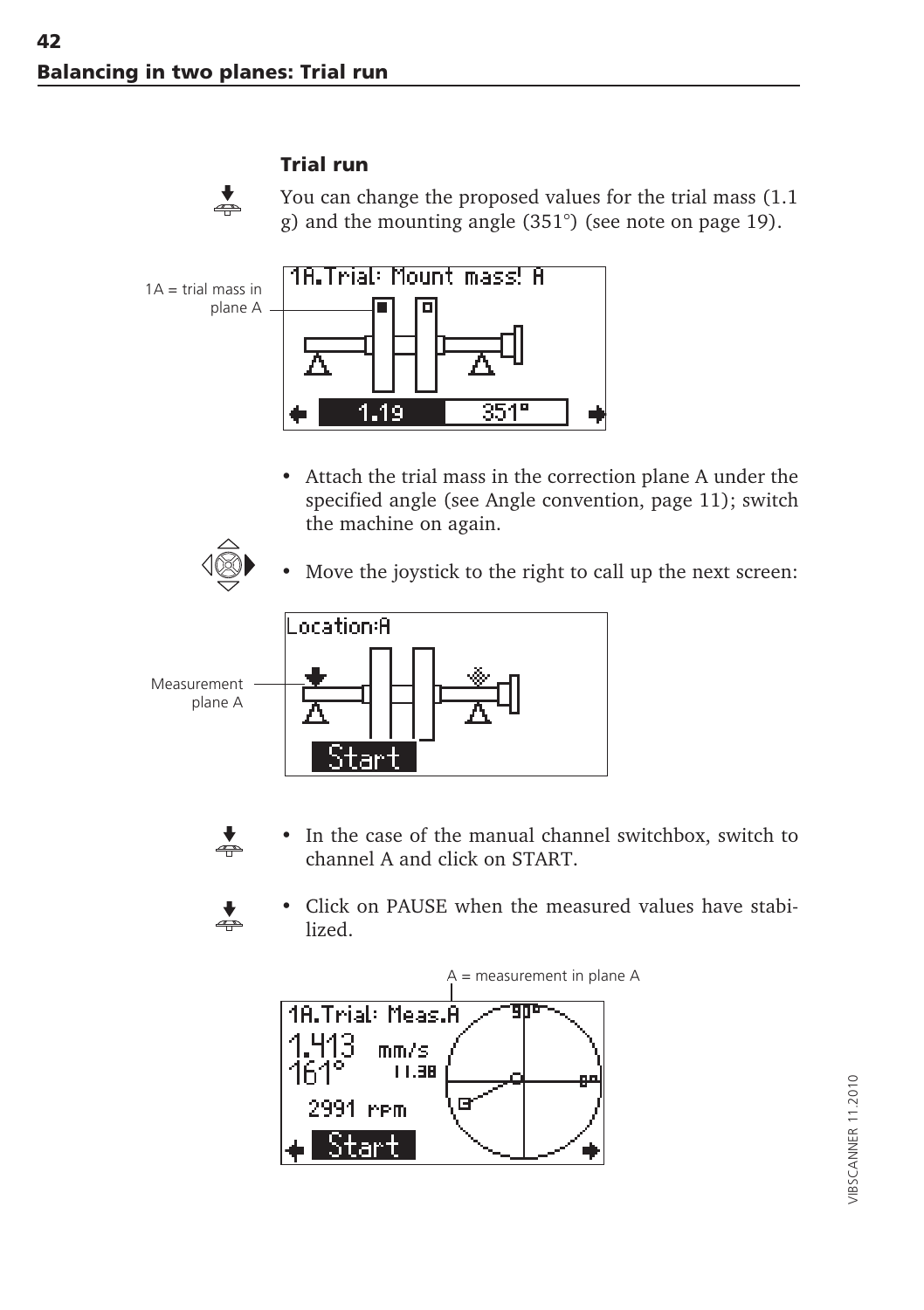Location:B Measurement plane B

Measurement in plane B

- In the case of the manual channel switchbox, switch to channel B and click on START.
- Click on PAUSE when the measured values have stabilized and switch the machine off.
	- -18.Trial: Meas.B Mass in plane A -N.908  $mm/s$  $10.09$ 2991 rem tart
- Move the joystick to the right to display the result of the trial run (mass in plane A):

*If the unbalance has improved sufficiently, you can leave the trial mass in plane A:*



Result of trial run with mass in plane A

*•* Move the joystick to the right and specify whether or not you want to remove the trial mass in plane A.









В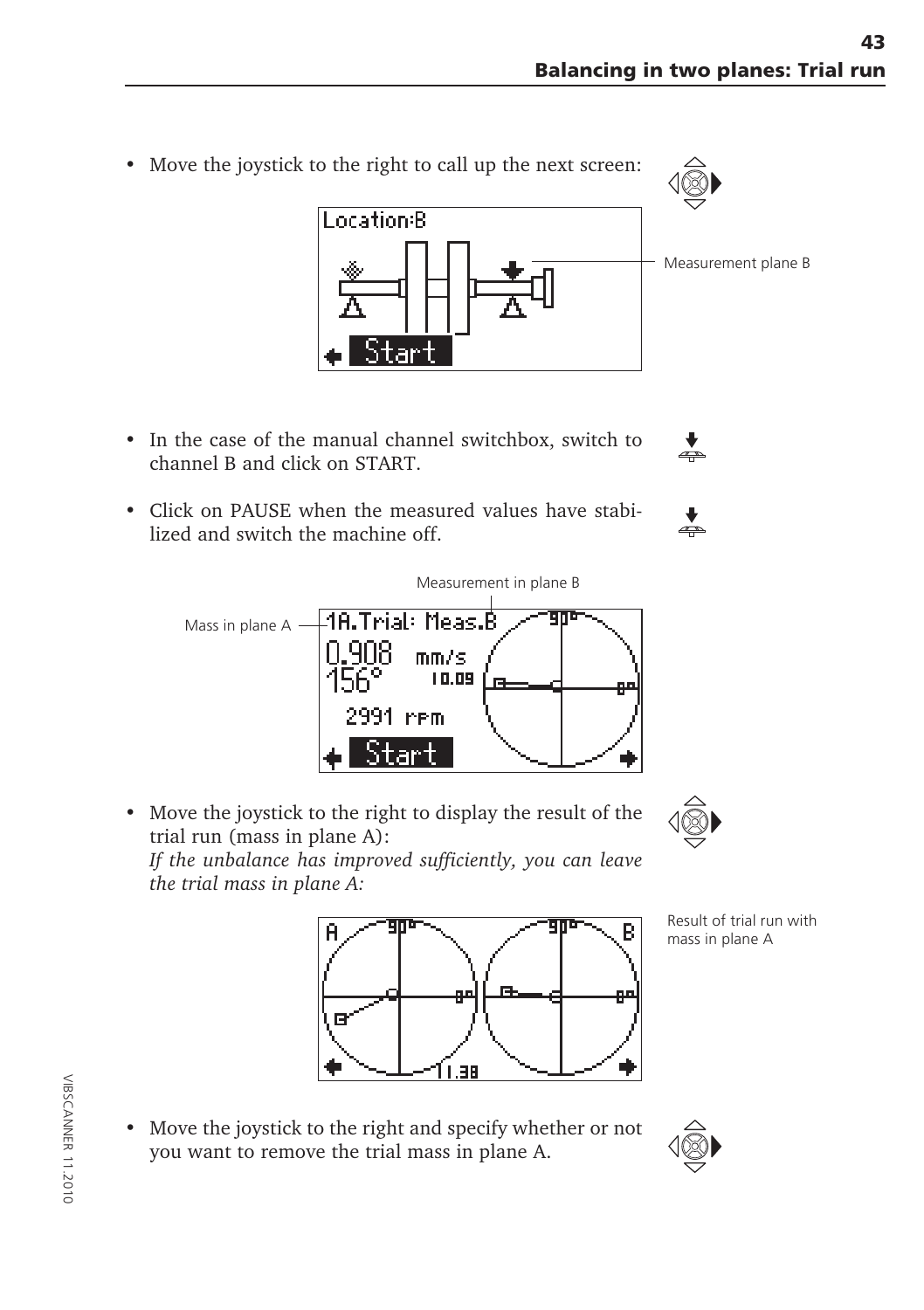• Attach the trial mass in plane B under the specified angle; switch the machine on again.



• Measure the trial run (mass in plane B) as previously described.

#### **Trim run**

• After the trial runs, switch the machine off; move the joystick to the right to change to the input screen of the trim run:





Attach the trim mass in plane A; move the joystick to the right:



• Attach the trim mass in plane B and switch the machine on again.

Input screen of trim run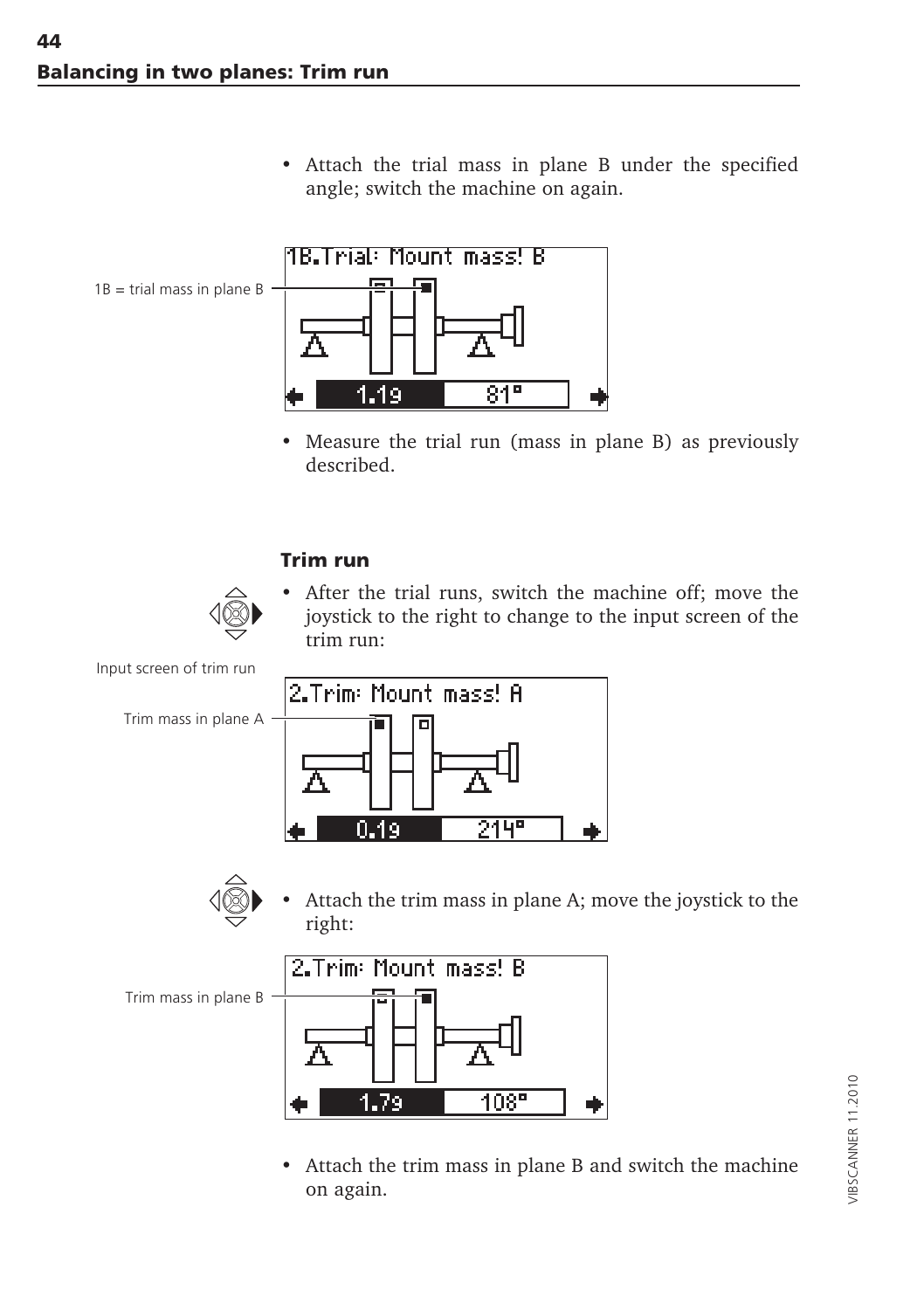• Move the joystick to the right to open the next screen:



- In the case of the manual channel switchbox, switch to channel A and click on START.
- Click on PAUSE when the measured values have stabilized.





- Move the joystick to the right; In the case of the manual channel switchbox, switch to channel B and click on START.
- Click on PAUSE when the measured values have stabilized and switch the machine off.



Result of trim run in plane B





 $\overline{\mathbf{t}}$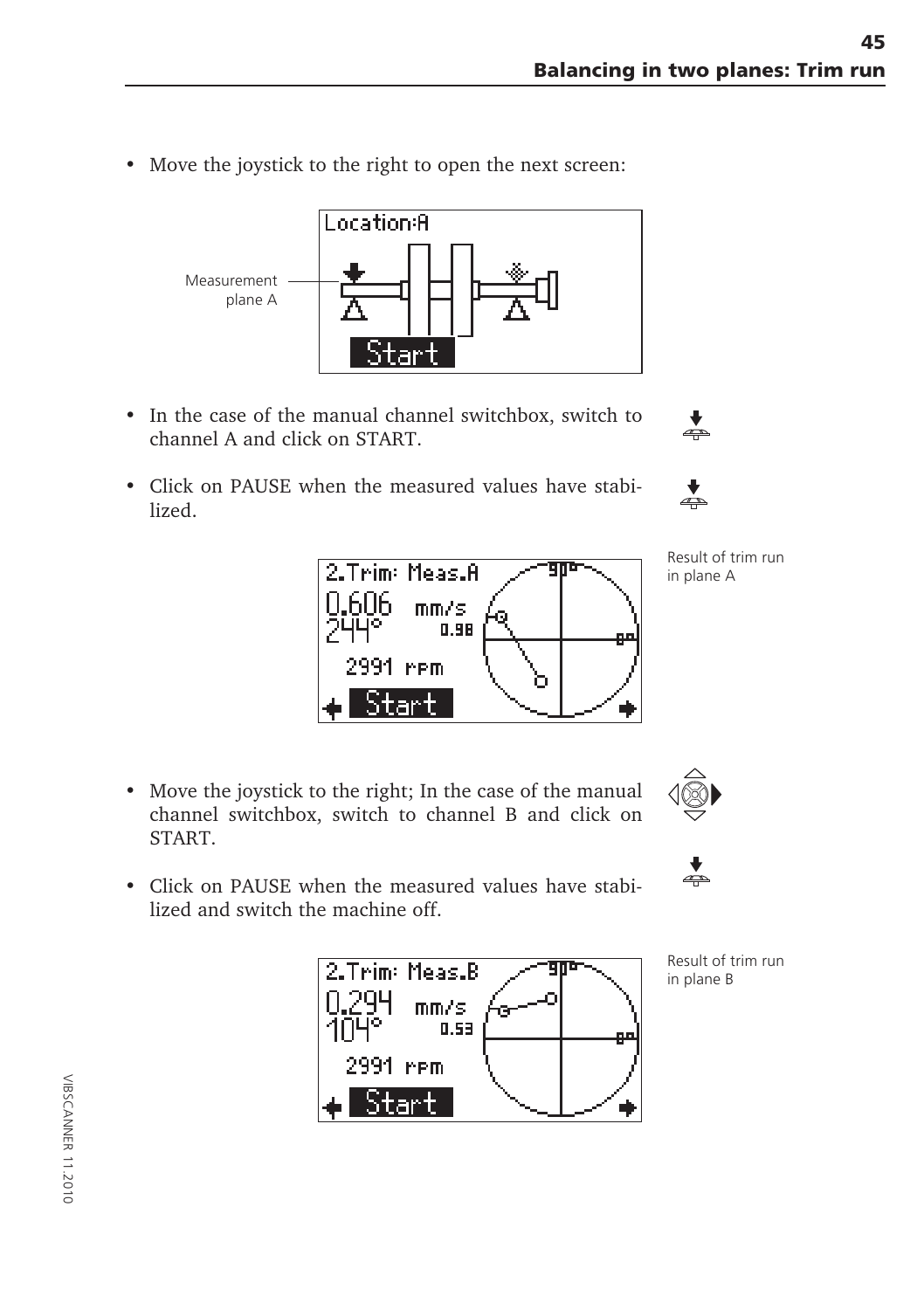

• Move the joystick to the right to display the result in both planes:









When you move the joystick upwards, you can display prior balancing runs (see also page 21).





Move the joystick to the right to switch to the input screen for the next trim run:



• Repeat the procedure for the next trim run. *The balancing is completed if the specified balancing quality (see page 35, 74) is reached and the 'smiley' appears on the screen.*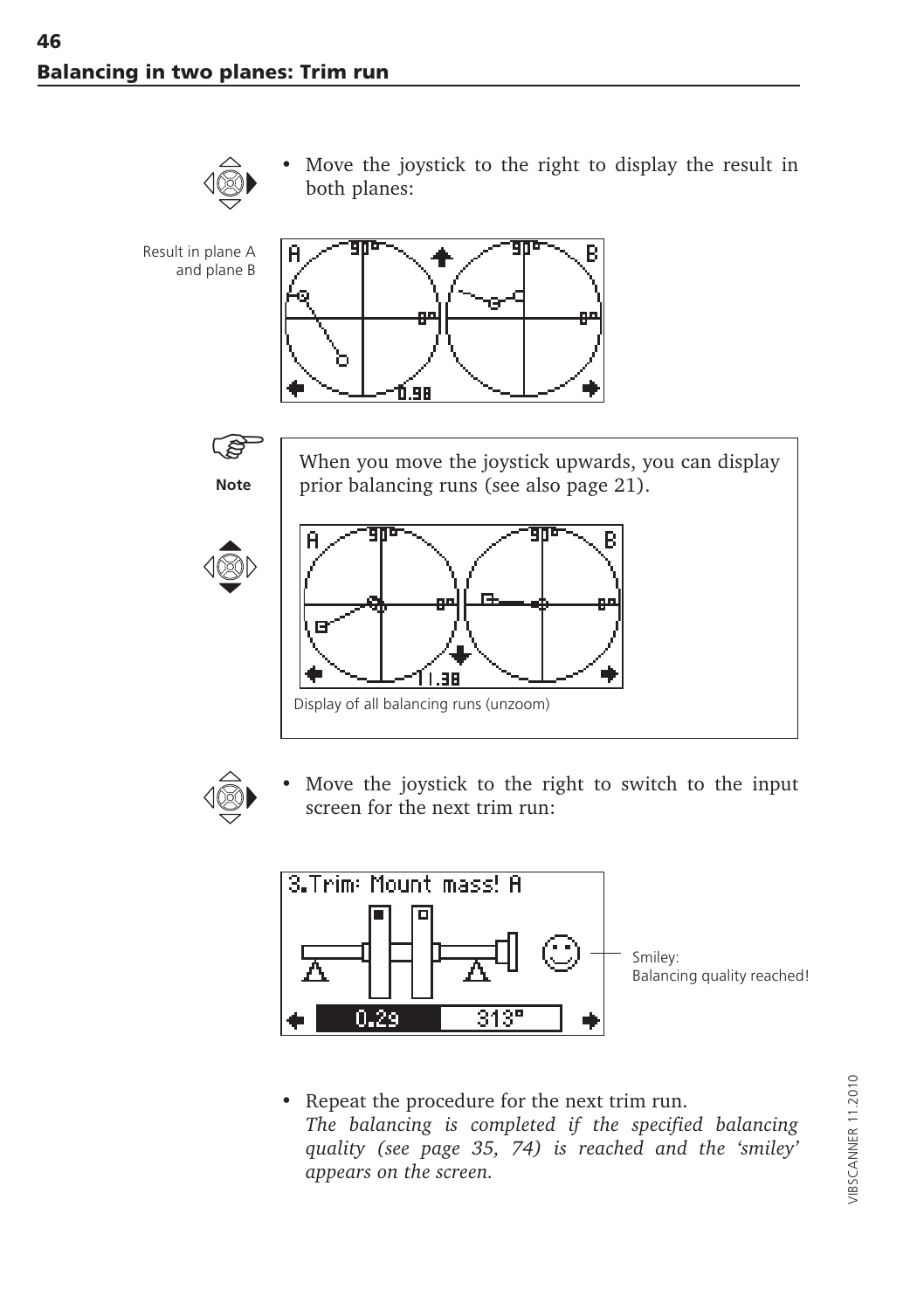# **Balancing without a machine setup**

Balancing without a machine setup is provided if the rotor data are not available on site, or a measurement is to be started without the rotor data being created in a machine setup ('quick start'). This option should only be used by the experienced user who is conscious of the effect of the attached balancing masses (see Safety instructions, p. 5).

No trial mass is specified for balancing without a machine setup. There is no evaluation of the results either (no balancing quality, no 'Smiley'). The parameters and functions that can be set during the measurement appear in the 'Tools' menu (see page 49 and page 34).

# **Measuring procedure**

• Select a suitable machine type in the start screen (1 plane or 2-plane balancing).

If the machine setup for the selected machine type is deactivated, 'No machine setup' appears in the status line. You can then immediately start the measurement (press the joystick, see next page).

• Press the function key and click on 'Setup'.



• Press the function key and click on 'Opt.' (optional setup).

| Select Setue:                         | -Multi      |
|---------------------------------------|-------------|
| Measurement                           |             |
| $\rightarrow$ Balancing >600 (01      | lA⇔B        |
| Transducer<br>$\rightarrow$ UIR 6.146 |             |
| Machine                               | <b>Hele</b> |
| Imachine                              |             |







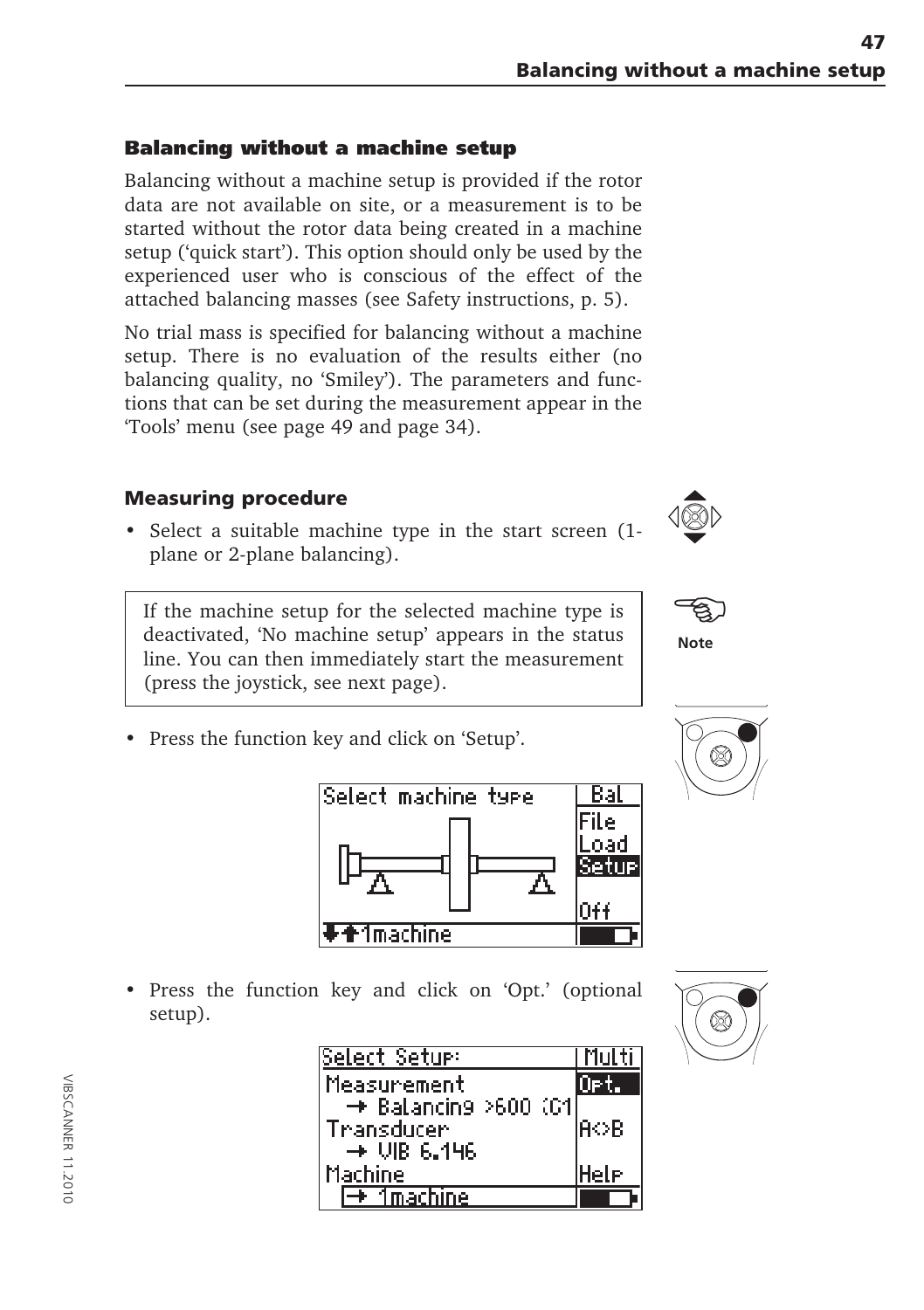$\overline{\phantom{a}}$ 

Press the joystick to deactivate the machine setup.

| Select Setur Ortion: |                                  |
|----------------------|----------------------------------|
| lMachine:            | $^{\prime}$ inactive $\parallel$ |
|                      |                                  |
|                      |                                  |
|                      |                                  |
|                      |                                  |



Press the function key and click on 'OK'. Return to the start screen again with the Escape key.



• Press the joystick and carry out the measurement as described in the respective section (page 17ff. for 1 plane balancing and page 39ff. for 2-plane balancing ).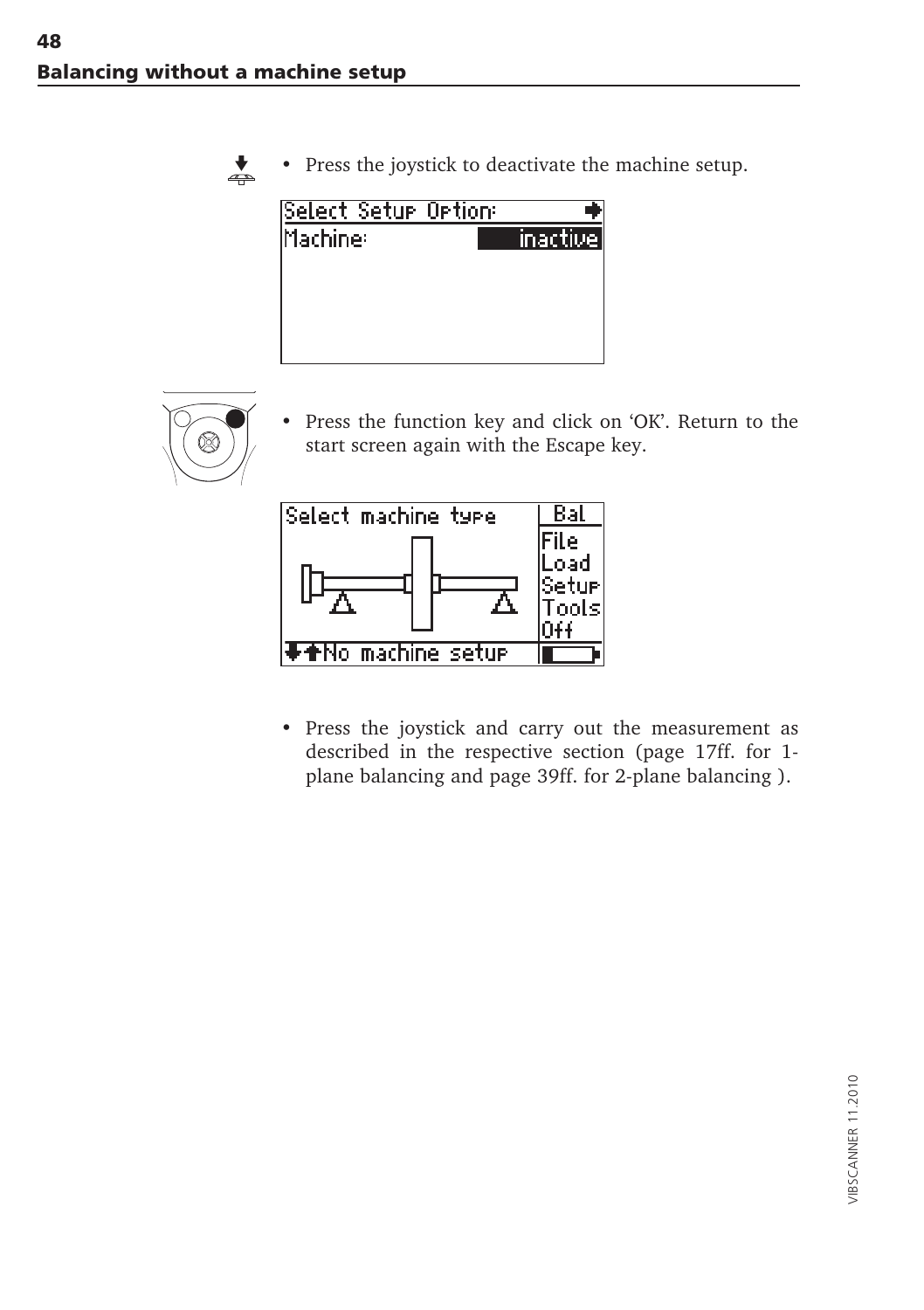#### **Tools**

The 'Tools' menu in the input screen is required for balancing without a machine setup. It contains the parameters and functions that are crucial for the measurement and can be changed in any balancing run. For example, you can select whether the proposed balancing mass should be attached to the rotor or removed ('negative mass') in any balancing run.

• Press the function key in the input screen in order to display the menu column:



Input screen

'Tools'

| <b>WB-Demomachine</b> |          |
|-----------------------|----------|
| Correction:           | [free]   |
| Trial/Trim Masses:    | add.     |
| Meas.Seguence:        | AB-AB    |
| Check speed:          | active   |
| Check bad infl.:      | active   |
| Auto Trial Mass:      | inactive |

The following parameters or functions can be changed (see 'Machine setup' on page 35):

- Correction mode

• Click on 'Tools':

- Add/remove balancing mass
- Measuring sequence (2-plane)
- Test functions
- Fixed mass option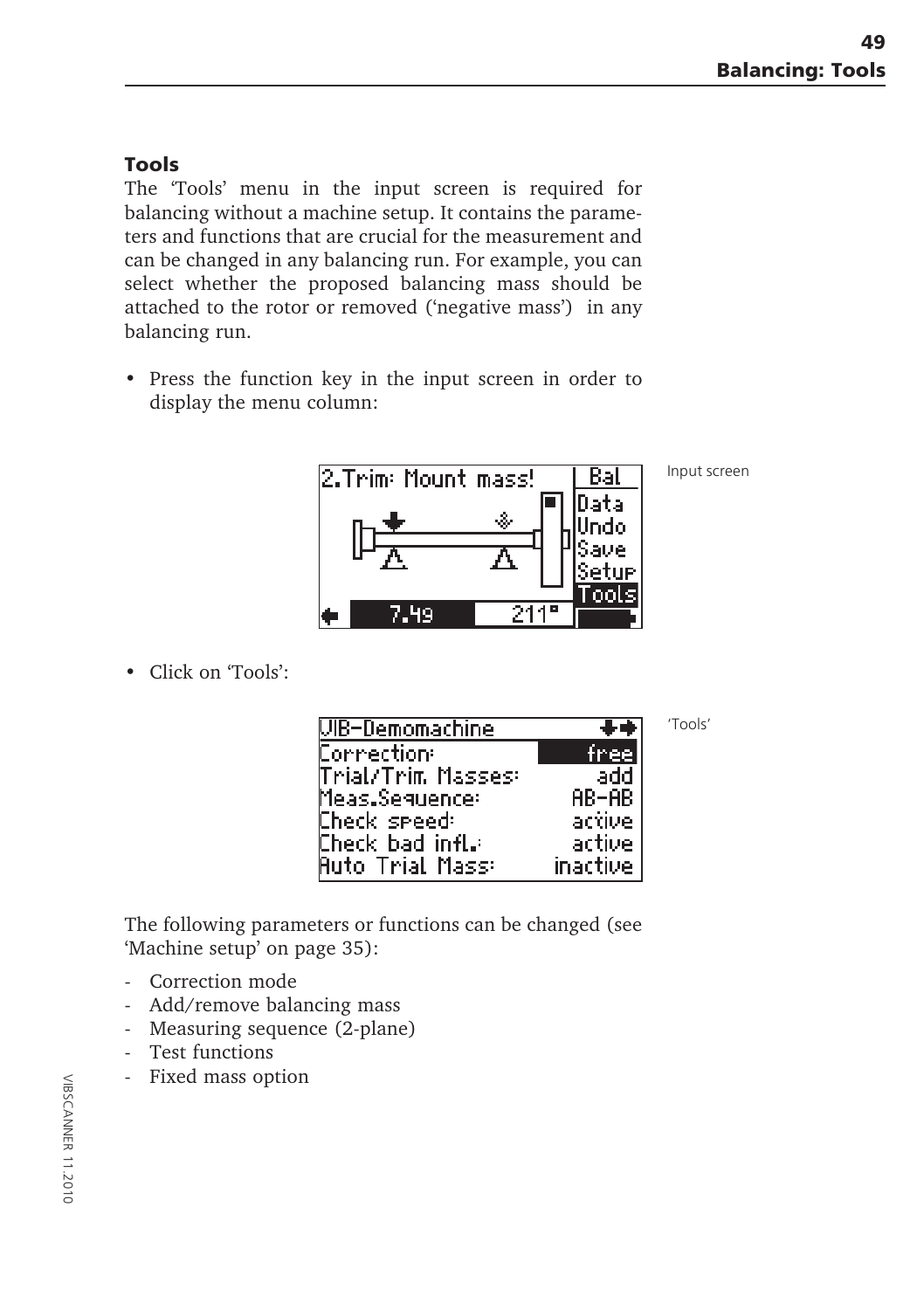## **Chapter 2: Frequency analysis (FFT)**

For the diagnosis of rolling bearing damage, machines and gear faults, amplitude and envelope spectra can be recorded with the VIBSCANNER. The respective measurement tasks are preset for the type of machine and RPM range.

In addition, you can measure frequency spectra that are based on an alternating current or voltage signal of your choice (not necessarily a machine vibration). Example: Motor current spectrum, sensor: clamp-on ammeter .

• Switch on the VIBSCANNER, and open the frequency analysis selection screens:



Select the measurement task.



You can set up the measurement parameters in the Setup menu. For the three user-defined measurement tasks, you can select one the following sensor types: ICP, voltage (AC), current (AC).

A detailed description of the measurement tasks is given in the appendix or in the online help.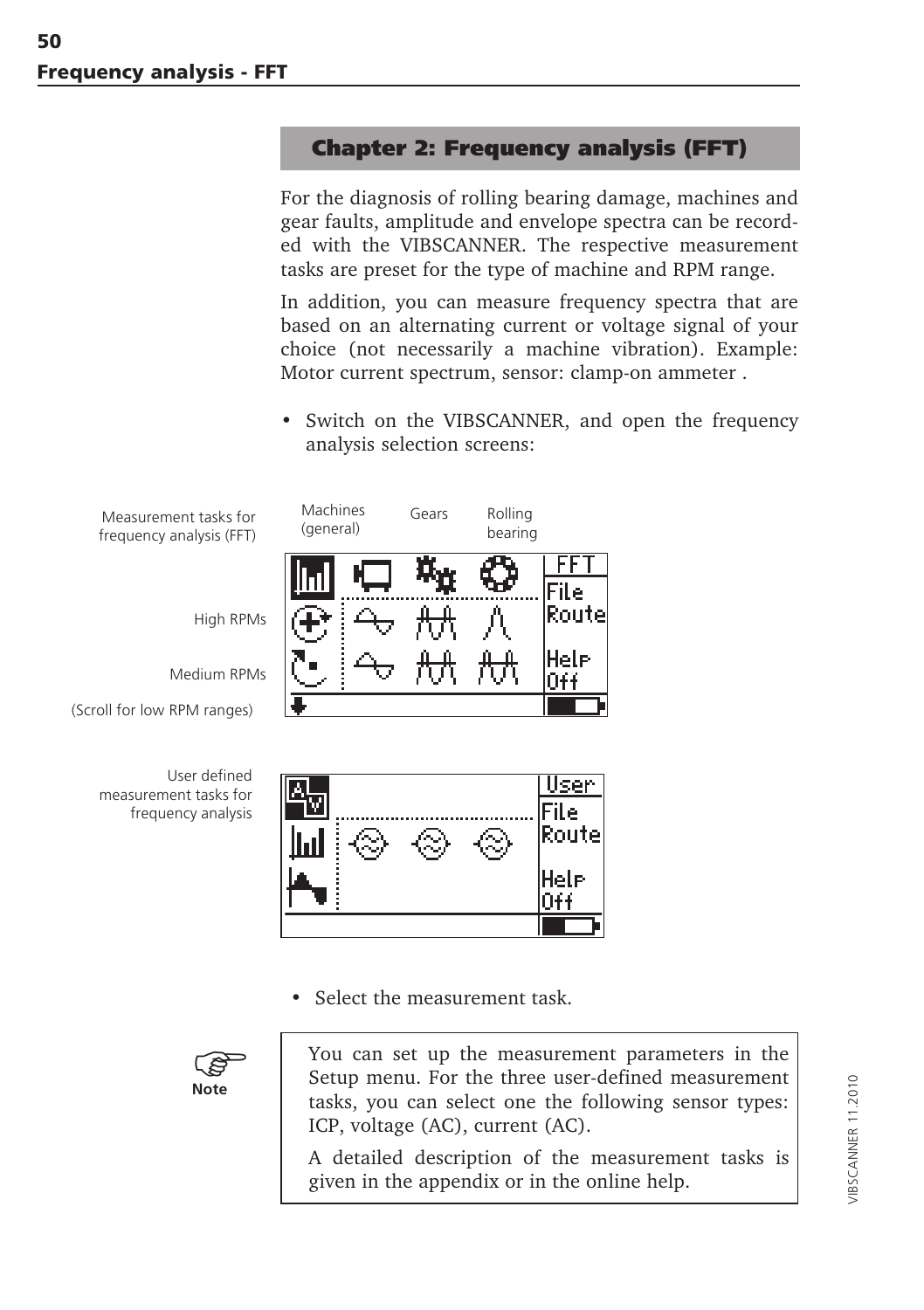• Connect the transducer to the measurement location and press the joystick to start the measurement.



After the measurement is completed, the cursor appears on the line with the highest amplitude in the spectrum:



#### **Cursor**

If the triangular point of the cursor line points down, the amplitude lies within the display range. If it points upwards, the line runs out of the display range.

To move the cursor along the frequency axis, move the joystick to the right or to the left. The speed of the cursor increases continually if you push the joystick permanently to the side.

#### **Saving the measurement**

• Press the function key and click on 'Save' in the menu (see also 'VIBSCANNER operating instructions').

#### **Repeating the measurement**

• Double-click with the joystick to repeat the measurement.



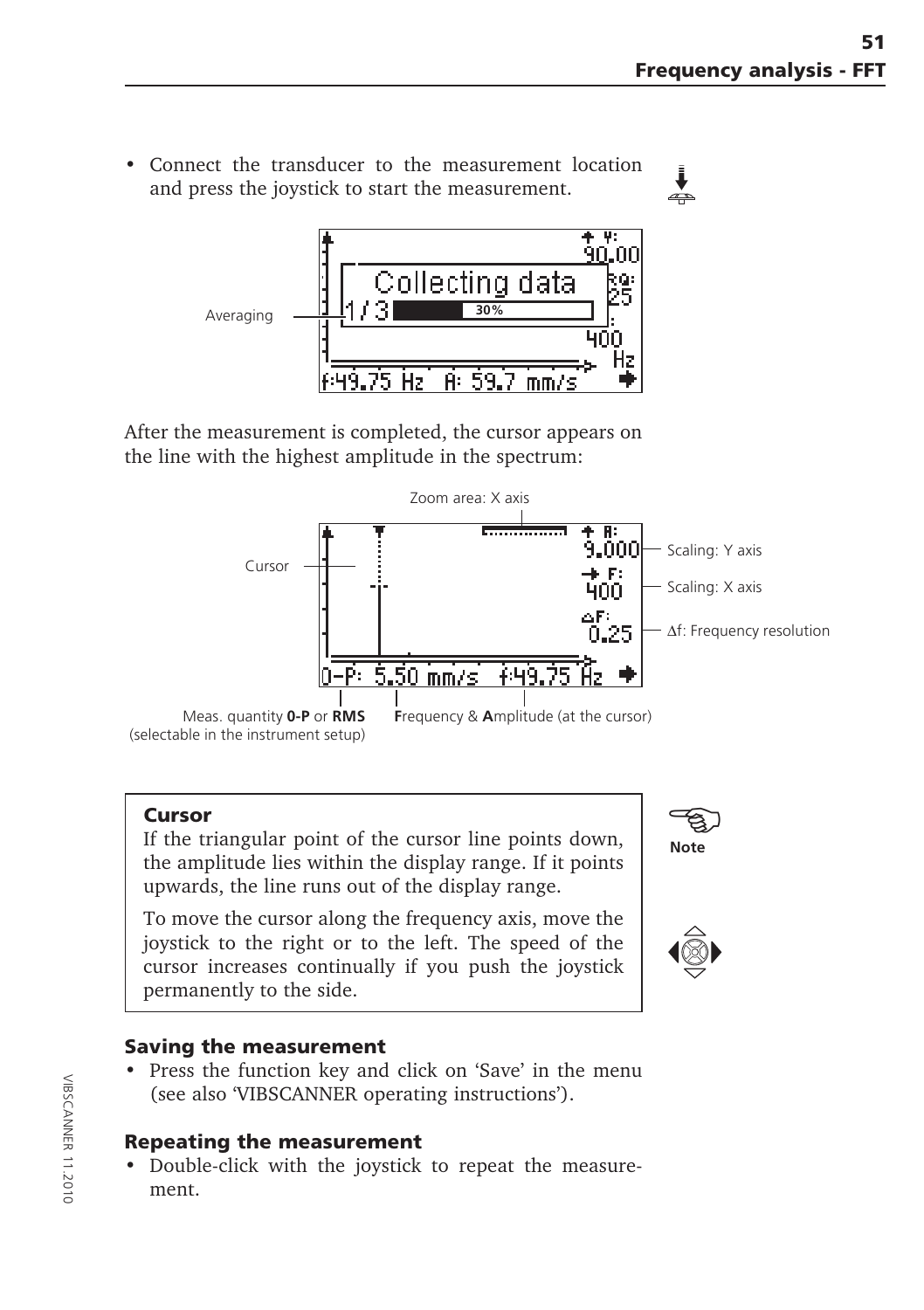

´Scale mode' is active



´Zoom mode' is active

**Note**



## **Zooming and scaling**

For evaluation, the spectrum can be zoomed along the X axis (frequency) and can be scaled along the Y axis (amplitude).

#### **Scaling the Y axis**

Check whether the scaling mode is active: This is the case if the 'Zoom' option is displayed in the menu. Otherwise, click on 'Scal.' (scaling). Open the menu with the function key.

Press the joystick repeatedly upwards to increase the scaling of the Y axis and to display the weaker lines. By doing so, the scaling changes in steps of a factor of 2.





To reduce the scaling again, press the joystick down.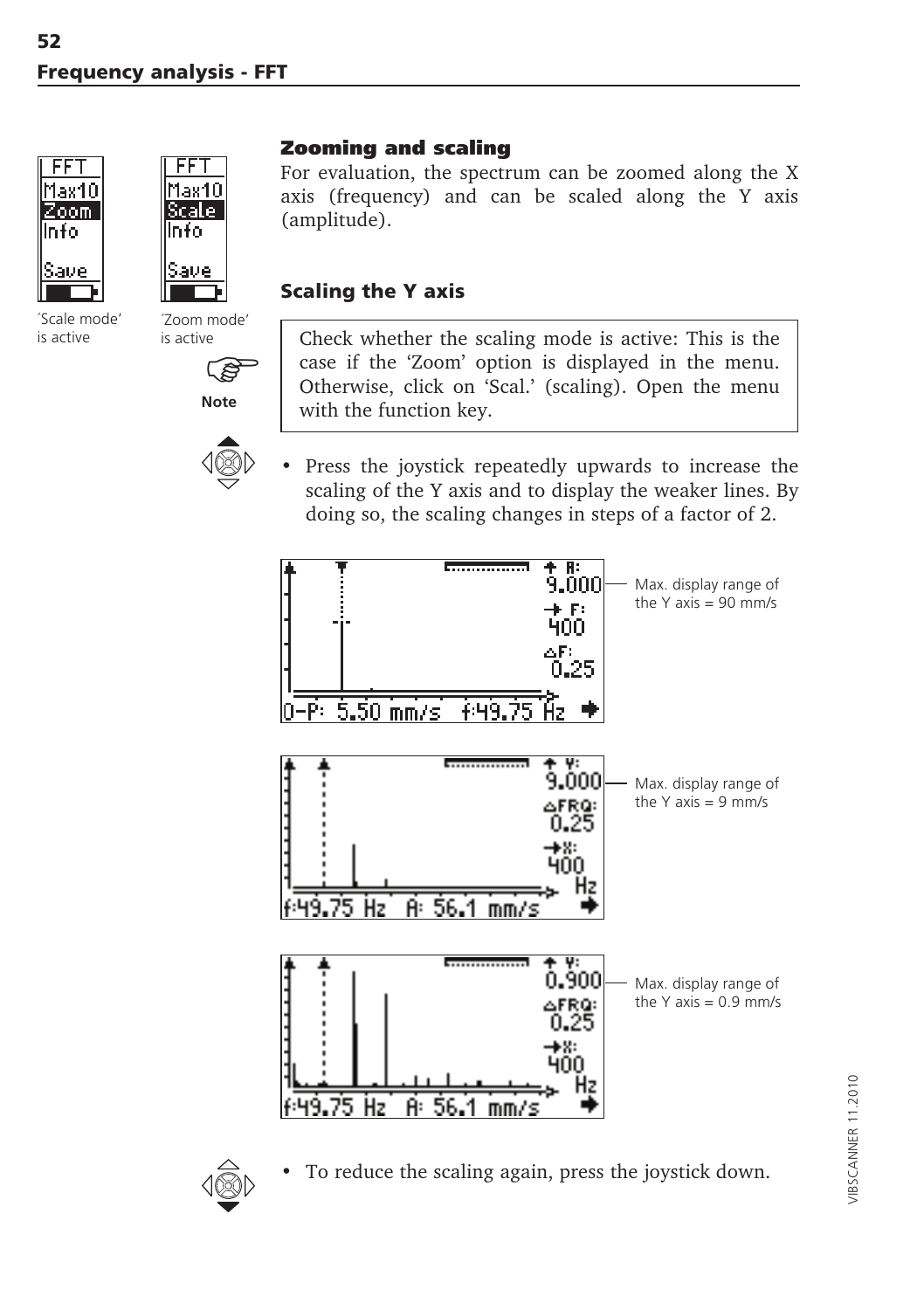## **Zooming the X axis**

• Activate the Zoom mode: Press the function key to open the menu and click on 'Zoom'.



Zoom area of the  $X$  axis =  $100\%$ 

• Press the joystick repeatedly upwards to increase the frequency range around the cursor and to resolve lines with a small frequency interval.



The visible zoom area of the X axis is displayed on the bar at the top right of the screen.

- -\$)
- To undo the zoom function step-by-step again, press the joystick down.

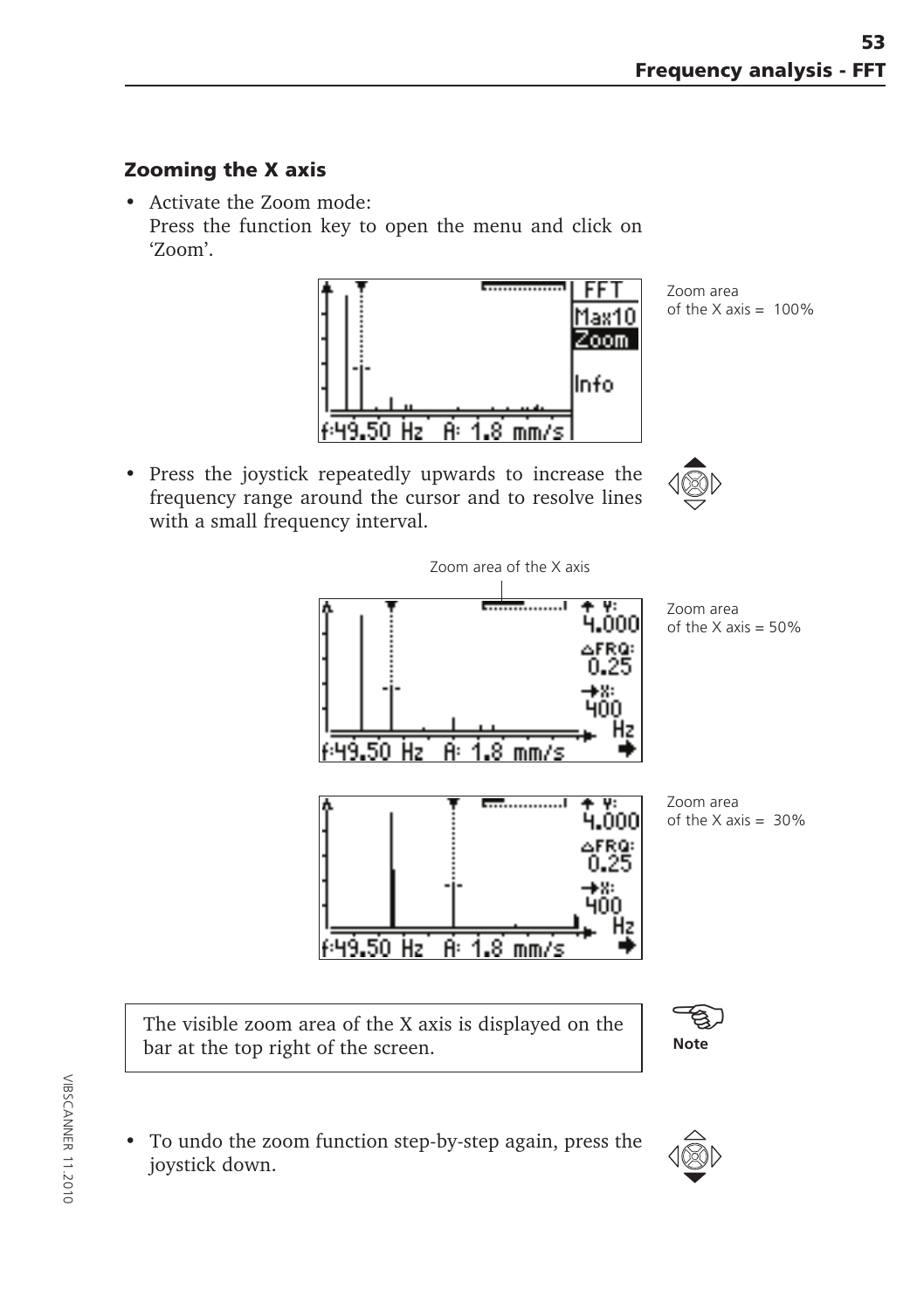#### **Line zoom**

The line zoom function enables the area around the selected frequency to be zoomed directly up to the maximum size. This enables all the measured lines to be displayed individually.



Mark the required line with the cursor in the spectrum and press the joystick.



While doing so, the scaling of the Y axis remains unchanged.



Zooming of the 49.5 Hz line

|               |                               | ψ.<br>nnni   |
|---------------|-------------------------------|--------------|
|               | Ñ.                            | ∴AFRQ<br>-25 |
|               |                               | 78.          |
| А.<br>a.<br>z | $\mathbf{R}^{\prime}$<br>mm/s | E            |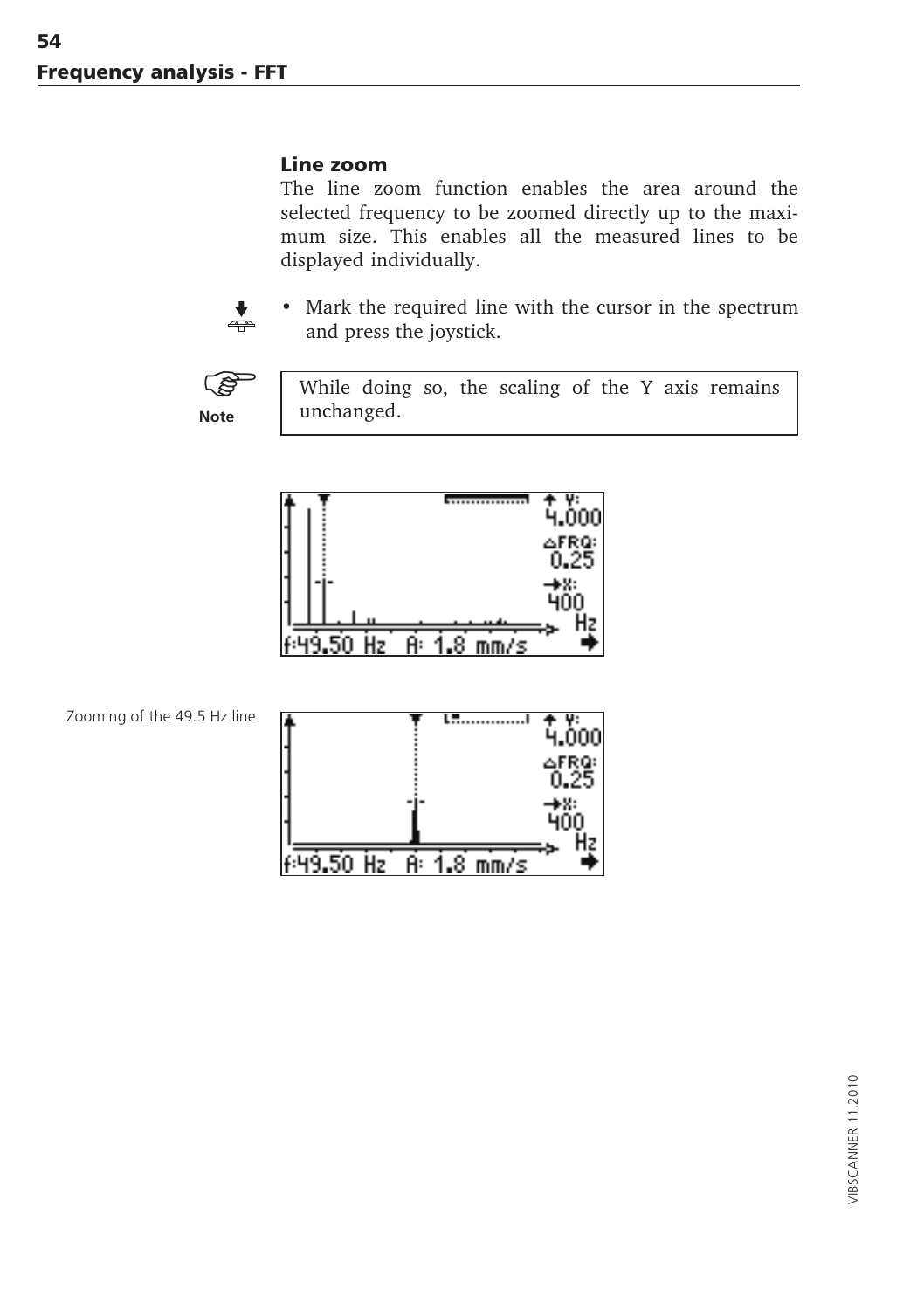## **Max10 function**

The 10 highest amplitudes in the spectrum are displayed using the Max10 function.

• Press the function key to open the menu and click on  $^{\circ}$ Max10 $^{\circ}$ 



|     | Max-10 Amelitude list. |                  |        |
|-----|------------------------|------------------|--------|
|     | <u>137.7 mm/s ,</u>    | 49.00            | . Hz I |
| 2.  | $3.7~\mathrm{mm/s}$ .  | -147.0 Hz        |        |
| 3.1 | $1.5~\mathrm{mm/s}$    | 98.00 Hz $ $     |        |
|     | $0.4 \,$ mm/s.         | 196.0 Hz         |        |
| 5.  | $0.2 \,$ mm/s $\,$     | $294.0$ Hz       |        |
|     | $0.2$ mm/s             | $47.00$ Hz $\pm$ |        |

The 10 highest amplitudes in the spectrum

If you want to sort the list by frequency, press the function key.

#### **Max10 zoom**

The 'Max10 zoom function' enables the frequency range to be directly zoomed to the maximum size around one of the selected 10 highest amplitudes:

• Select a line in the Max10 list and press the joystick.



Max10 zoom of line #1 (see figure above)

The menu cannot be displayed because the function key is not active in this screen.

Changes to scaling and zooming in this screen do not affect the main measurement screen (see above).

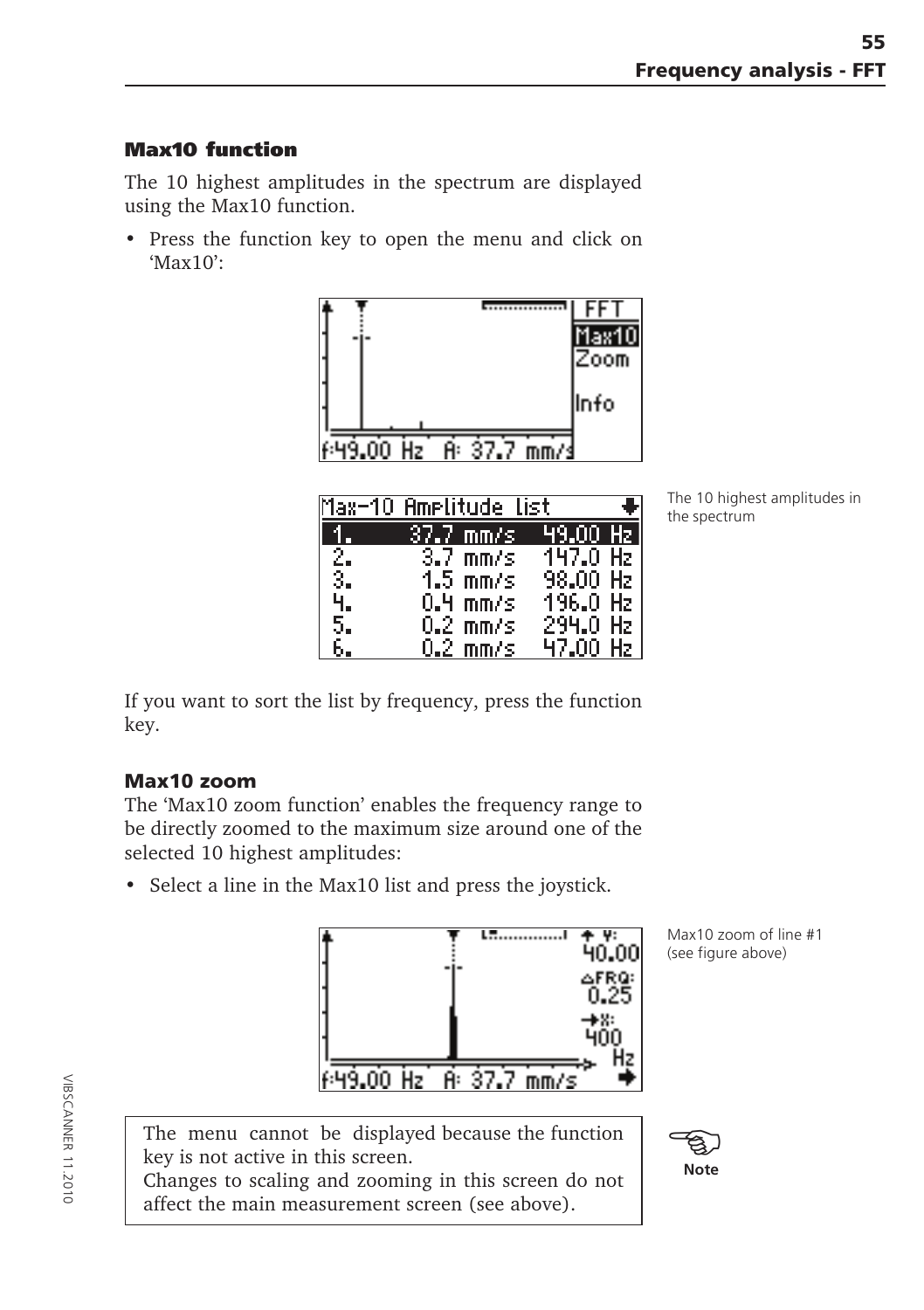#### **Info on the measurement**

Click on 'Info' in the menu:



| Information:               |                   |
|----------------------------|-------------------|
| l∆f (Lines):               | $0.13$ Hz         |
| Peak:                      | $0.023$ mm/s      |
|                            | at Pos 3.5 Hzl    |
| RMS (Spectrum): 0.057 mm/s |                   |
| Meas, time:                | $8.0 \mathrm{~s}$ |
| Sameles:                   | 4096              |

The following data are displayed:

| Date and time of the measurement |                             |
|----------------------------------|-----------------------------|
| $\Delta f$ :                     | Frequency resolution        |
| Peak:                            | Highest amplitude           |
| RMS:                             | RMS value                   |
| Measuring time:                  | Total measuring time        |
| Checkpoints:                     | Number of checkpoints       |
|                                  | $(=2.56 \times line count)$ |

Return to the starting screen with the ESC key.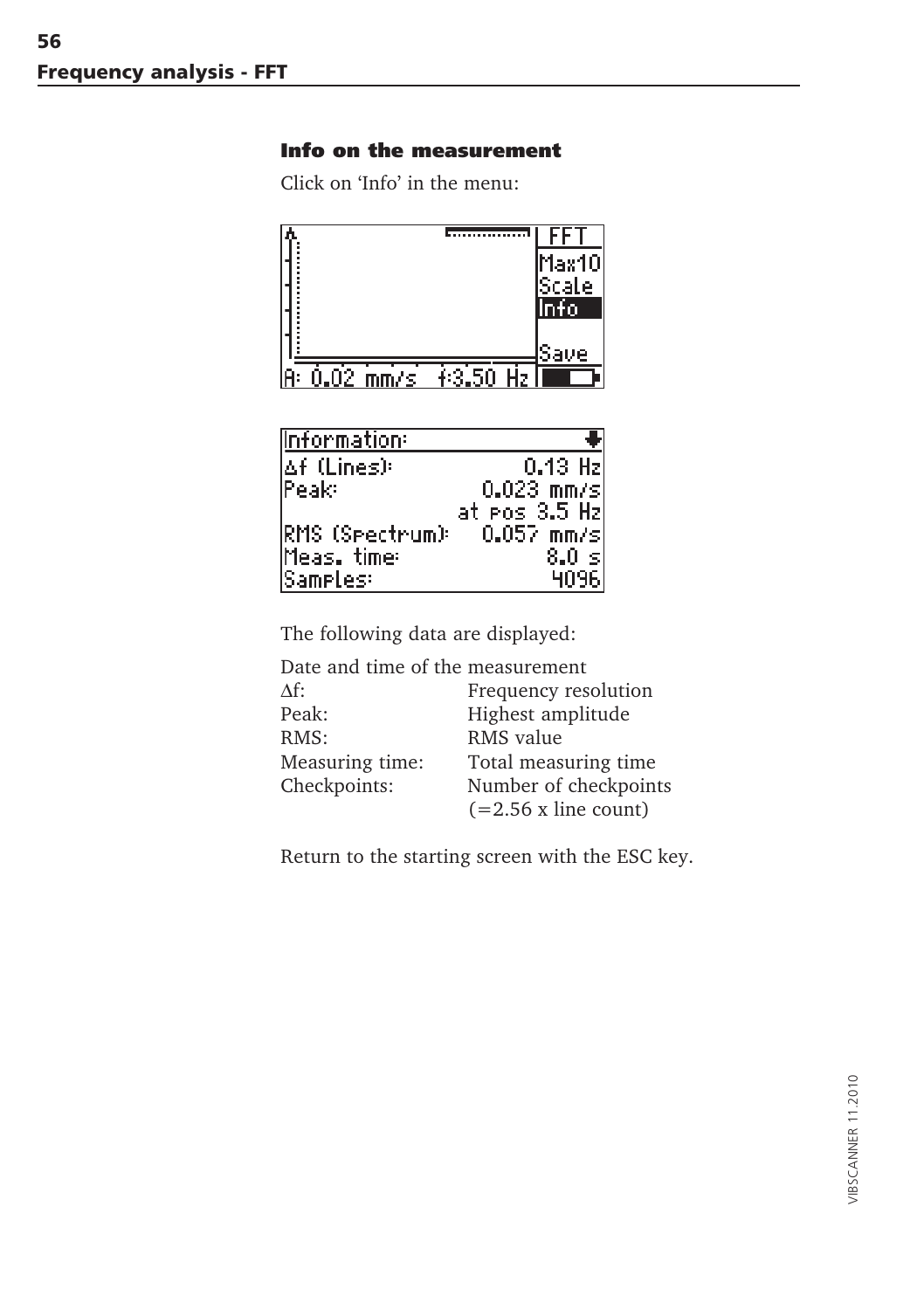### **Series spectra ('Waterfall diagram')**

As in the case of the characteristic values trend, spectra can also be recorded over a period of time in order to determine changes to individual lines more easily. If the signal analysis module is registered in VIBSCANNER, series spectra can be recorded automatically on a time-controlled basis ('Recording', page 66). Alternatively, you can measure several spectra consecutively and save them in a file (see 'Trend' in the manual, VIB 9.638.G).

To evaluate the spectra with the aid of a 'waterfall diagram', the data must be read in by the 'multimode import' in OMNITREND. VIBSCANNER can only display the spectra individually:

• Click on 'File' in the FFT selection screen and open a file with series spectra:



j  $\frac{1}{4}$ 

Double-click to scroll forwards to the last recorded spectrum.

To display a specific spectrum of the series, press the function key and click on 'List' in the menu:



The asterisk (\*) marks the current spectrum.

Date & time only appear if the spectrum has already been displayed. Otherwise, a dummy place holder appears.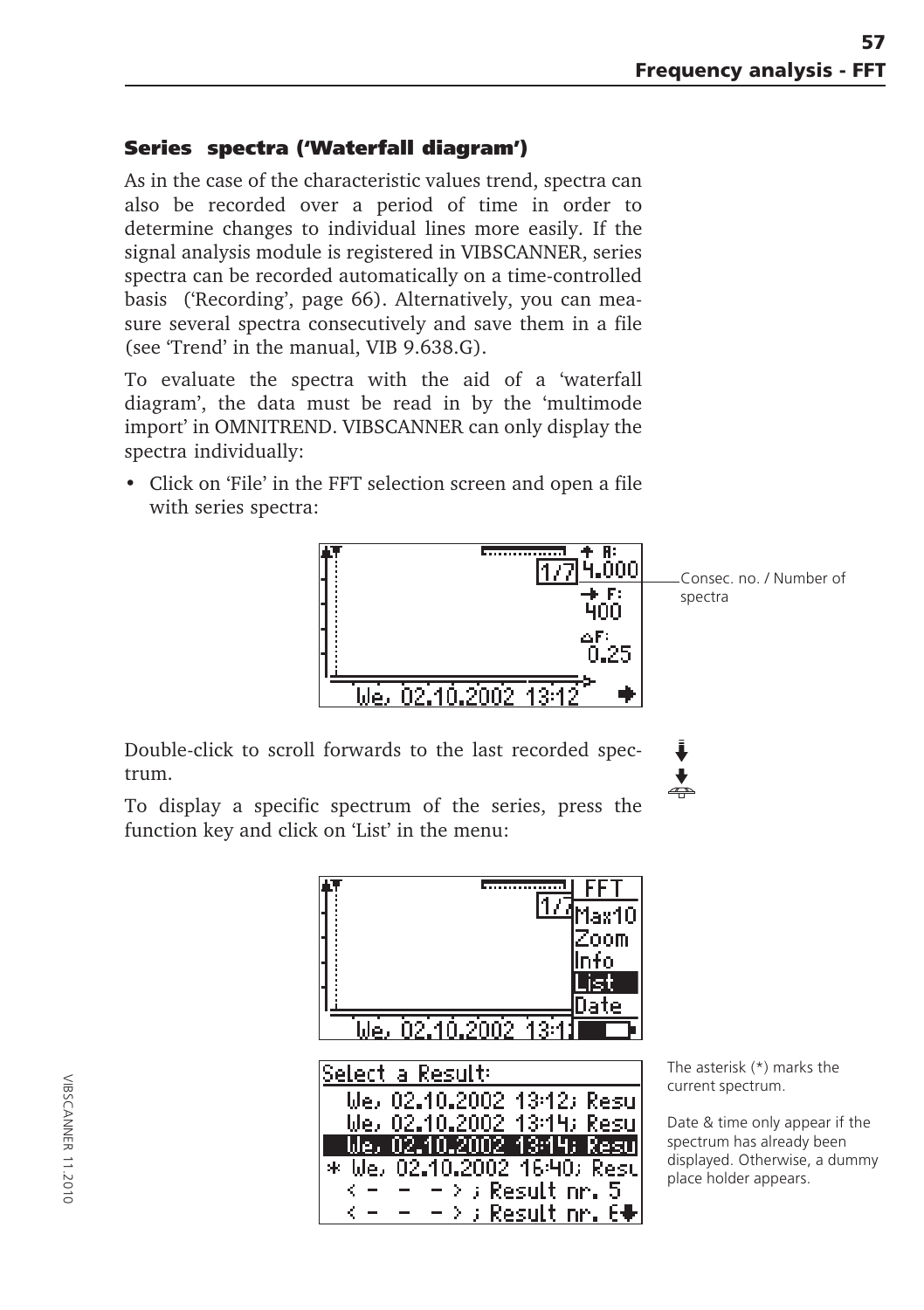### **Chapter 3: Signal analysis**

The signal analysis module (VIB 5.488-FM) expands the scope of performance of the VIBSCANNER by the following measurement functions:

- Time waveform
- Phase measurement (1-plane/2-plane)
- Sequential orbit measurement
- Recording
- FFT spectrum with time-synchronous averaging

#### **Time waveform**

For vibration analysis on rolling bearings, machines and gears, time waveforms can be recorded with VIBSCANNER. The measurement tasks are preset for high, medium and low RPMs.

In addition, you can measure time waveforms that are based on an alternating current or power signal of your choice (not necessarily machine vibration). Example: pressure fluctuations, sensor: pressure gauge.

• Switch on VIBSCANNER, and open one of the selection screens for time signal analysis:

> **Time** File Route

Ĥ€€

bearing



User defined measurement tasks for timewaveform analysis

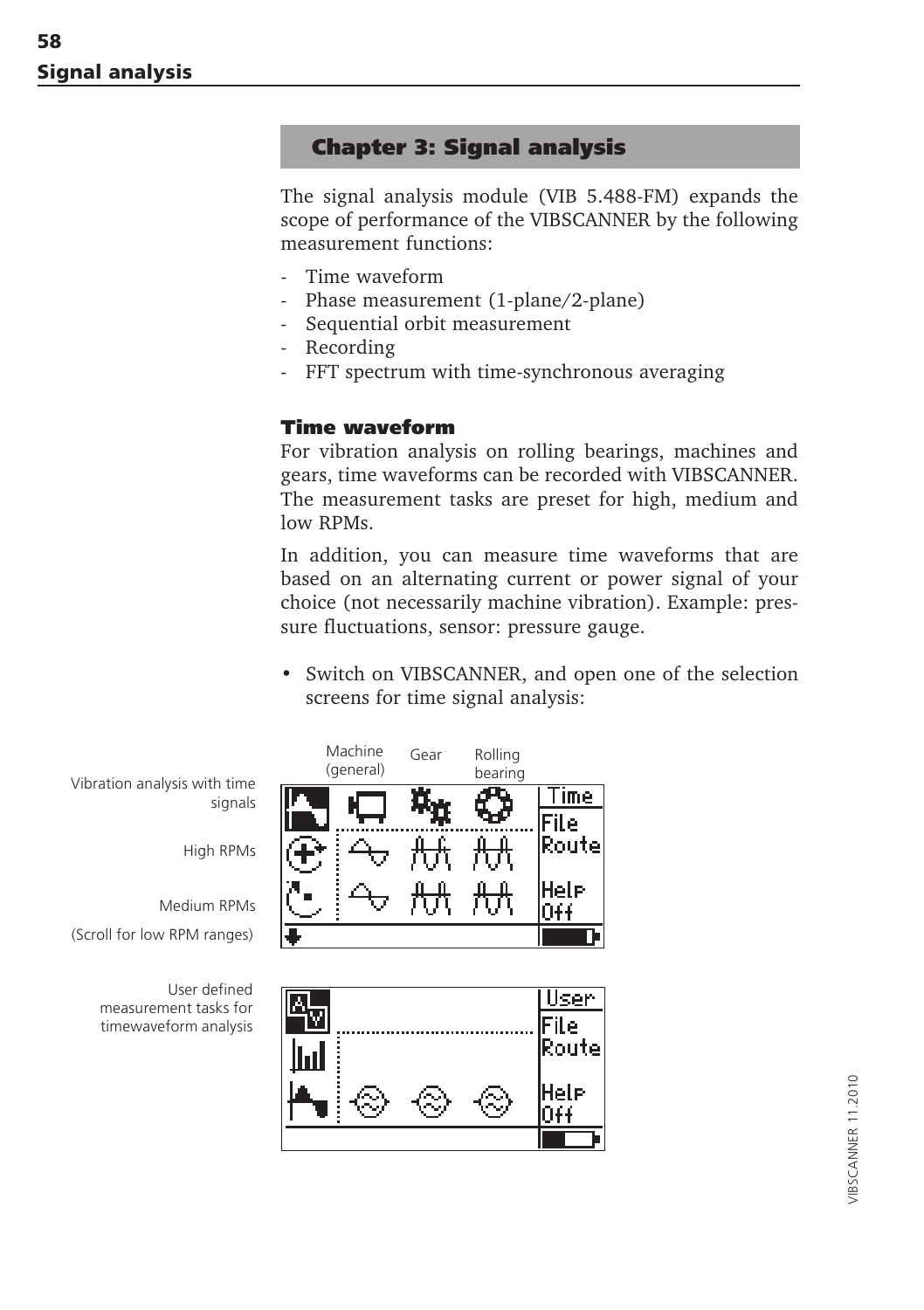• Select a measurement task.

The measurement parameters can be adjusted in the Setup menu. For the three user-defined measurement tasks, you can select one of the following as the sensor type: ICP, voltage (AC), current (AC).

A detailed description of the measurement tasks is given in the appendix or in the online help.

• Connect the transducer to the measurement location, and press the joystick to start the measurement.

Zoom range: X axis

mm/s t:46.3 ms

• Press the joystick to stop the measurement:

Cursor



93

**A**mplitude & **t**ime (Cursor)

#### **Saving/repeating a measurement**

The saving and repetition of a measurement is carried out as described in the section 'FFT Analysis' (see page 51).



**Note**

ాక్టు

 $\overline{B}$ 20.00 T:

Max. amplitude range

Max. time range

Samples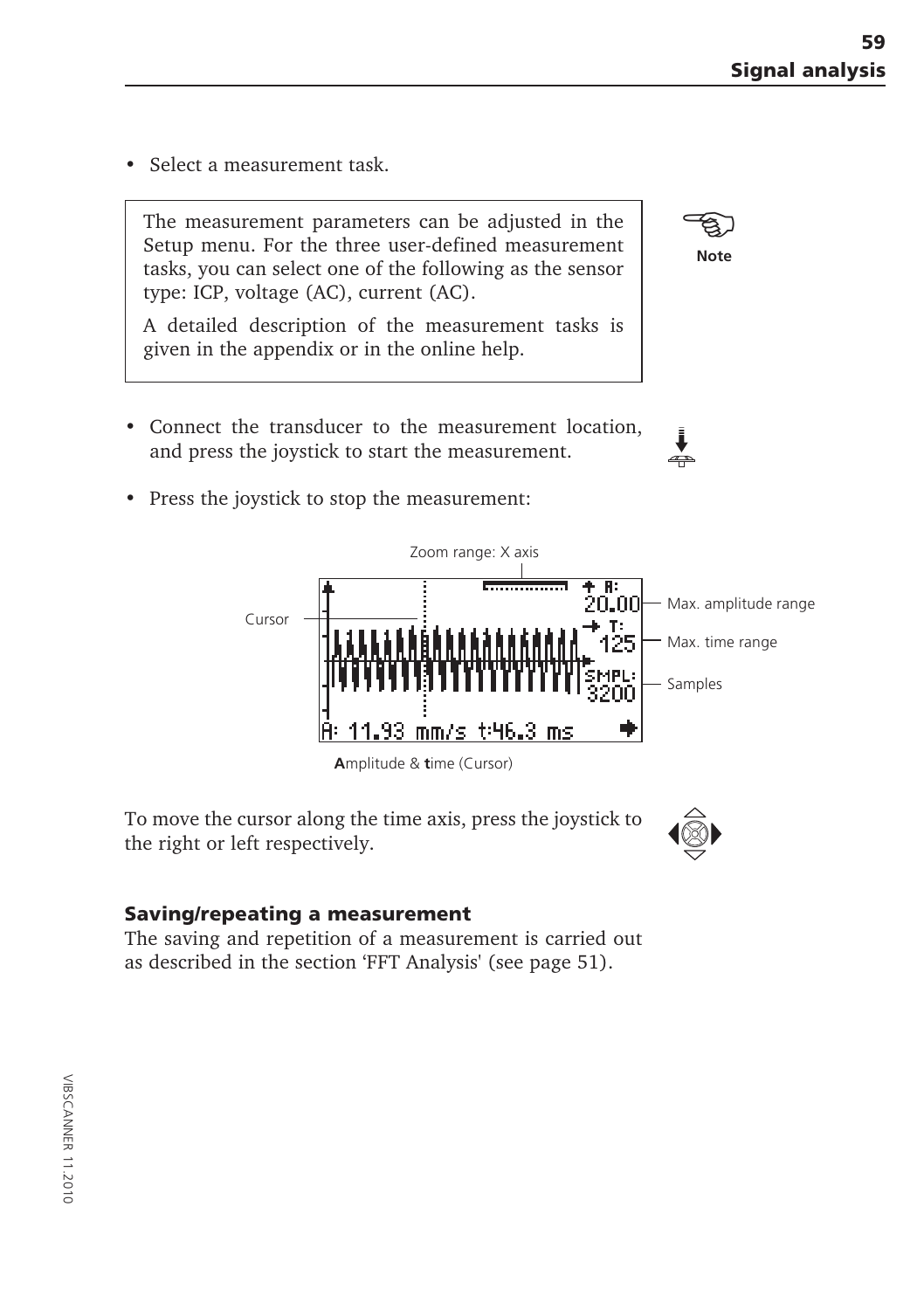#### **Zoom and scaling**

For the evaluation, the time signal along the X axis (time) can be zoomed and scaled along the Y axis (amplitude). The zoom and scaling function for the time signal works as in the FFT spectrum (see page 52ff.). Thus, only a brief description is given below:

#### **Scaling the Y axis**

- Is the scaling mode active (s. p. 52)?
- Press the joystick upwards to increase the scaling. The scaling changes step-by-step by a factor of approximately 2.





To cancel the scaling, press the joystick downwards.

#### **Zooming the X axis**

• Activate the zoom mode.

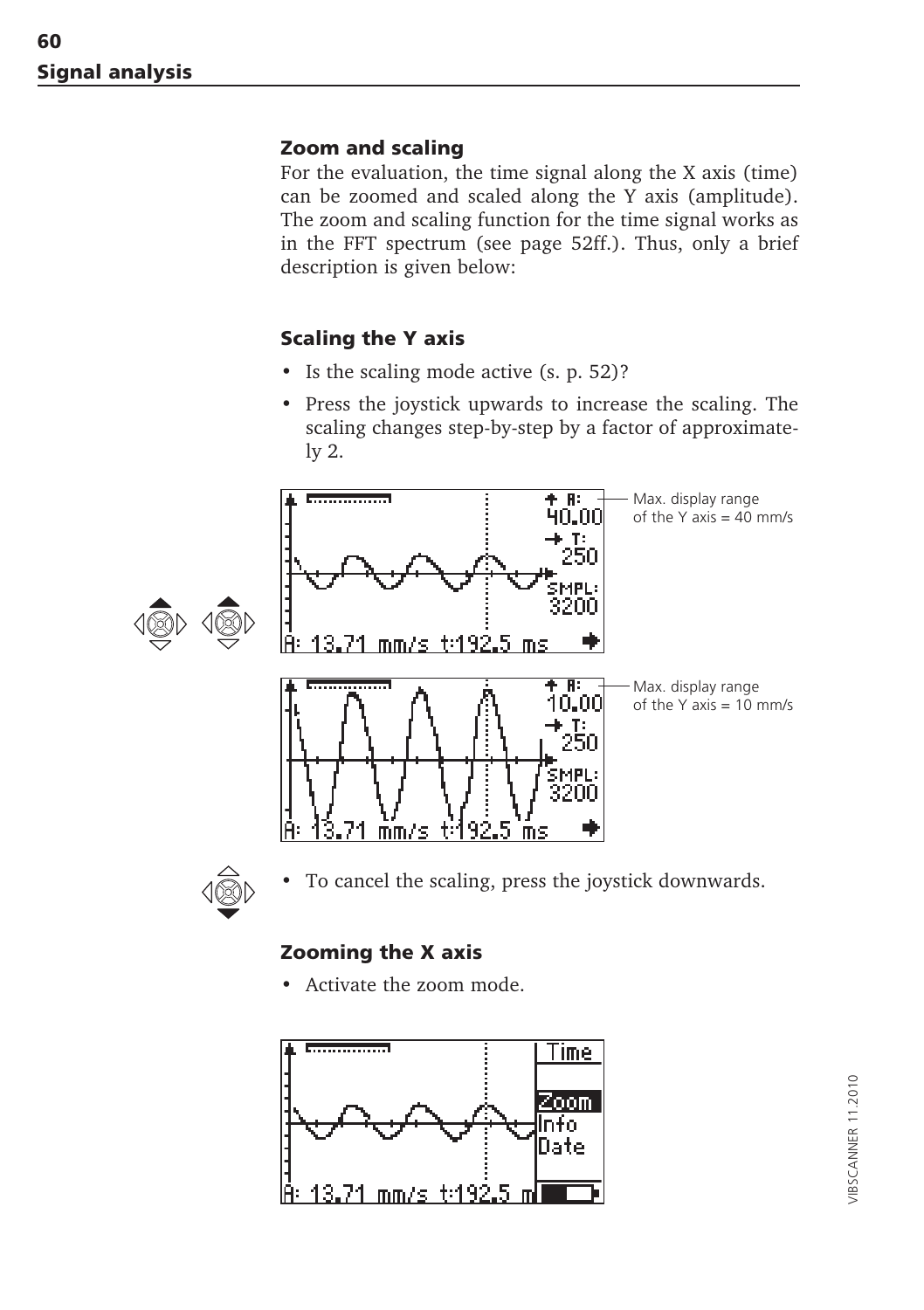- Max. display range  $\overline{B}$ of the  $X$  axis = 100% 40.00 T: 50 200 lA mm/s t:192.5 Max. display range <u> 1. . . . . . . . <del>. . . . .</del> .</u>  $+$   $R$ of the  $X$  axis =  $40\%$ 40.00 4.06 mm/s t:193.1 ms
- Press the joystick upwards to increase the time range at the cursor position:

#### **Line zoom**

The line zoom function increases the time range at the cursor position with a click (see also page 54).

#### **Info on the measurement**

Click on 'Info' in the menu (see also page 56):

| Information:            |                  |
|-------------------------|------------------|
| Meas. time:<br>sameles: | $250$ ms<br>3200 |
| RMS (Time):             | 7.584 mm/s       |
| IESC – to 9o back       |                  |

The following data are displayed:

- date and time of the measurement
- RMS value
- the specified section on the time axis is converted into Hertz ('Left ... Cursor ... Right').
- total measuring time
- number of samples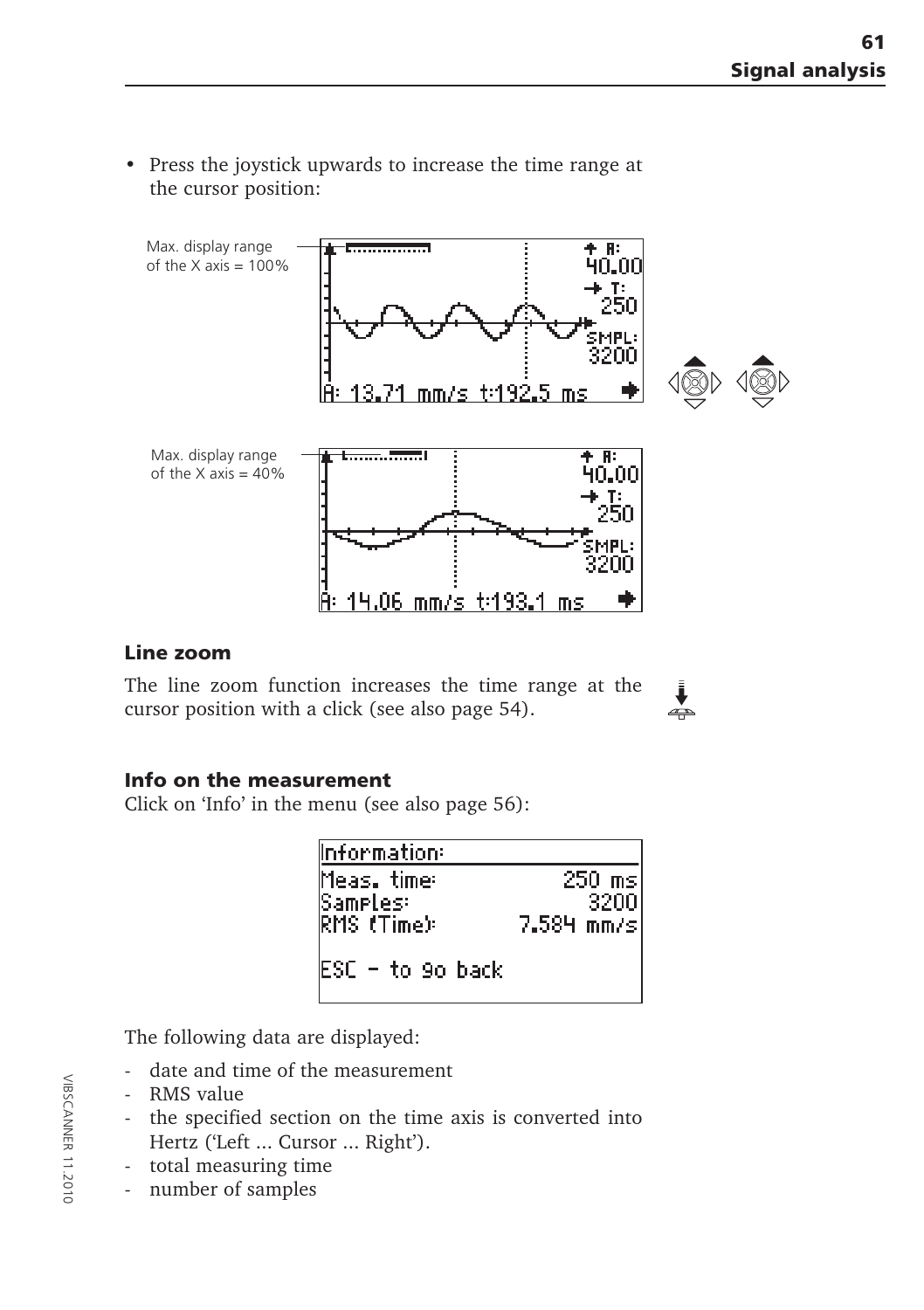#### **Phase measurement**

To identify machine errors, which cause the same spectral components in the spectrum (e.g. static/ dynamic unbalances), the amplitude and phase position of the vibration pointer is determined from the rotational frequency components of the vibration signal.

The phase measurement can be carried out in one or two measurement planes. The measurement configuration corresponds to the configuration during balancing (see page 10: 1 or 2 transducers, trigger, channel switchbox).

• Connect the transducer(s) and the trigger.



When mounting on the machine while it is running, follow the relevant safety regulations.

- Switch on VIBSCANNER.
- Press the joystick until the selection screen for phase measurement / orbit appears:



Machine diagnosis with phase measurement and orbit

High RPMs

Low RPMs



A description of the measurement tasks is given in the Appendix and in the online Help:

Mark the respective symbol, and click on 'Help' in the menu.

The transducers, frequency range, averages, measured quantity, order filter, number of trigger marks on the shaft and number of measurements can be changed in the Setup menu.

In 2-channel measurements, make sure that the two transducers have the same sensitivity.

The settling time for the trigger sensor is set in the device setup (see page 13).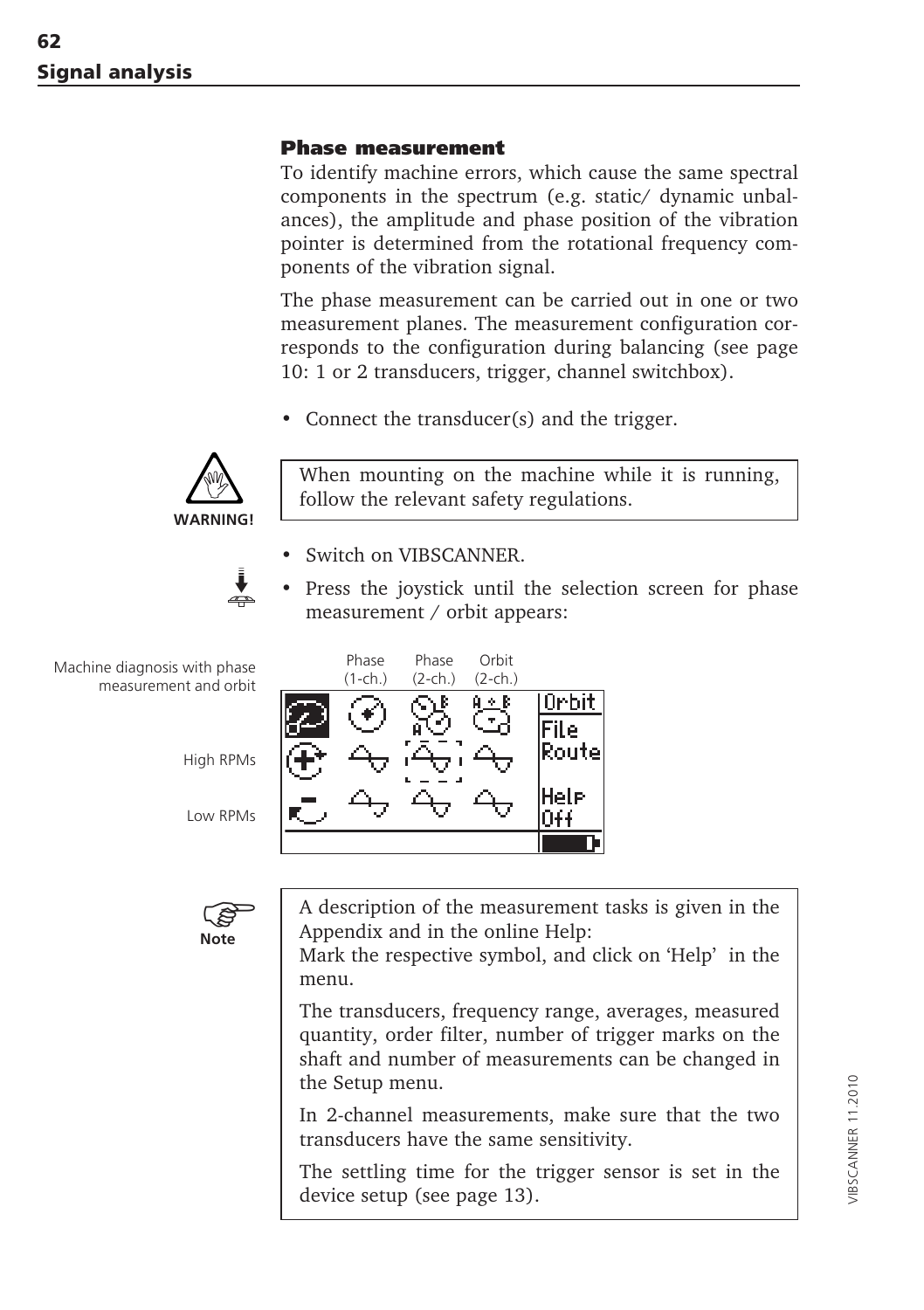$\frac{1}{\Phi}$ 

- Select a measurement task (e.g. 2-channel phase, high RPM).
- If the machine is not yet switched on, switch it on and wait until the operational RPM is reached.
- Press the joystick to start the measurement.

VIBSCANNER checks first that the transducer and cable are correctly connected and that the trigger signal can be measured (green LED flashes on each trigger pulse).

If the trigger signal fails during the measurement, the yellow LED flashes; the measurement must then be repeated.



#### **Saving/repeating a measurement**

The saving and repetition of a measurement is carried out as described in the section 'FFT Analysis' (see page 51).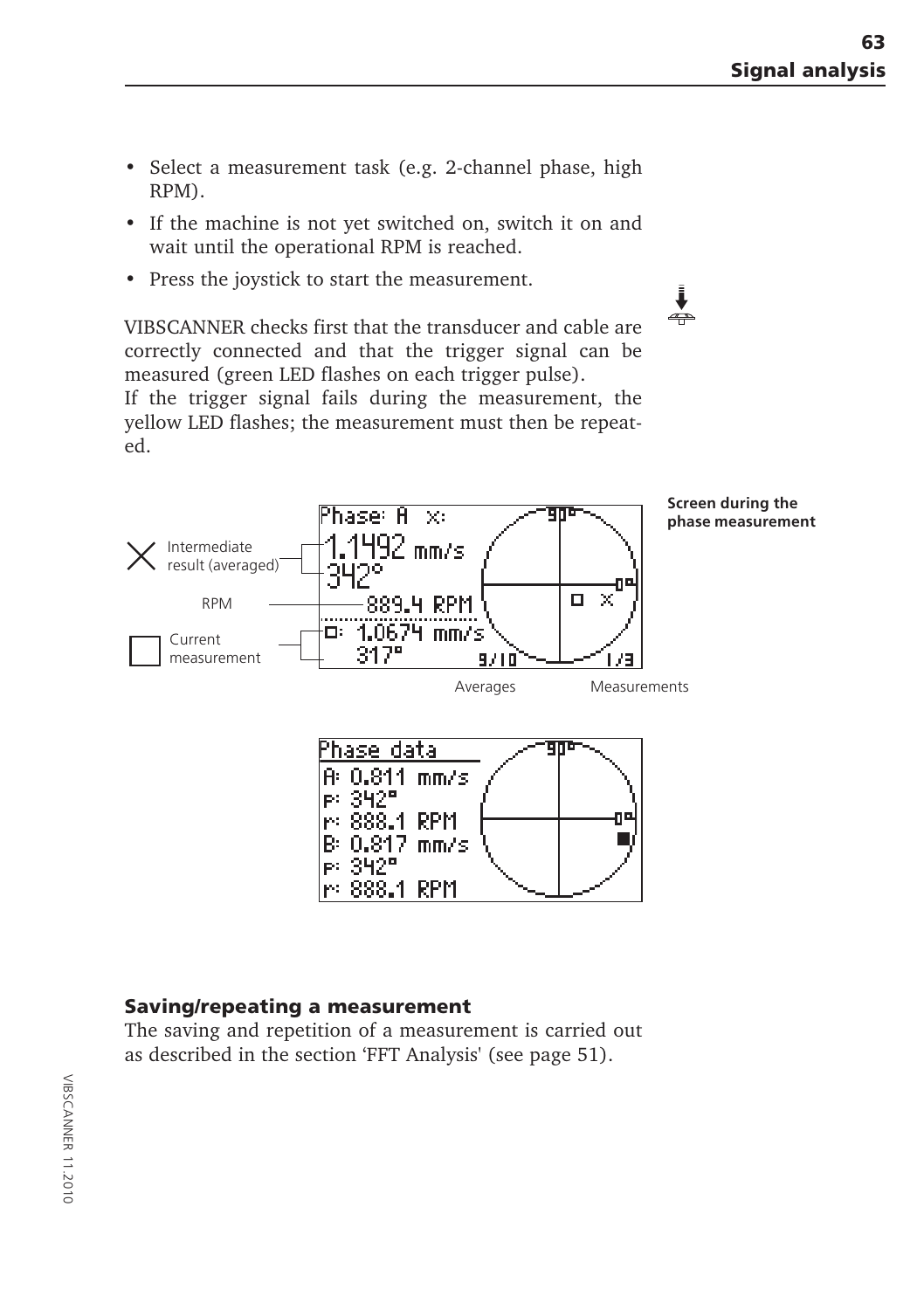\* A description of the measuring sequence is given in the following norms: ISO 7919, ISO 10817-1, VDI 3839 sheet 1.

\*\* Settling time for trigger sensor: see page 13.

#### **Orbit\***

This measurement task is used for detecting machine and bearing errors that cause changes to the ellipse in the orbit, such as unbalance, faulty alignment, shaft crash, concentricity error (for more details, see VDI 3839 sheets 1 and 2). Only accelerometers can be used for an orbit measurement with VIBSCANNER.

- Install the two transducers in one measurement plane displaced by 90° (X/Y).
- Connect the transducer to the channel switchbox (VIB 5.445/ 5.446) and, in turn, connect this to the VIB-SCANNER analog input (blue socket).
- Install the trigger and connect it to VIBSCANNER (yellow socket\*\*).







When mounting on the machine while it is running, follow the relevant safety regulations.

The measurements are performed sequentially: the measurement is carried out first for the signal on channel A and then for the signal on channel B.

In the case of the orbit measurement, only one trigger pulse per revolution is processed. Therefore, attach only one trigger mark to the shaft.

/IBSCANNER 11.2010 VIBSCANNER 11.2010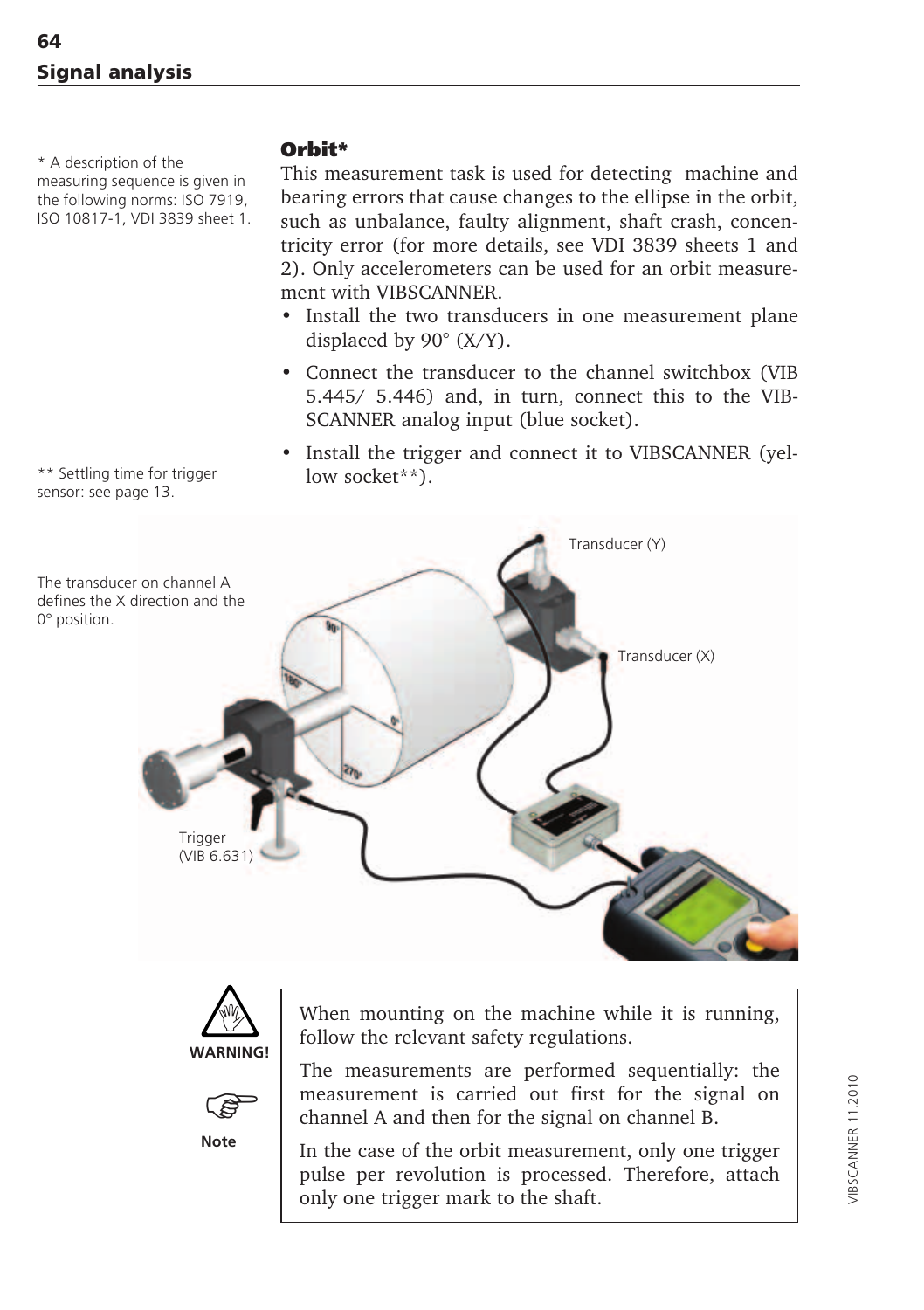- If the machine is not yet switched on, switch it on, and wait until the operational RPM is reached.
- Click on the measurement task in the selection screen to start the measurement.



Orbit for high-speed (>600 RPM) and low-speed (>120 RPM) machines

First VIBSCANNER records the RPM, and thus automatically sets the sampling rate and sampling time for the following vibration measurement\*:

\*If the 'Auto-Orbit' option is activated in device setup, the measurement of the shaft movement starts automatically after the RPM measurement.



If the RPM measurements differ by more than 1%, the deviation in the end result is also specified. In the case of deviations of more than 10%, the vibration measurement on channel B is not carried out.



#### **Saving/repeating a measurement**

The saving and repetition of a measurement is carried out as described in the section 'FFT Analysis' (see page 51).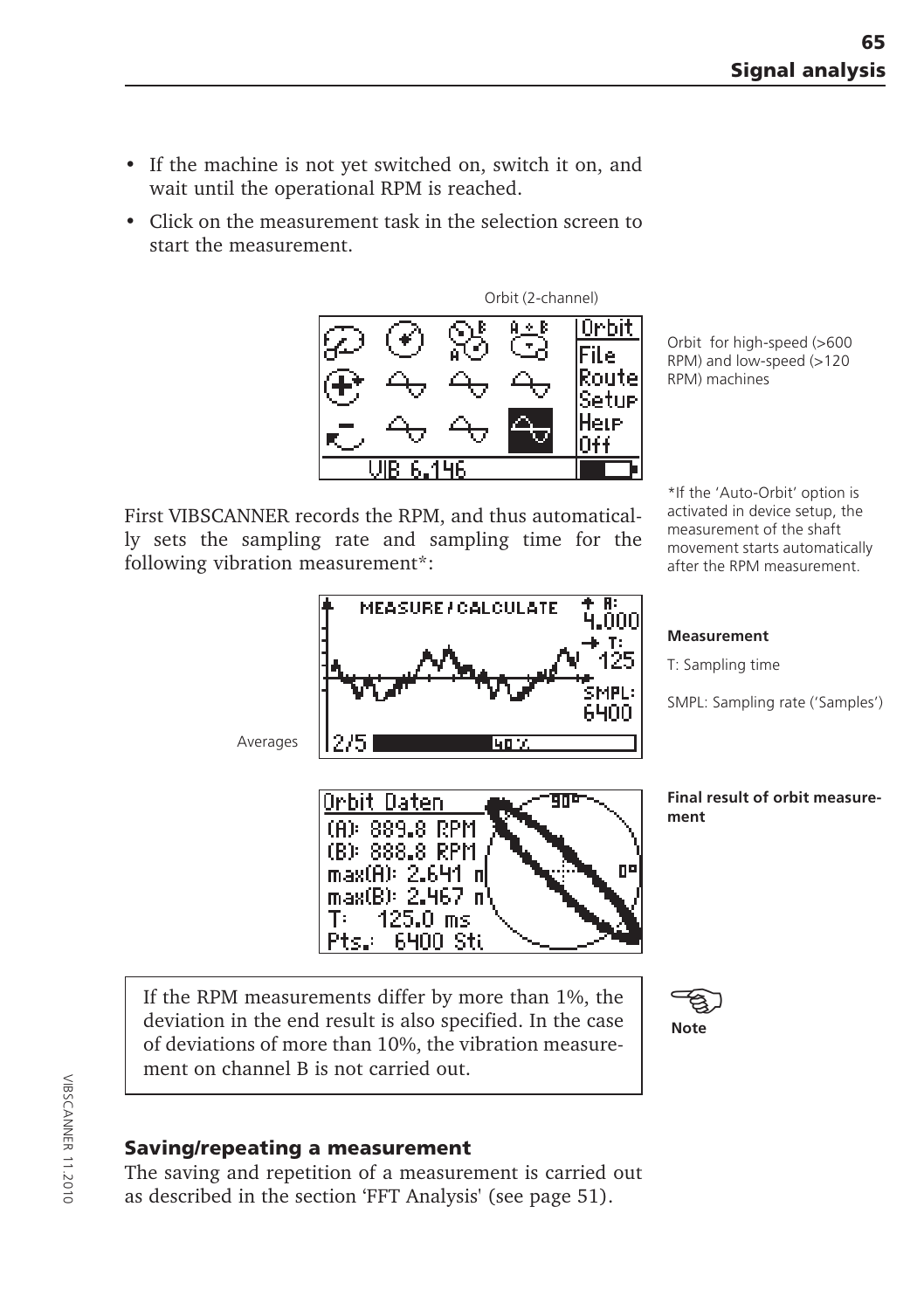#### **Recording**

The time-controlled recording of characteristic values and spectra over a specific period of time makes it possible to record and analyze irregularly occurring fault signals on the machine (e.g. vibration behavior when starting up).

The recording function is not available for the following measurements:

- Time signal
- Manual input

#### **To activate recording**

- Mark a measurement task in the selection screen.
- Click on 'Setup' in the menu to open the Setup menu.
- Press the function key and click on 'Opt.' (optional setups) in the menu:

| Select Setue:                                                               | Multi |
|-----------------------------------------------------------------------------|-------|
| Measurement                                                                 | UPt.  |
| <u> → Overall velocity</u><br>- 21<br>Transducer<br>$\rightarrow$ UIB 6.146 | lA⇔B  |
|                                                                             | Hele  |
|                                                                             |       |

• Click on 'Recording' to activate the function.



• Press the function key and click on 'OK'.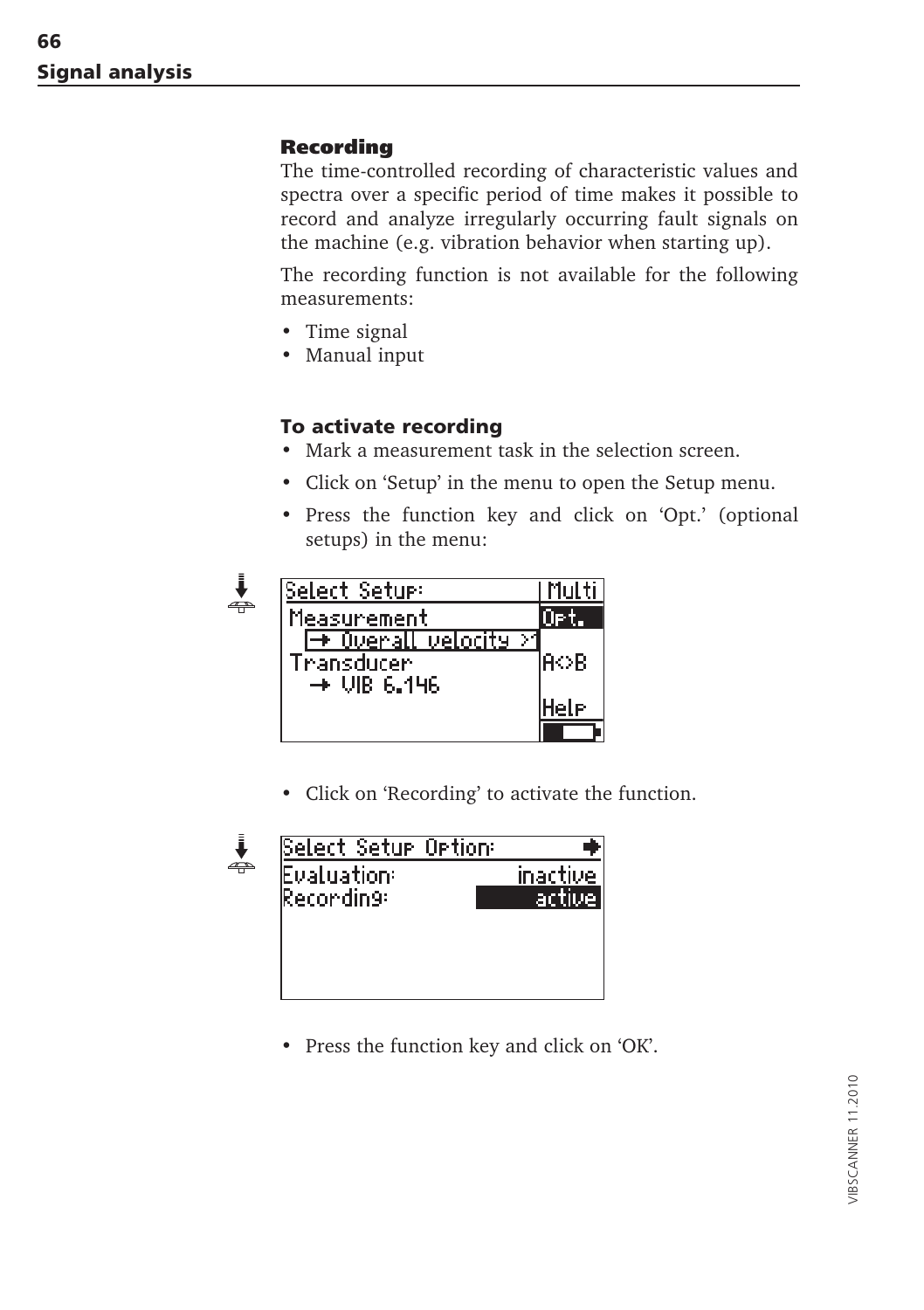The Recording setup is opened where the following parameters can be set up:

|                     | \RECORDO1.VEL<br>Start mode:<br>Delayed<br>00:00:15<br>Start delay:<br>Repeat mode:<br>Ret.cnt.<br>Number of meas.<br>20<br>Remeat delay:<br>00:00:30<br>Filer<br>Select                      |
|---------------------|-----------------------------------------------------------------------------------------------------------------------------------------------------------------------------------------------|
| <b>START MODE</b>   | Delayed/immediate<br>Recording starts after the selected time<br>delay or immediately after clicking on<br>'Start'.                                                                           |
| START DELAY         | Can only be selected if 'Start mode' is<br>set to 'delayed'.                                                                                                                                  |
| REPEAT MODE         | Rpt.cnt. / Duration / Memory<br>Recording is terminated when either<br>the selected number of measurements<br>has been completed, or the selected<br>time has expired, or the memory is full. |
| NUMBER OF MEAS.     | Number of measurements in the<br>'Rpt.cnt.' repeat mode                                                                                                                                       |
| <b>DURATION</b>     | In the 'Duration' repeat mode, record-<br>ing is terminated after the selected<br>time.                                                                                                       |
| <b>REPEAT DELAY</b> | Pause between measurements.                                                                                                                                                                   |
| $F_{\rm ILE}$       | Click on 'Select' and enter a filename<br>in the text editor. Otherwise, the re-<br>sults are saved under the name that is<br>displayed in the top line (in this<br>example: 'RECORD01')      |

Before starting the recording, make sure that the rechargeable battery is fully charged. **Note Note** 

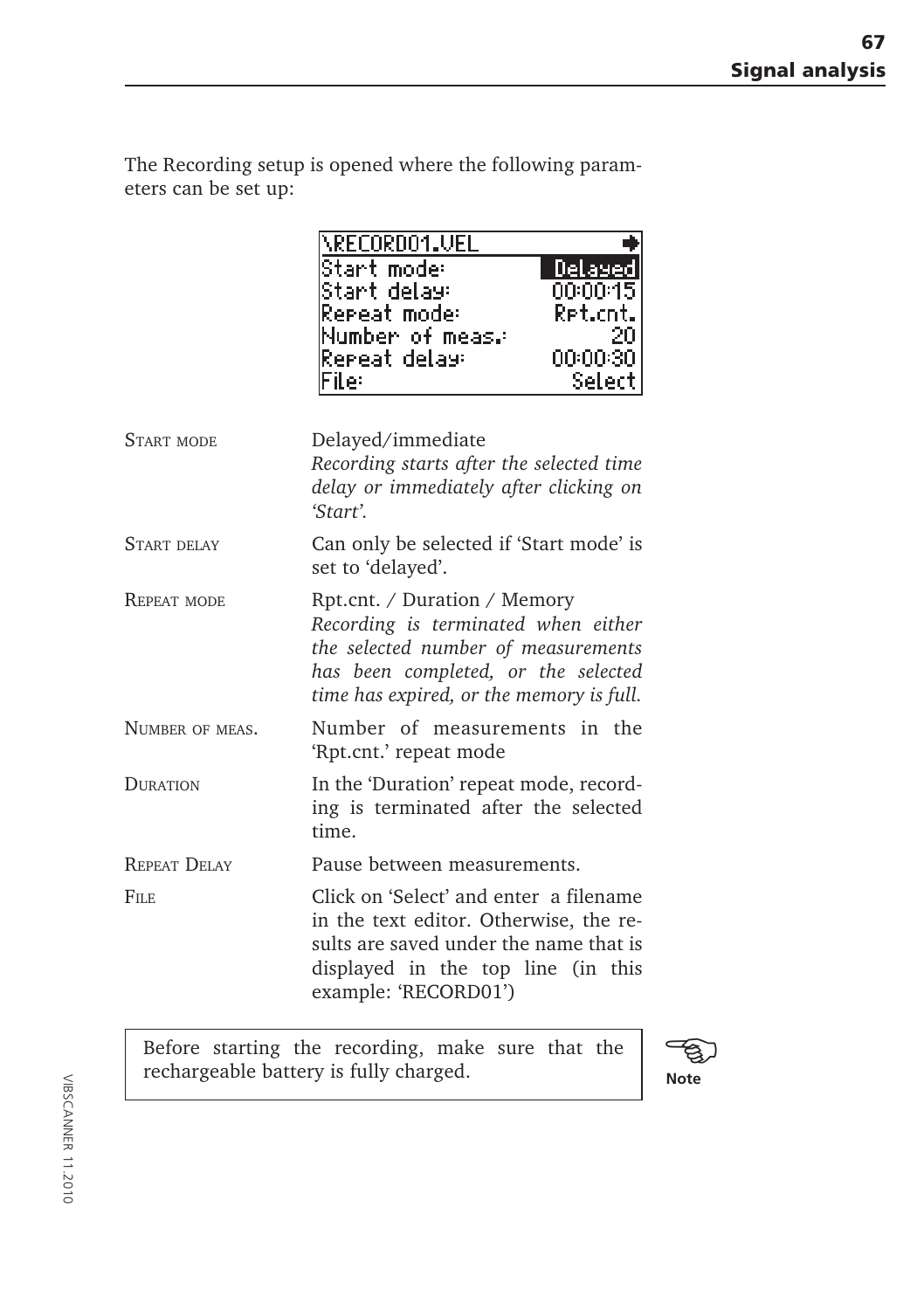#### **Start recording**

When all parameters have been selected, press the function key and click on 'Start'.

| NRECORDO¶JUEI     | lSetur   |
|-------------------|----------|
| Start mode:       |          |
| Start dalay:      | Hele i   |
| Repeat mode:      | R#Deftt. |
| Number of meas.   | lSave    |
| Repeat delay:     |          |
| $\epsilon$ ile: l |          |

If the recording starts with a delay, the following screen appears:

Residual time  $=$  time until the start of the first measurement

k

| l:Residual time :<br>00:00:13<br>lWritin9 new file<br>\RFCNRNA1.UFL | TIME:<br> 00:13 <br>DONE:<br>0/20 |
|---------------------------------------------------------------------|-----------------------------------|
| Free Mem: 84%                                                       |                                   |

During the measurement, the measured values, the number of already processed measurements and the time until the next measurement are displayed:



25 seconds until the next measurement

2 of 20 measurements already carried out

Recording can only be interrupted between individual measurements with the ESC key.

| Reconding                     |  |
|-------------------------------|--|
| Stop recording                |  |
| on continue?                  |  |
| $27~\rm s$ ) to auto continue |  |
| <u>' Continue,</u><br>Stoe    |  |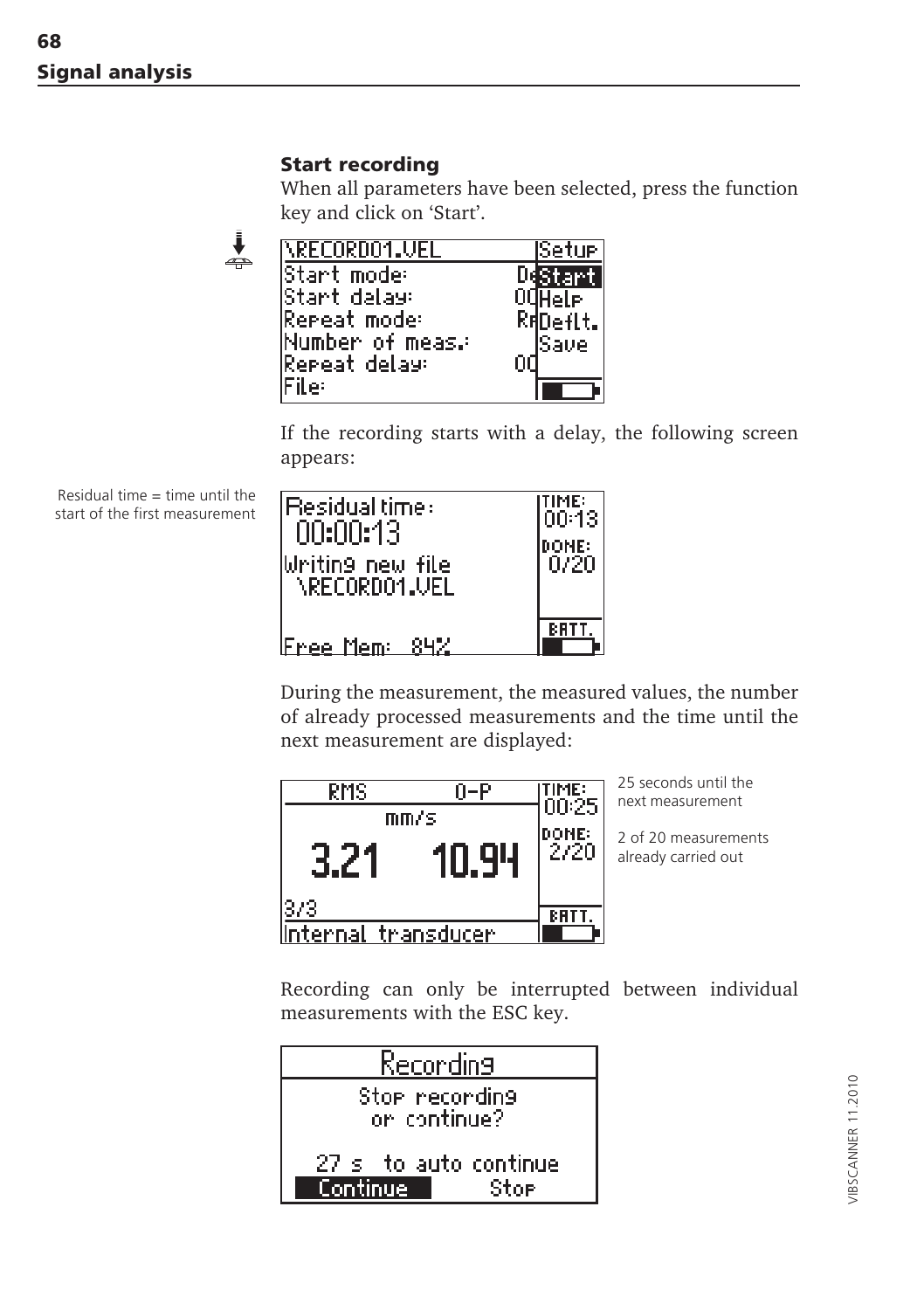#### **Evaluating recorded data**

The recorded data are saved as a characteristic value trend or as a series spectrum. For the evaluation, see section 'Trend measurement' (operating manual, VIB 9.638.G) or section 'Series spectra' (page 57).



If faulty measurements occur during recording, these can be deleted as follows:

- Mark the concerned measurement in the trend.
- Press the function key to open the menu.
- Click on 'Del.' (delete) in the menu.

- Normalized shock pulse measurement:

After starting the recording function, the normalization screen, where the parameters and the RPM mode are set up, appears. If the mode is set to 'Measure external/ internal', a test measurement can be started with 'Measure RPM' to check the RPM.

Click on 'OK' to start the recording of shock pulse measurements. The machine should run at a constant speed during the recording, because the RPM is only recorded once at the beginning of the recording.

| Shock pulse normalization |  |    |                     |
|---------------------------|--|----|---------------------|
| Mode: Measure RPM extern  |  |    |                     |
| ldBari                    |  |    | dBia:               |
|                           |  |    | (7MIN    Meas., RPM |
|                           |  | мм | nк                  |

Saving recordings in a file:

Make sure that the settings of the current recording and the settings in the file are compatible to one another.

**Note** - \$}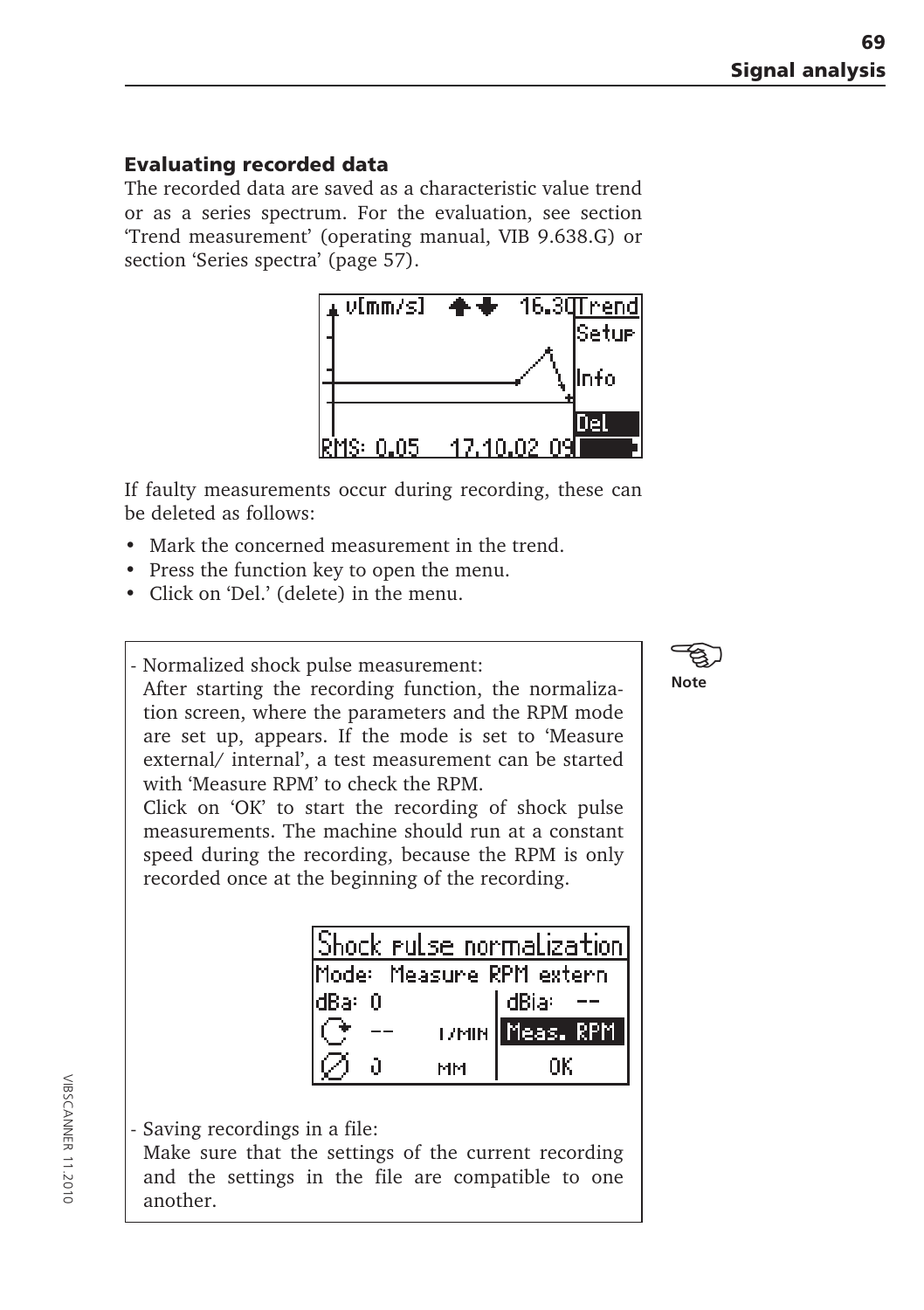#### **Time-synchronous FFT analysis**

In order to emphasize RPM-dependent lines more strongly in a spectrum, a time-synchronous averaged spectrum must be measured. The required trigger signal is measured with an external RPM transducer.



VIBSCANNER processes only one trigger pulse per revolution in time-synchronous averaging. Therefore, attach only one trigger mark to the shaft.

- Mark the FFT measurement task.
- Click on 'Setup' in the menu and open the setup for measurement:



- Set the 'Type of averaging' to 'Time synchronous'.
- Start the measurement:



In the same spectrum with linear avaraging RPM-independent lines clearly stand out.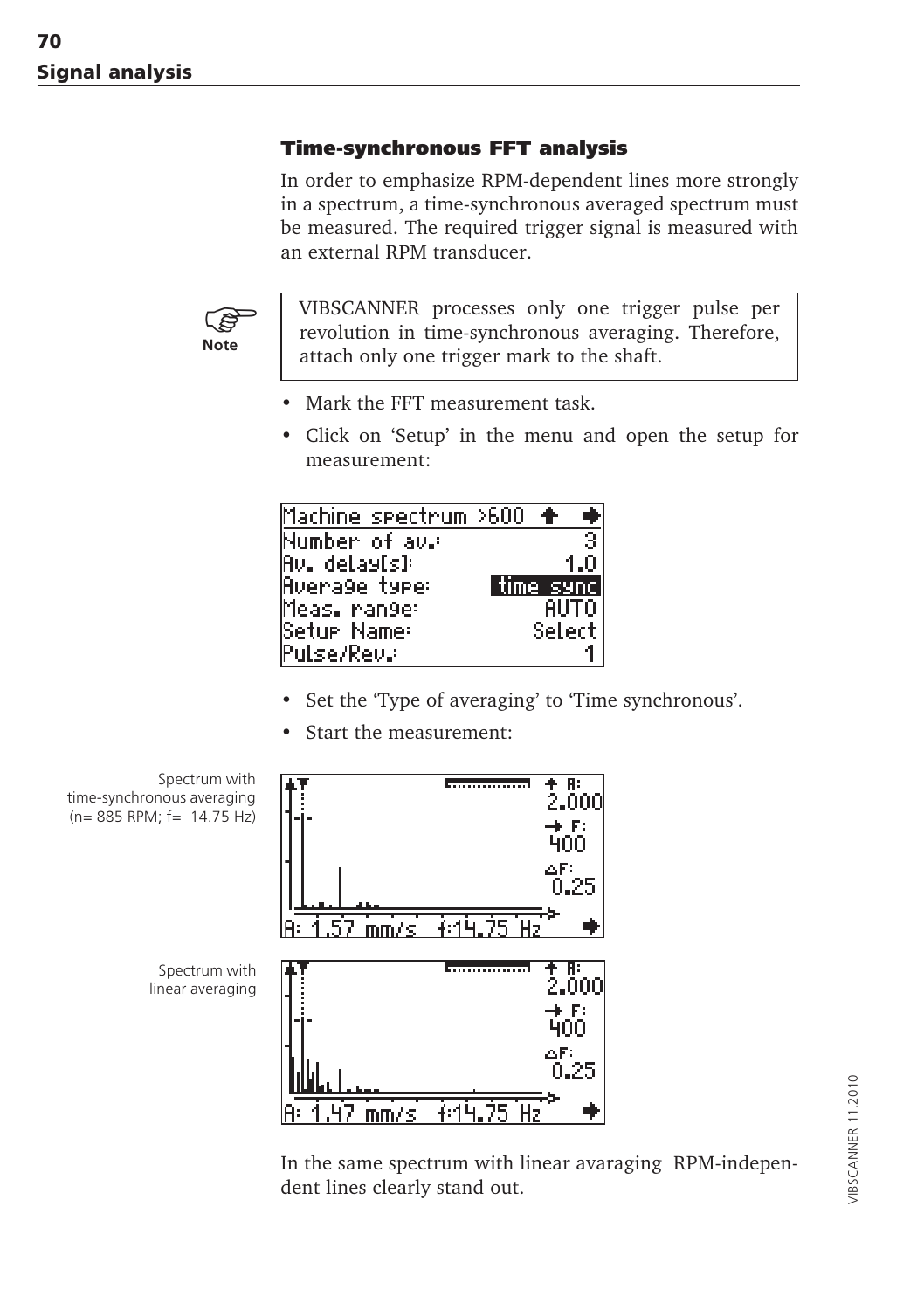# **Appendix**

#### **Measurement tasks for frequency analysis**

The following section gives a brief description of the measurement tasks:



# **1 / a b c**

| Measured quantity: Vibration velocity |                |
|---------------------------------------|----------------|
| Frequency range:                      | 10 Hz - 400 Hz |
| Lines:                                | 1600           |
| Resolution:                           | $0.25$ Hz      |
| Setup number in                       |                |
| <b>OMNITREND:</b>                     | 103            |

For the diagnosis of machine errors on machines with  $RPMs > 600$  1/min.

# **2**

| Measured quantity: Vibration acceleration (envelope) |
|------------------------------------------------------|
| 0 Hz - 5000 Hz                                       |
| 1 kHz (highpass)                                     |
| 3200                                                 |
| $1.56$ Hz                                            |
| 3200 Hz                                              |
|                                                      |

For the diagnosis of faults of the gear mesh in gears (only suitable to a certain extent for rolling bearings in gears).

# **3**

| Measured quantity | Vibration acceleration (envelope) |
|-------------------|-----------------------------------|
| Frequency range:  | 0 Hz - 1000 Hz                    |
| Filter:           | 36 kHz (bandpass)                 |
| Lines:            | 1600                              |
| Resolution:       | $0.63$ Hz                         |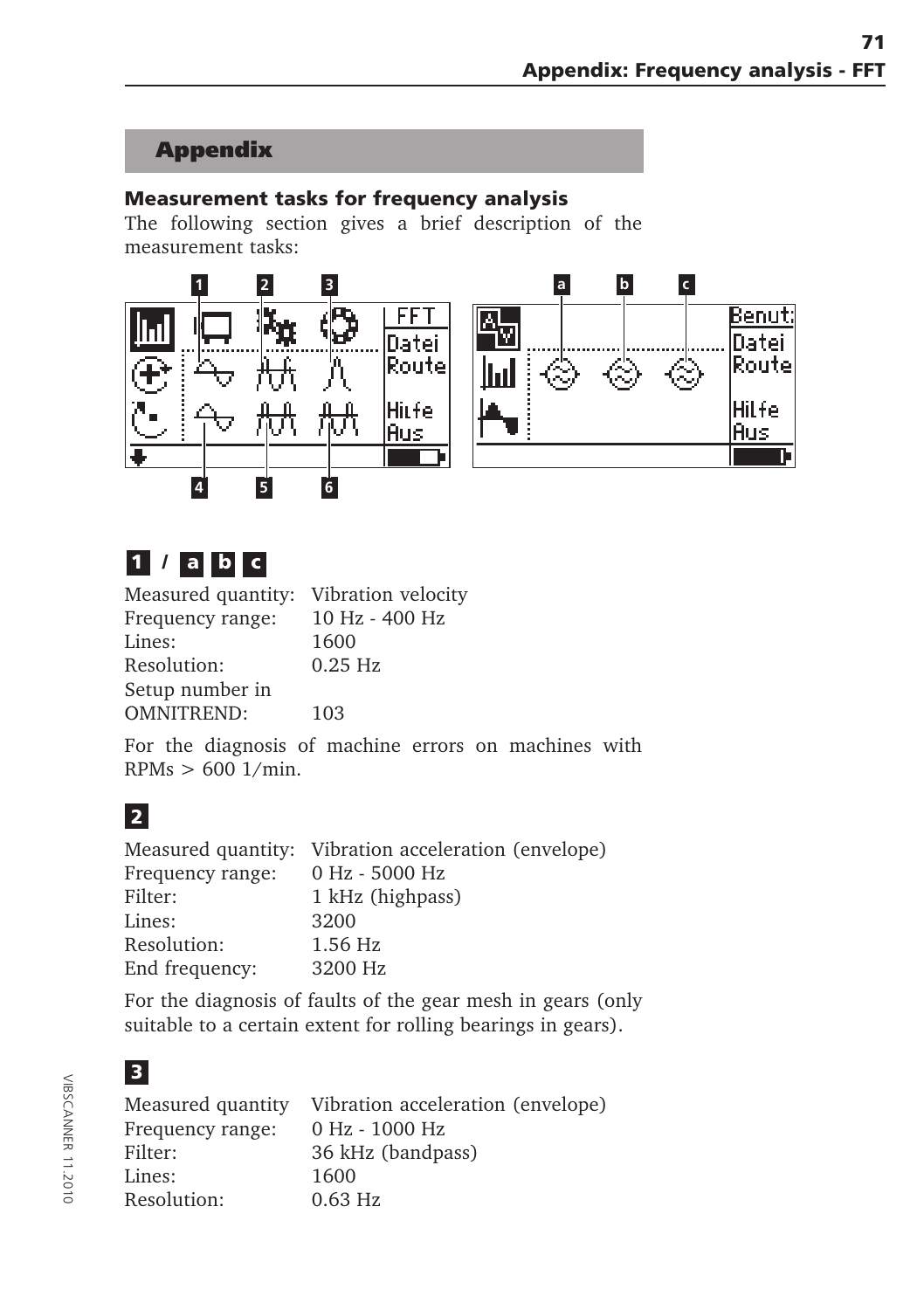Setup number in OMNITREND: 108

For the diagnosis of bearing race damage on rolling bearing components with RPMs > 600 1/min. Only use transducers and mountings for 36 kHz.

# **4**

Measured quantity: Vibration velocity Frequency range: 2 Hz - 400 Hz Lines: 800 Resolution: 0.5 Hz Setup number in OMNITREND: 104

For the diagnosis of machine errors on low-speed machines with RPMs  $> 120$  1/min. and with rigid machine constructions on rigid foundations.

# **5**

|                  | Measured quantity: Vibration acceleration |
|------------------|-------------------------------------------|
| Frequency range: | 2 Hz - 5000 Hz                            |
| Lines:           | 3200                                      |
| Resolution:      | $1.56$ Hz                                 |

For the diagnosis of tooth damage in gears with RPMs > 120 1/min.

# **6**

| Vibration acceleration (envelope) |
|-----------------------------------|
| 0 Hz - 400 Hz                     |
| 1 kHz (highpass)                  |
| 800                               |
| $0.5$ Hz                          |
|                                   |
| 143                               |
|                                   |

For the diagnosis of bearing race damage on rolling bearing components with RPMs  $< 600$  1/min and outputs  $> 300$ kW.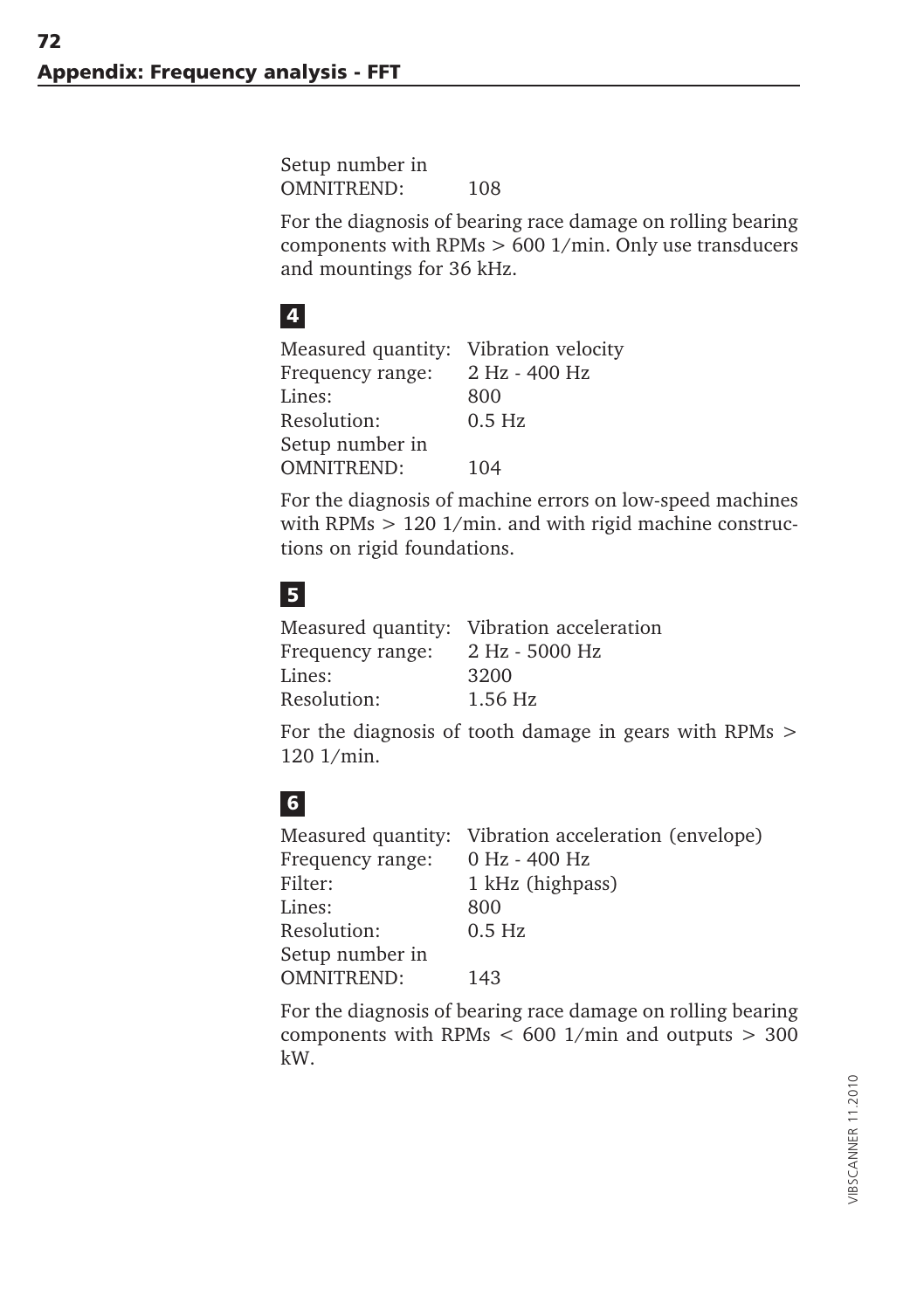

# **7**

| Measured quantity: Vibration displacement |
|-------------------------------------------|
| 2 Hz - 400 Hz                             |
| 800                                       |
| $0.5$ Hz                                  |
|                                           |
| 133                                       |
|                                           |

For the diagnosis of faults in the running condition of machines and gears with relatively elastic machine constructions on elastic foundations with RPMs > 120 1/min. Only use transducers for low-speed machines.

## **8**

| Measured quantity: Vibration velocity |
|---------------------------------------|
| 2 Hz - 5000 Hz                        |
| 3200                                  |
| $1.56$ Hz                             |
|                                       |

For the diagnosis of faults in the running condition on gears with RPMs > 120 1/min.

| Vibration acceleration (envelope) |
|-----------------------------------|
| 0 Hz - 200 Hz                     |
| 1 kHz (highpass)                  |
| 1600                              |
| $0.13$ Hz                         |
|                                   |
| 171                               |
|                                   |

For the diagnosis of bearing race damage on rolling bearing components with RPMs < 120 1/min. Only use transducers for low-speed machines.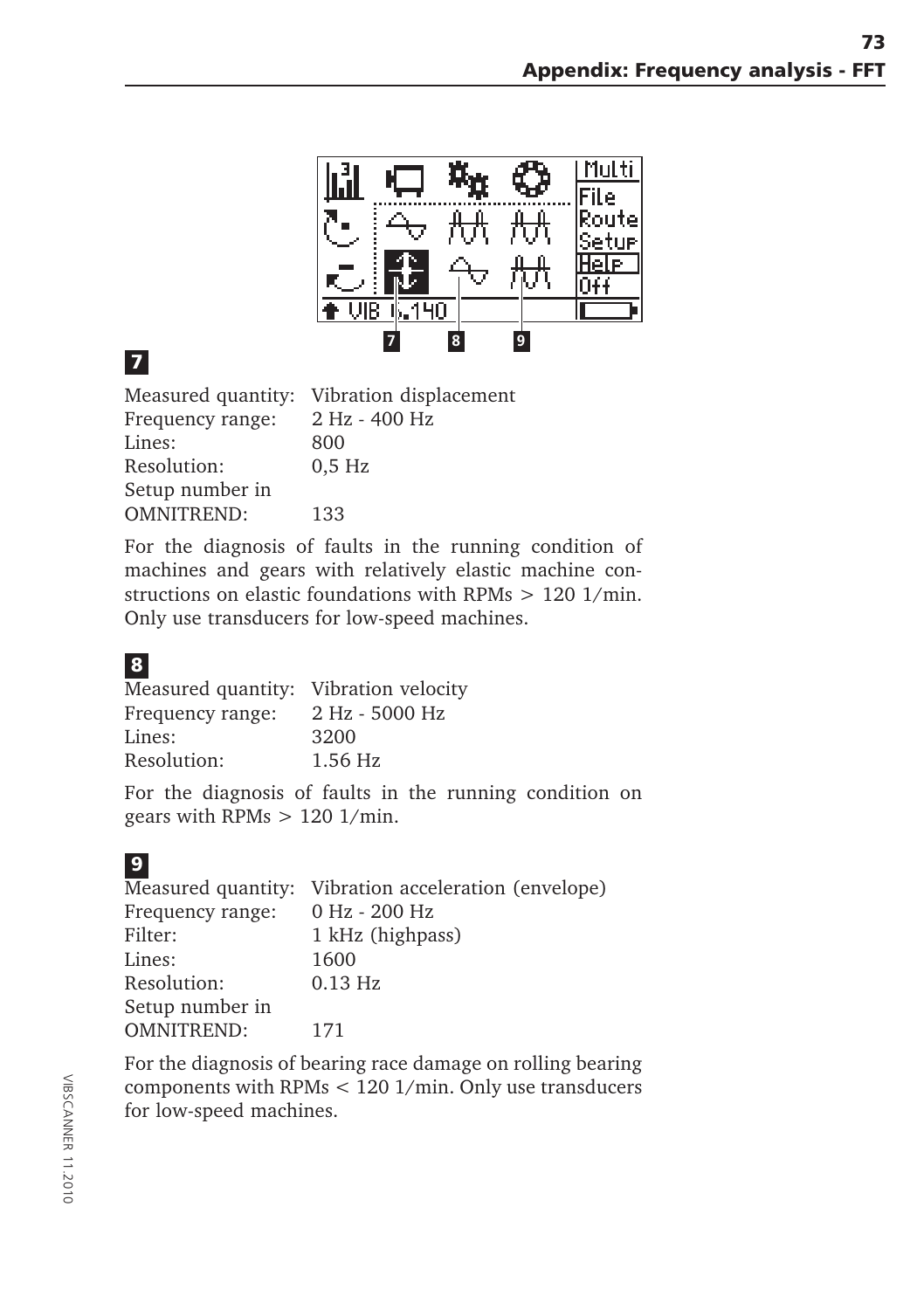## **Balancing quality grades and groups of rigid balancing bodies**

(excerpt from DIN ISO 1940)

| Grade | Examples of balancing bodies or machines                                                                                                            |
|-------|-----------------------------------------------------------------------------------------------------------------------------------------------------|
| 630   | Crankshaft drive of rigidly-mounted four-stroke motors &<br>soft-mounted ship diesel motors                                                         |
| 250   | Crankshaft drive of rigidly-mounted, high-speed 4-cylinder<br>diesel motors                                                                         |
| 100   | Crankshaft drive of rigidly-mounted, high-speed diesel<br>motors with six or more cylinders                                                         |
| 40    | Auto wheels, wheel rims, wheel sets, drive shafts<br>crankshaft drive of soft-mounted, high-speed four-stroke<br>motor with six or more cylinders   |
| 16    | Crankshaft drive components of automobile, truck and<br>train motors, crankshaft drive of six and more cylinder<br>motors with special requirements |
| 6.3   | Fans, flywheels, centrifugal pumps, machine building &<br>machine tool building parts                                                               |
| 2.5   | Turbines of jet power plants, gas and steam turbines,<br>turbo blowers and generators                                                               |
| 1     | Gramophone and tape deck drives, Grinding machine<br>drive parts                                                                                    |
| 0.4   | High precision grinding machine ' rotor, shafts and discs.<br>Gyroscopes.                                                                           |

## **Machine types**

1-plane balancing





Rotor, overhung Rotor, intermediate

2-plane balancing



Rotor, intermediate (e.g. double impeller) Rotor, overhung





An overhung rotor an intermediate rotor



Rotor , overhung (e.g. belt driven rotor)



Only those machine types are shown in each figure that have one of the drives shown on the facing page.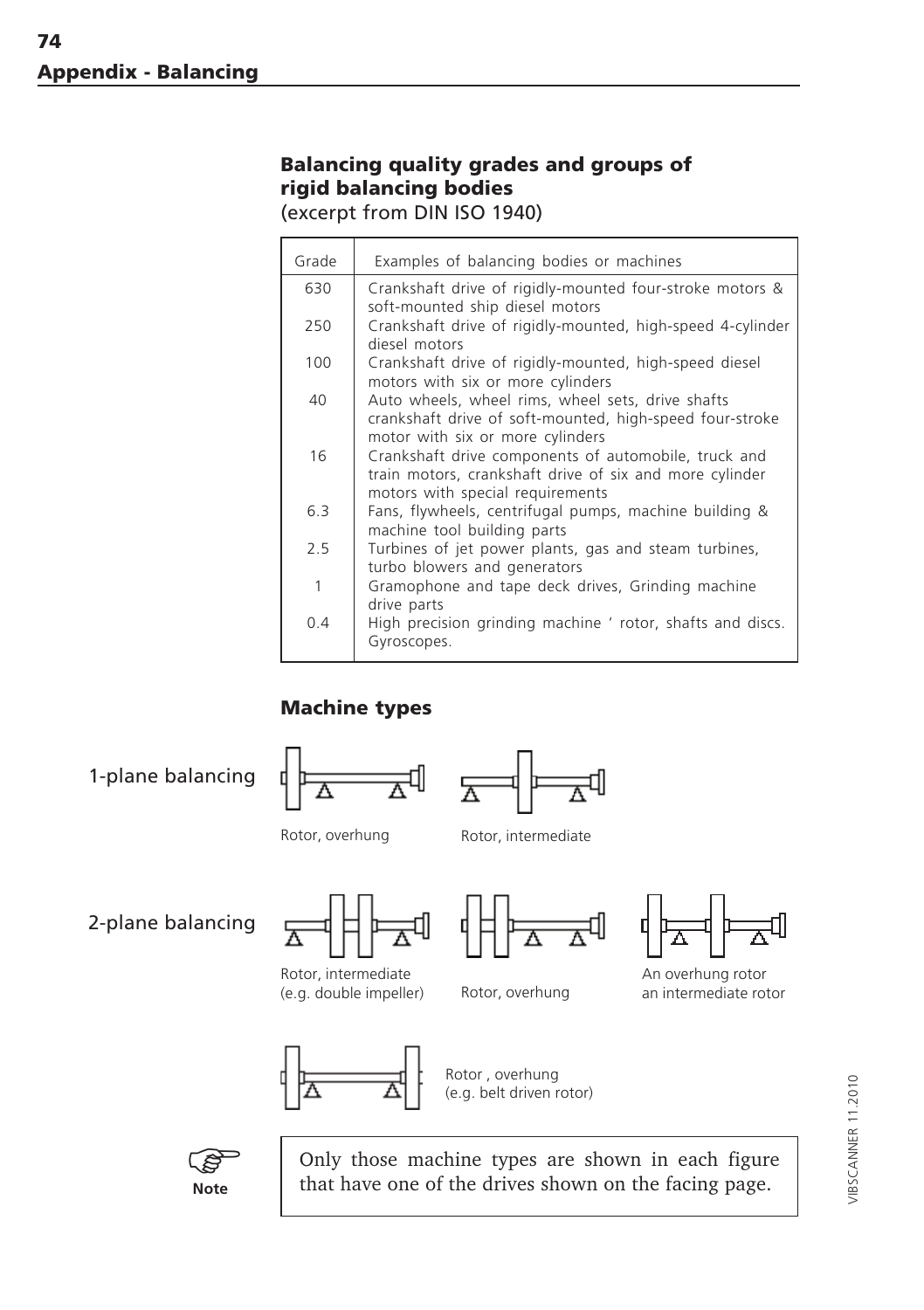## **Technical data**

#### **FFT module -** VIB 5.485-FM

| $F_{max.}$      | 0.1 / 0.2 / 0.4 / 1 / 5 / 10* kHz            |
|-----------------|----------------------------------------------|
| Number of lines | 400 to 6400 lines                            |
| Line width      | $> 0.03$ Hz                                  |
| Display         | Axes are linear within the frequency range   |
| Zoom            | Freely adjustable X / Y axes                 |
| Envelope curve  | For bearing, gear and machine diagnosis      |
| Meas. setups    | Optimized setups for different machine types |

#### **Balancing module -** VIB 5.486-FM

Balancing modes 1-plane balancing and sequential 2-plane balancing Correct. methods Fixed loc., fixed mass, tape measure, free, comb. masses Display & operat. Graphics-oriented user guidance with machine diagrams and explanatory text Measured values Vibration velocity, acceleration and displacement

### **Signal analysis module -** VIB 5.488-FM

| <b>Time signal</b> |                                 |
|--------------------|---------------------------------|
| max                | 200/500/1000/2000/5000 Hz       |
| Meas. time         | $[125 - 4000]$ $[7.8 - 250]$ ms |
| Add. averaging     | time synchronous                |
| Recording          | overall values and spectra      |
| Start delay        | adjustable                      |
| Repetition         | adjustable                      |
| Pause adjustable   |                                 |
|                    |                                 |

**Trigger** (VIB 6.631) VIB 5.445/ VIB 5.446

## **Accessories**

#### **Channel switchbox (VIB 5.445 / VIB 5.446)**

The optional channel switchbox is used for measurements that are carried out with 2 transducers and one trigger (2 plane balancing, 2-plane phase, orbit)

The channel switchbox is connected to the blue analog input of the VIBSCANNER. The channel switchover is made either manually (VIB 5.445), or automatically (VIB 5.446).

In EX areas, only the manual channel switchbox (VIB 5.445) may be used!

In the case of transducers of the type 'Voltage/current (AC/DC)', ICP® and 'VIBRONET', the automatic channel switchbox is not unambiguously identified. Although the switchover after measurement on a channel is carried out automatically, the message for manual switchover nevertheless appears. Confirm this message and continue the measurement.







**Note**

\* option for VIBSCANNER EX